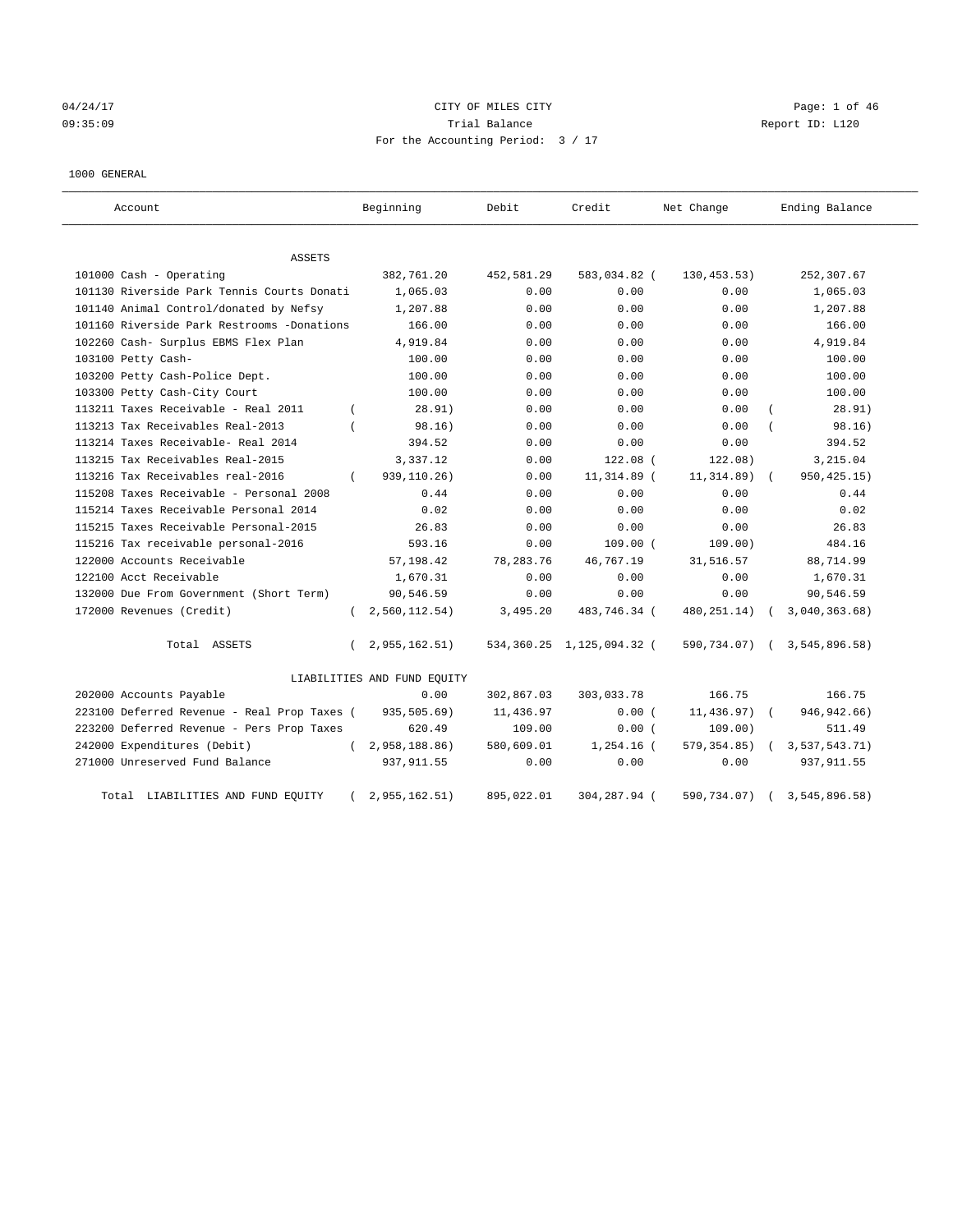## 04/24/17 Page: 2 of 46 09:35:09 Report ID: L120 For the Accounting Period: 3 / 17

#### 2220 LIBRARY

| Account                                    | Beginning                   | Debit     | Credit      | Net Change    | Ending Balance |
|--------------------------------------------|-----------------------------|-----------|-------------|---------------|----------------|
| <b>ASSETS</b>                              |                             |           |             |               |                |
| 101000 Cash - Operating                    | 10,034.11                   | 24,798.34 | 25,364.59 ( | 566.25)       | 9,467.86       |
| 101032 Cash- Library Board of Trustees Mul | 33,657.74                   | 783.66    | 0.00        | 783.66        | 34,441.40      |
| 103000 Petty Cash                          | 75.00                       | 0.00      | 0.00        | 0.00          | 75.00          |
| 172000 Revenues (Credit)                   | 202,120.42)                 | 0.00      | 25,582.00 ( | $25,582.00$ ( | 227,702.42)    |
| Total ASSETS                               | 158,353.57)                 | 25,582.00 | 50,946.59 ( | 25,364.59) (  | 183,718.16)    |
|                                            | LIABILITIES AND FUND EQUITY |           |             |               |                |
| 202000 Accounts Payable                    | 0.00                        | 1,658.82  | 1,658.82    | 0.00          | 0.00           |
| 242000 Expenditures (Debit)                | 217,718.79)<br>$\sqrt{2}$   | 25,364.59 | 0.00(       | 25,364.59) (  | 243,083.38)    |
| 271000 Unreserved Fund Balance             | 59,365.22                   | 0.00      | 0.00        | 0.00          | 59, 365. 22    |
| Total LIABILITIES AND FUND EQUITY          | 158,353.57)                 | 27,023.41 | 1,658.82 (  | 25,364.59) (  | 183,718.16)    |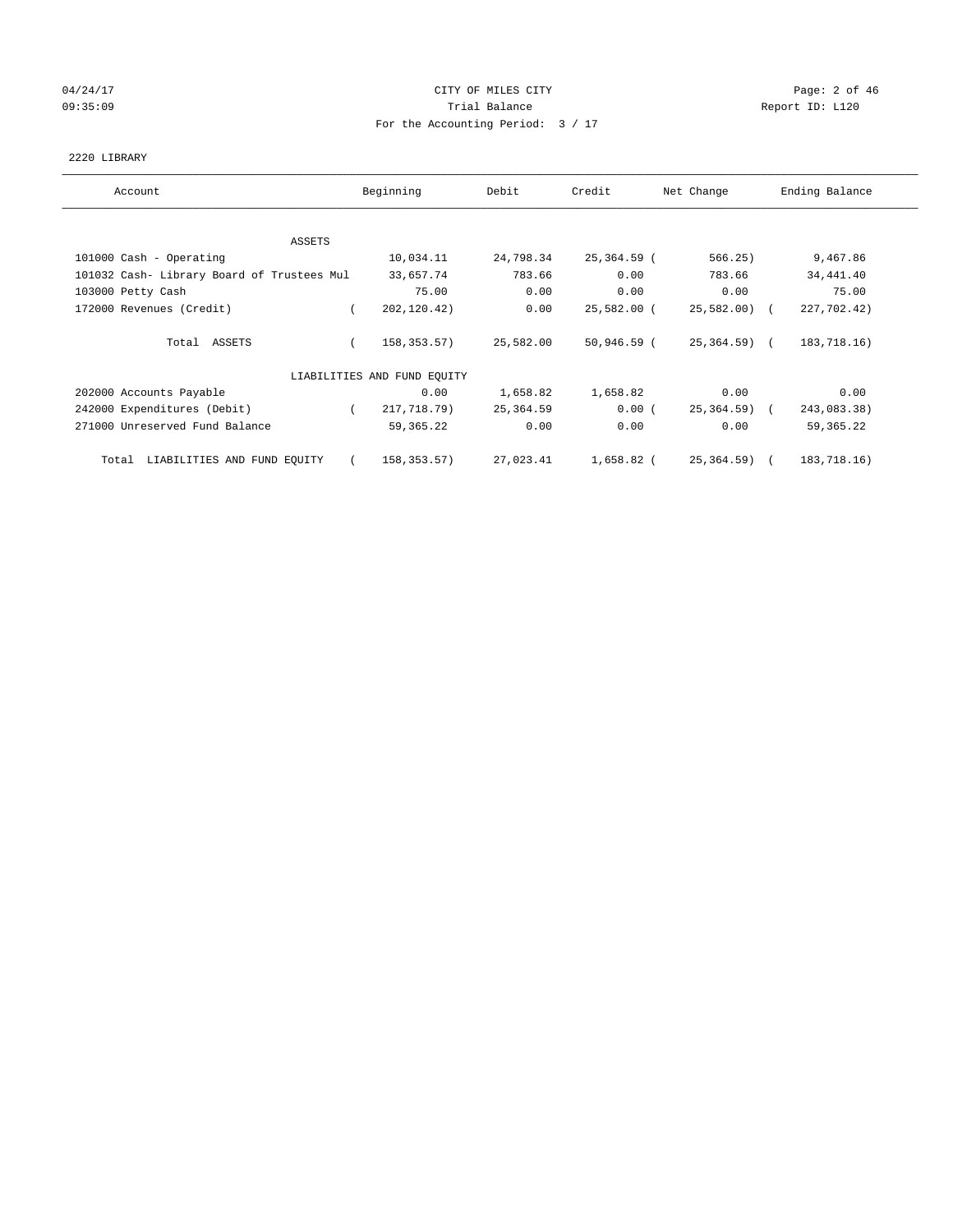# 04/24/17 Page: 3 of 46 09:35:09 Trial Balance Report ID: L120 For the Accounting Period: 3 / 17

#### 2260 EMERGENCY DISASTER

| Account                                   | Beginning                   | Debit | Credit   | Net Change | Ending Balance |
|-------------------------------------------|-----------------------------|-------|----------|------------|----------------|
|                                           |                             |       |          |            |                |
| ASSETS                                    |                             |       |          |            |                |
| 101000 Cash - Operating                   | 94.08                       | 0.75  | 0.00     | 0.75       | 94.83          |
| 113211 Taxes Receivable - Real 2011       | 3.46                        | 0.00  | 0.00     | 0.00       | 3.46           |
| 172000 Revenues (Credit)                  | 13.46)                      | 0.00  | $0.75$ ( | $0.75)$ (  | 14.21)         |
| Total ASSETS                              | 84.08                       | 0.75  | 0.75     | 0.00       | 84.08          |
|                                           | LIABILITIES AND FUND EQUITY |       |          |            |                |
| 223100 Deferred Revenue - Real Prop Taxes | 3.46                        | 0.00  | 0.00     | 0.00       | 3.46           |
| 271000 Unreserved Fund Balance            | 80.62                       | 0.00  | 0.00     | 0.00       | 80.62          |
| LIABILITIES AND FUND EQUITY<br>Total      | 84.08                       | 0.00  | 0.00     | 0.00       | 84.08          |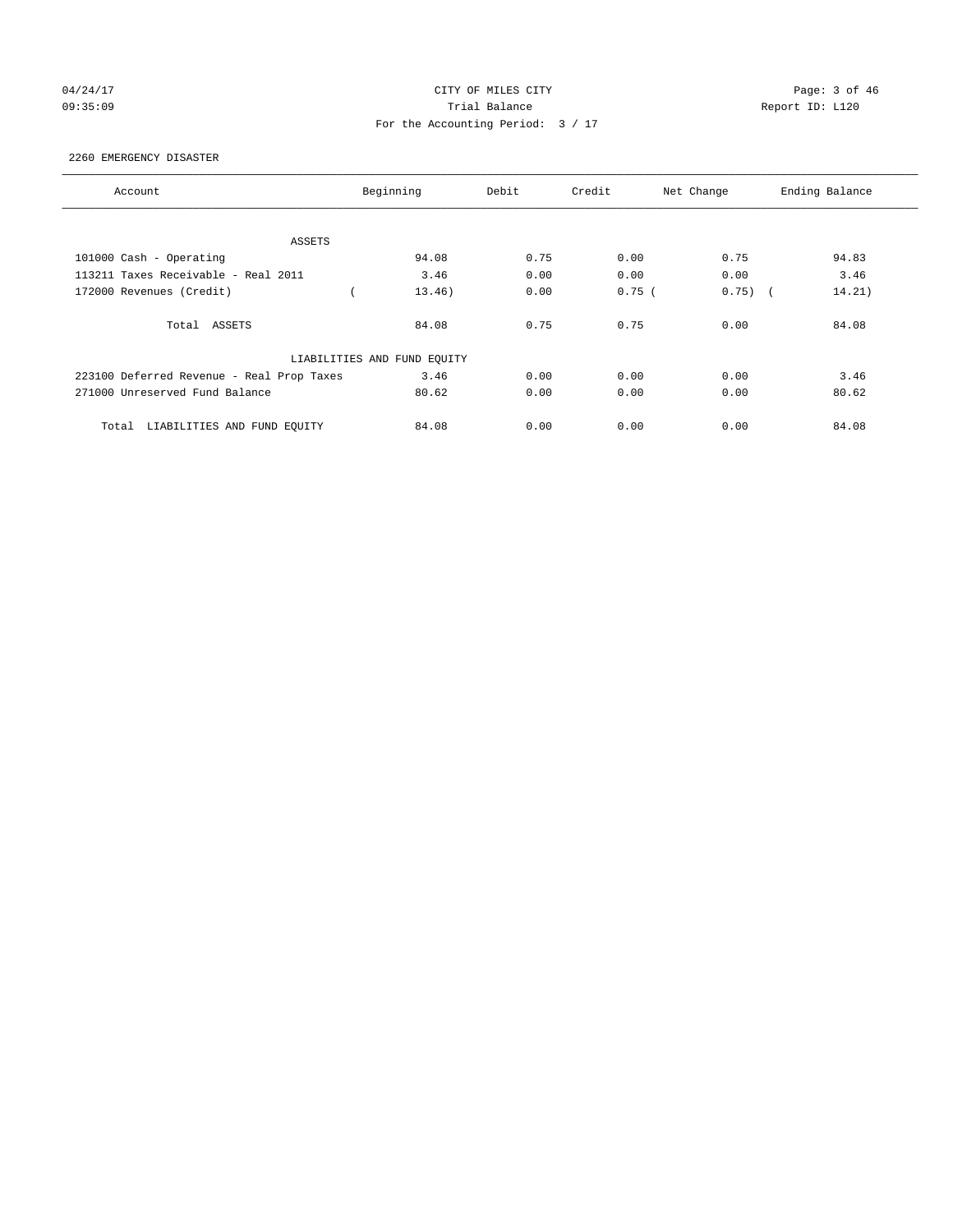# 04/24/17 CITY OF MILES CITY CHECK CITY CHECK Page: 4 of 46 09:35:09 Trial Balance Report ID: L120 For the Accounting Period: 3 / 17

#### 2270 Health

| Account                              | Beginning                   | Debit | Credit | Net Change | Ending Balance |
|--------------------------------------|-----------------------------|-------|--------|------------|----------------|
| ASSETS                               |                             |       |        |            |                |
| 101000 Cash - Operating              | 34,796.63                   | 0.00  | 0.00   | 0.00       | 34,796.63      |
| 172000 Revenues (Credit)             | 6,500.00)                   | 0.00  | 0.00   | 0.00       | 6,500.00)      |
| Total ASSETS                         | 28,296.63                   | 0.00  | 0.00   | 0.00       | 28,296.63      |
|                                      | LIABILITIES AND FUND EQUITY |       |        |            |                |
| 242000 Expenditures (Debit)          | 0.67)                       | 0.00  | 0.00   | 0.00       | 0.67)          |
| 271000 Unreserved Fund Balance       | 28, 297.30                  | 0.00  | 0.00   | 0.00       | 28, 297.30     |
| LIABILITIES AND FUND EQUITY<br>Total | 28,296.63                   | 0.00  | 0.00   | 0.00       | 28, 296.63     |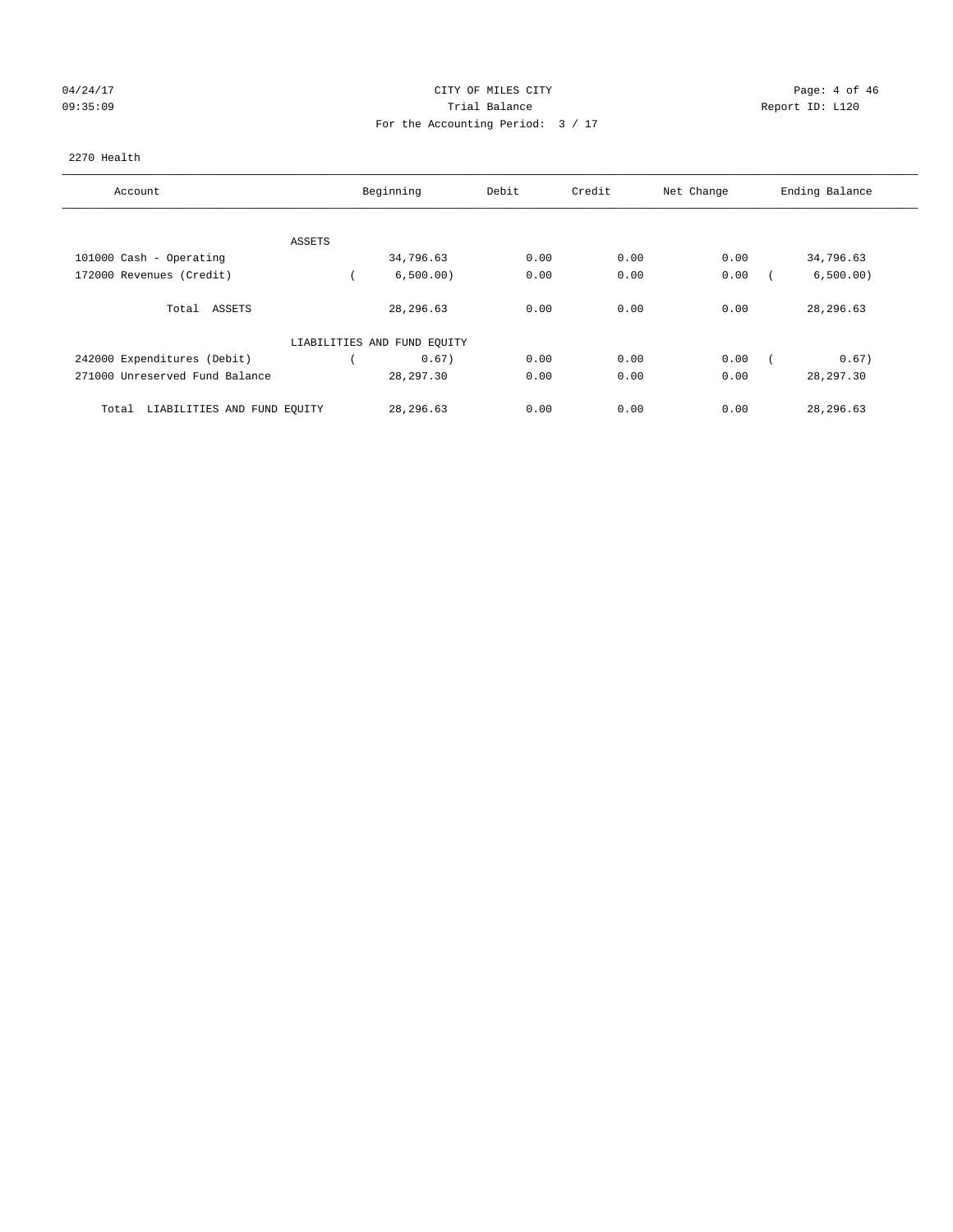# 04/24/17 Page: 5 of 46 09:35:09 Report ID: L120 For the Accounting Period: 3 / 17

#### 2310 TIFD-Downtown

| Account                              | Beginning                   | Debit | Credit | Net Change | Ending Balance |
|--------------------------------------|-----------------------------|-------|--------|------------|----------------|
|                                      |                             |       |        |            |                |
| ASSETS                               |                             |       |        |            |                |
| 101000 Cash - Operating              | 4,350.00                    | 0.00  | 0.00   | 0.00       | 4,350.00       |
| 172000 Revenues (Credit)             | 5,800.00)                   | 0.00  | 0.00   | 0.00       | 5,800.00)      |
| Total ASSETS                         | 1,450.00)                   | 0.00  | 0.00   | 0.00       | 1,450.00)      |
|                                      | LIABILITIES AND FUND EQUITY |       |        |            |                |
| 242000 Expenditures (Debit)          | 13,450.00)                  | 0.00  | 0.00   | 0.00       | 13,450.00)     |
| 271000 Unreserved Fund Balance       | 12,000.00                   | 0.00  | 0.00   | 0.00       | 12,000.00      |
| LIABILITIES AND FUND EQUITY<br>Total | 1,450.00)                   | 0.00  | 0.00   | 0.00       | 1,450.00)      |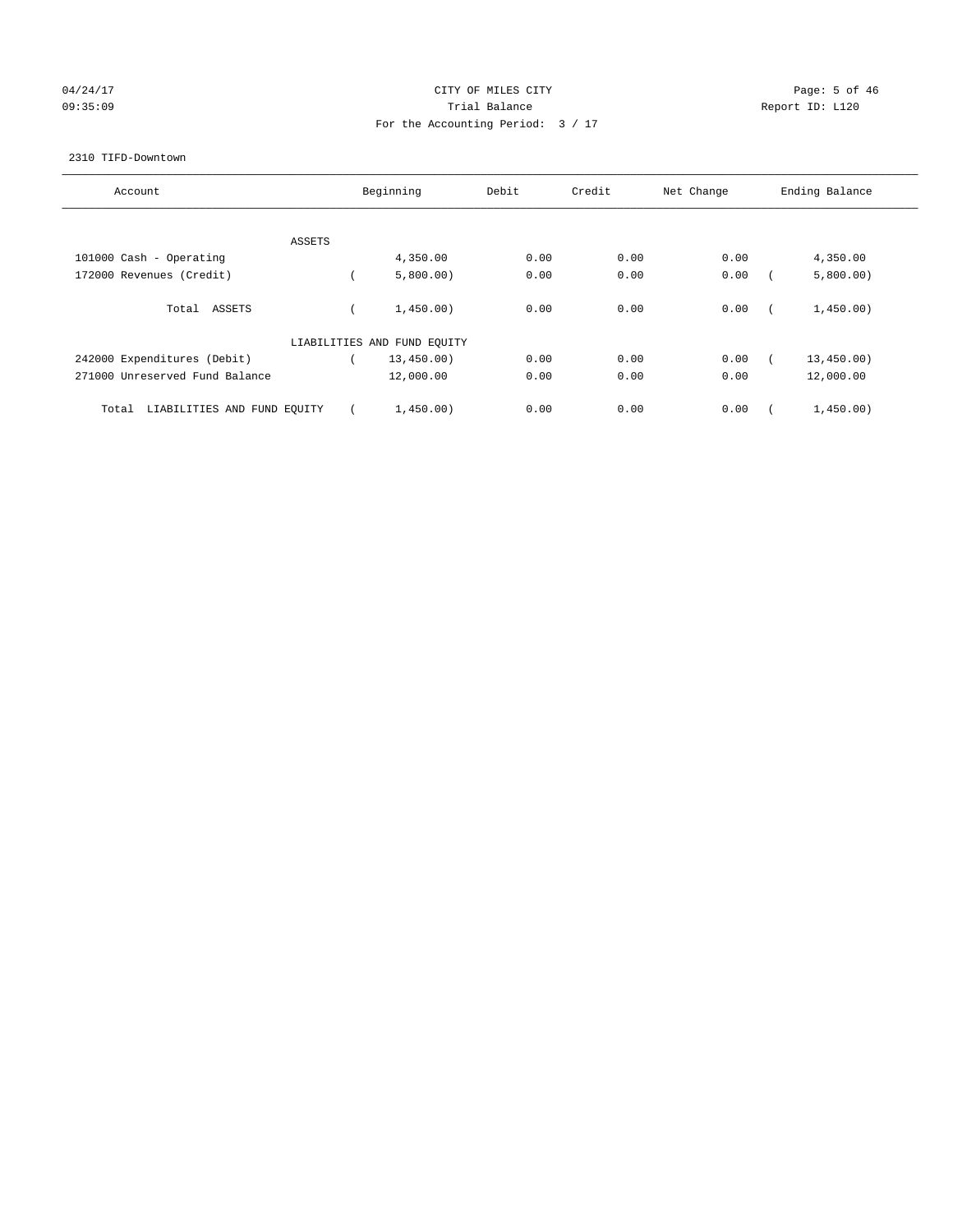# 04/24/17 Page: 6 of 46 09:35:09 Trial Balance Report ID: L120 For the Accounting Period: 3 / 17

## 2350 Local Government/Study Commission

| Account                                   | Beginning                   | Debit | Credit   | Net Change | Ending Balance |
|-------------------------------------------|-----------------------------|-------|----------|------------|----------------|
|                                           |                             |       |          |            |                |
| <b>ASSETS</b>                             |                             |       |          |            |                |
| 101000 Cash - Operating                   | 5,260.82                    | 1.32  | 0.00     | 1.32       | 5,262.14       |
| 113214 Taxes Receivable- Real 2014        | 1.89                        | 0.00  | 0.00     | 0.00       | 1.89           |
| 113215 Tax Receivables Real-2015          | 18.99                       | 0.00  | 0.70(    | 0.70)      | 18.29          |
| 115215 Taxes Receivable Personal-2015     | 0.12                        | 0.00  | 0.00     | 0.00       | 0.12           |
| 115216 Tax receivable personal-2016       | 3.37                        | 0.00  | $0.62$ ( | 0.62)      | 2.75           |
| 172000 Revenues (Credit)                  | 94.98)                      | 0.00  | $1.32$ ( | $1.32)$ (  | 96.30)         |
| Total ASSETS                              | 5,190.21                    | 1.32  | $2.64$ ( | 1.32)      | 5,188.89       |
|                                           | LIABILITIES AND FUND EQUITY |       |          |            |                |
| 223100 Deferred Revenue - Real Prop Taxes | 20.88                       | 0.70  | 0.00(    | 0.70       | 20.18          |
| 223200 Deferred Revenue - Pers Prop Taxes | 3.49                        | 0.62  | 0.00(    | 0.62)      | 2.87           |
| 242000 Expenditures (Debit)               | 5,842.46)                   | 0.00  | 0.00     | 0.00       | 5,842.46)      |
| 271000 Unreserved Fund Balance            | 11,008.30                   | 0.00  | 0.00     | 0.00       | 11,008.30      |
| LIABILITIES AND FUND EQUITY<br>Total      | 5,190.21                    | 1.32  | 0.00(    | 1.32)      | 5,188.89       |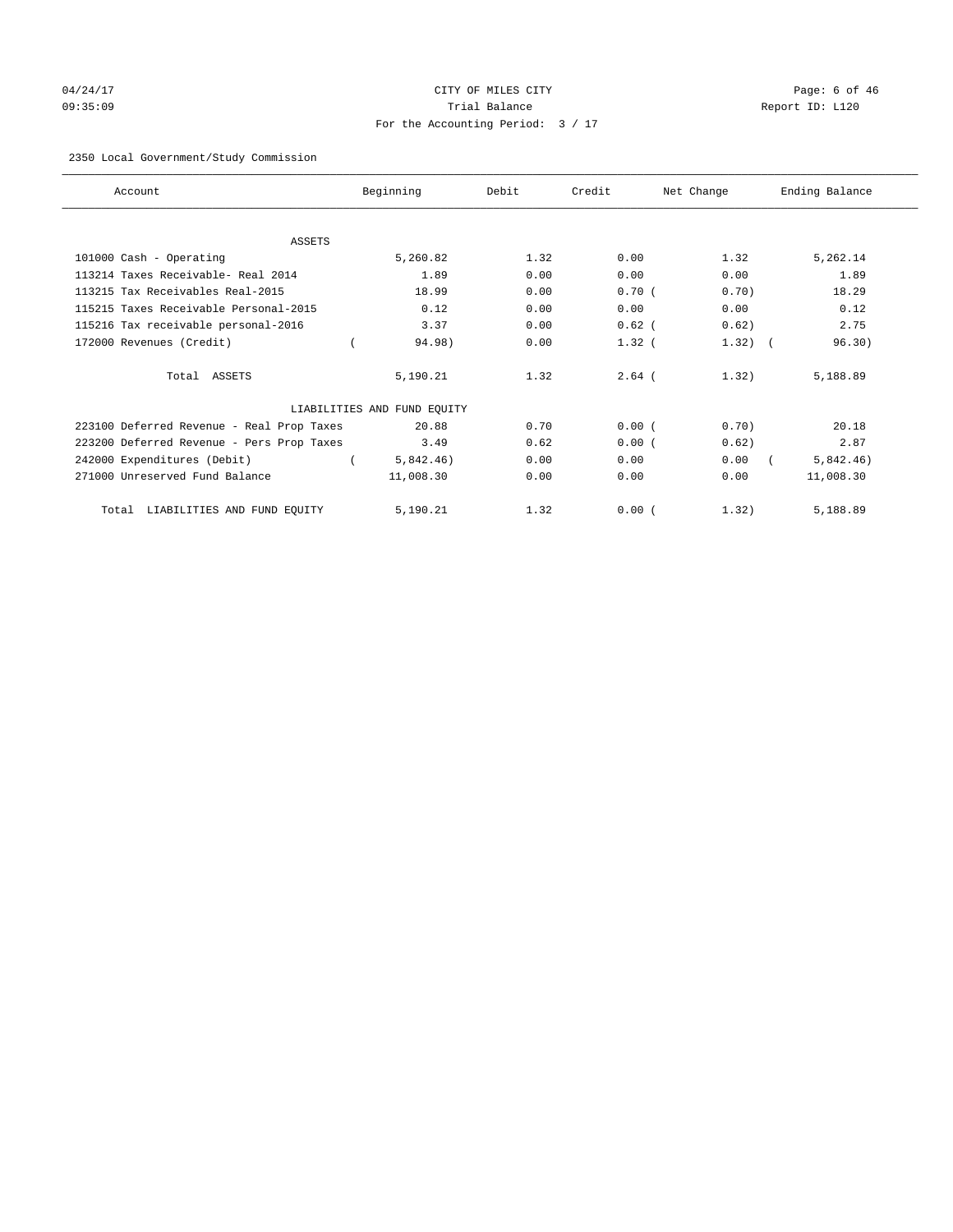# 04/24/17 Page: 7 of 46 09:35:09 Report ID: L120 For the Accounting Period: 3 / 17

2372 Permissive Medical Levy

| Account                                     |          | Beginning                   | Debit    | Credit       | Net Change      | Ending Balance |
|---------------------------------------------|----------|-----------------------------|----------|--------------|-----------------|----------------|
|                                             |          |                             |          |              |                 |                |
| <b>ASSETS</b>                               |          |                             |          |              |                 |                |
| 101000 Cash - Operating                     |          | 1,206.51                    | 1,313.76 | 0.00         | 1,313.76        | 2,520.27       |
| 113211 Taxes Receivable - Real 2011         |          | 5.80)                       | 0.00     | 0.00         | 0.00            | 5.80)          |
| 113213 Tax Receivables Real-2013            |          | 9.68)                       | 0.00     | 0.00         | 0.00            | 9.68)          |
| 113214 Taxes Receivable- Real 2014          |          | 43.30                       | 0.00     | 0.00         | 0.00            | 43.30          |
| 113215 Tax Receivables Real-2015            |          | 366.82                      | 0.00     | $13.42$ (    | 13.42)          | 353.40         |
| 113216 Tax Receivables real-2016            |          | 106,711.91)                 | 0.00     | $1,285.72$ ( | $1,285.72$ (    | 107,997.63)    |
| 115214 Taxes Receivable Personal 2014       |          | 0.01)                       | 0.00     | 0.00         | 0.00            | 0.01)          |
| 115215 Taxes Receivable Personal-2015       |          | 2.93                        | 0.00     | 0.00         | 0.00            | 2.93           |
| 115216 Tax receivable personal-2016         |          | 65.17                       | 0.00     | 11.98 (      | 11.98)          | 53.19          |
| 172000 Revenues (Credit)                    |          | 108,607.51)                 | 0.00     | 1,313.76 (   | $1,313.76$ (    | 109,921.27)    |
| Total ASSETS                                |          | $213,650.18$ )              | 1,313.76 | 2,624.88 (   | $1,311.12)$ (   | 214,961.30)    |
|                                             |          | LIABILITIES AND FUND EOUITY |          |              |                 |                |
| 223100 Deferred Revenue - Real Prop Taxes ( |          | 106, 317.30)                | 1,299.14 | 0.00(        | $1, 299.14$ ) ( | 107,616.44)    |
| 223200 Deferred Revenue - Pers Prop Taxes   |          | 65.49                       | 11.98    | 0.00(        | 11.98)          | 53.51          |
| 242000 Expenditures (Debit)                 | $\left($ | 107, 401.00)                | 0.00     | 0.00         | 0.00            | 107,401.00)    |
| 271000 Unreserved Fund Balance              |          | 2.63                        | 0.00     | 0.00         | 0.00            | 2.63           |
| Total LIABILITIES AND FUND EQUITY           |          | 213,650.18)                 | 1,311.12 | 0.00(        | 1, 311, 12)     | 214,961.30)    |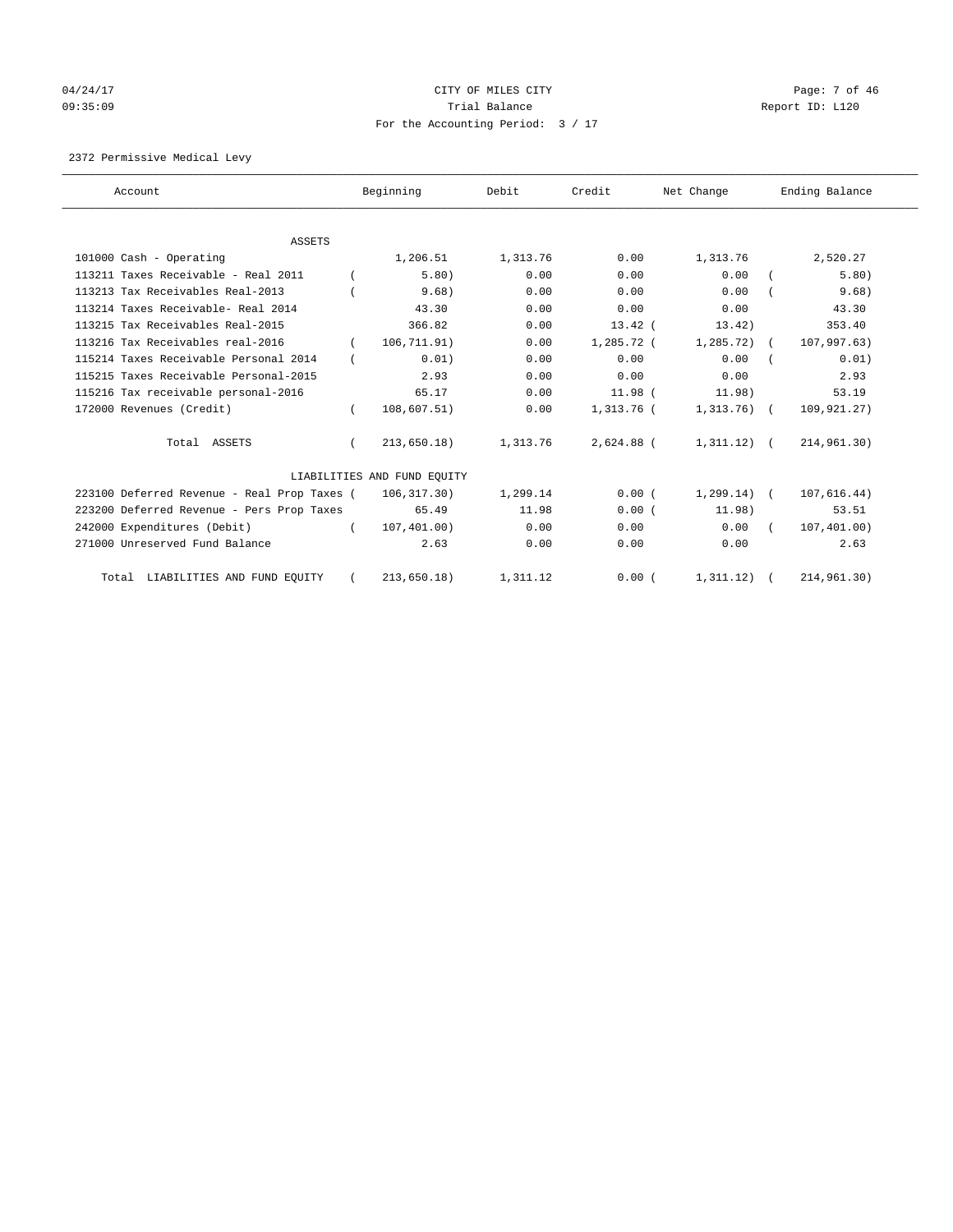## 04/24/17 Page: 8 of 46 09:35:09 Report ID: L120 For the Accounting Period: 3 / 17

#### 2394 BUILDING CODE ENFORCEMENT

| Account                              |        | Beginning                   | Debit     | Credit       | Net Change    | Ending Balance |
|--------------------------------------|--------|-----------------------------|-----------|--------------|---------------|----------------|
|                                      |        |                             |           |              |               |                |
|                                      | ASSETS |                             |           |              |               |                |
| 101000 Cash - Operating              |        | 115,667.18                  | 9,801.34  | 9,914.11 (   | 112.77)       | 115,554.41     |
| 172000 Revenues (Credit)             |        | 77,741.25)                  | 0.00      | $9,801.34$ ( | $9,801.34)$ ( | 87,542.59)     |
| Total ASSETS                         |        | 37,925.93                   | 9,801.34  | 19,715.45 (  | 9,914.11)     | 28,011.82      |
|                                      |        | LIABILITIES AND FUND EQUITY |           |              |               |                |
| 202000 Accounts Payable              |        | 0.00                        | 7,850.66  | 7,850.66     | 0.00          | 0.00           |
| 242000 Expenditures (Debit)          |        | 69,825.61)                  | 9,914.11  | 0.00(        | $9,914.11)$ ( | 79,739.72)     |
| 271000 Unreserved Fund Balance       |        | 107,751.54                  | 0.00      | 0.00         | 0.00          | 107,751.54     |
| LIABILITIES AND FUND EQUITY<br>Total |        | 37,925.93                   | 17,764.77 | 7,850.66 (   | 9.914.11)     | 28,011.82      |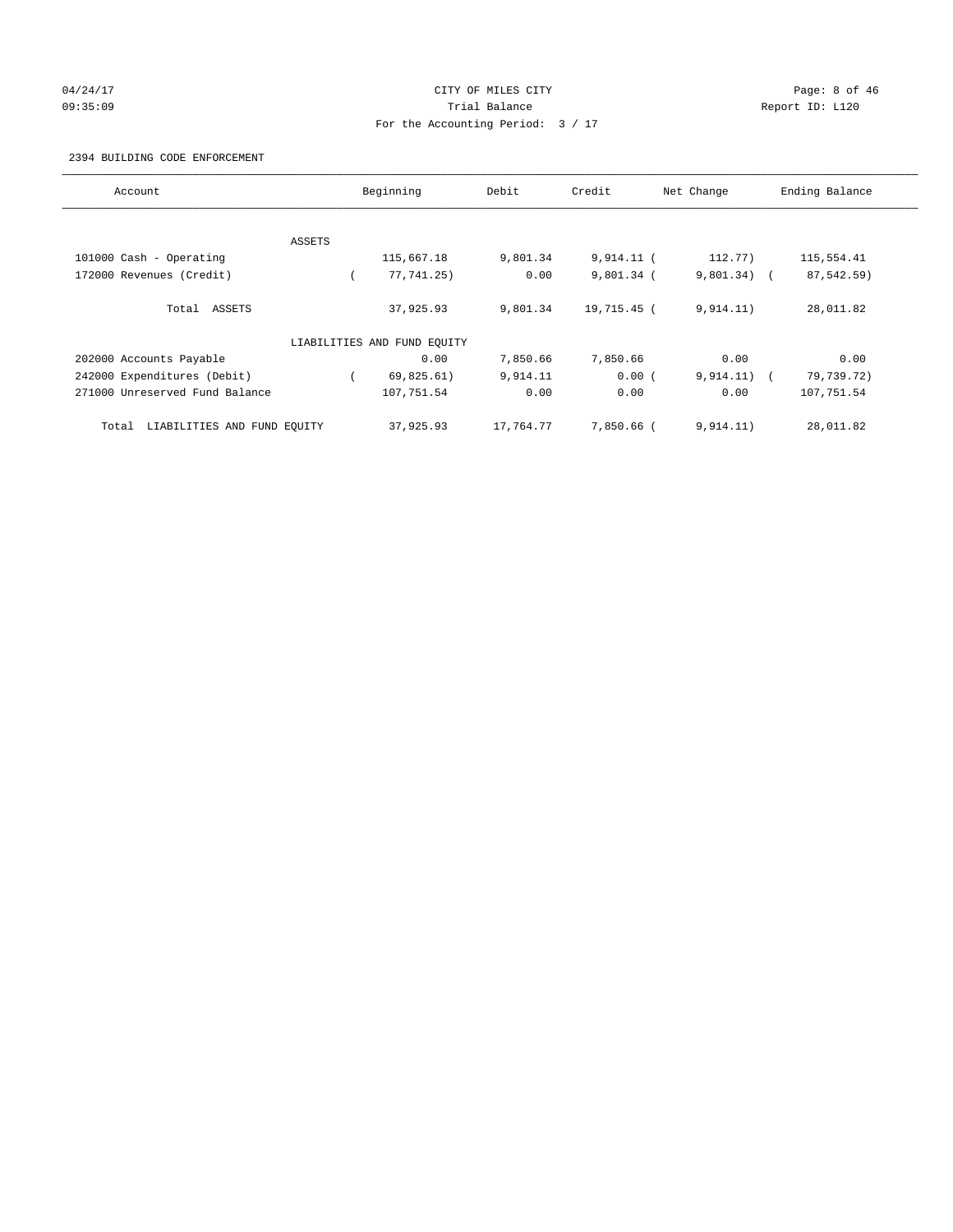# 04/24/17 Page: 9 of 46 09:35:09 Report ID: L120 For the Accounting Period: 3 / 17

2400 LTG M D#165-(Gen City)

| Account                                     | Beginning                   | Debit      | Credit       | Net Change    | Ending Balance |
|---------------------------------------------|-----------------------------|------------|--------------|---------------|----------------|
|                                             |                             |            |              |               |                |
| <b>ASSETS</b>                               |                             |            |              |               |                |
| 101000 Cash - Operating                     | 34,134.89                   | 4,581.76   | 15,353.62 (  | 10,771.86)    | 23,363.03      |
| 118130 Special Assessments Receivable 2013( | 13.38)                      | 0.00       | 0.00         | 0.00          | 13.38)         |
| 118140 Special Assessments Receivables-201  | 140.36                      | 0.00       | 0.00         | 0.00          | 140.36         |
| 118150 Special Assessments Receivables-201  | 1,207.44                    | 0.00       | $95.17$ (    | 95.17)        | 1,112.27       |
| 118160 Special Assessments Receivables-201( | 102,086.35)                 | 0.00       | $4,460.21$ ( | $4,460.21$ (  | 106, 546.56)   |
| 172000 Revenues (Credit)                    | 105,050.11)                 | 0.00       | 4,581.76 (   | $4,581.76$ (  | 109,631.87)    |
| Total ASSETS                                | 171,667.15)                 | 4,581.76   | 24,490.76 (  | 19,909.00) (  | 191,576.15)    |
|                                             | LIABILITIES AND FUND EQUITY |            |              |               |                |
| 202000 Accounts Payable                     | 0.00                        | 15,353.62  | 15,353.62    | 0.00          | 0.00           |
| 223000 Deferred Revenue/Uncollected Taxes ( | 100, 750.57)                | 4,555.38   | 0.00(        | $4,555.38$ (  | 105, 305.95)   |
| 242000 Expenditures (Debit)                 | 119,029.98)                 | 15,353.62  | 0.00(        | $15,353.62$ ( | 134,383.60)    |
| 271000 Unreserved Fund Balance              | 48,113.40                   | 0.00       | 0.00         | 0.00          | 48,113.40      |
| Total LIABILITIES AND FUND EQUITY           | 171,667.15)                 | 35, 262.62 | 15,353.62 (  | 19,909.00)    | 191,576.15)    |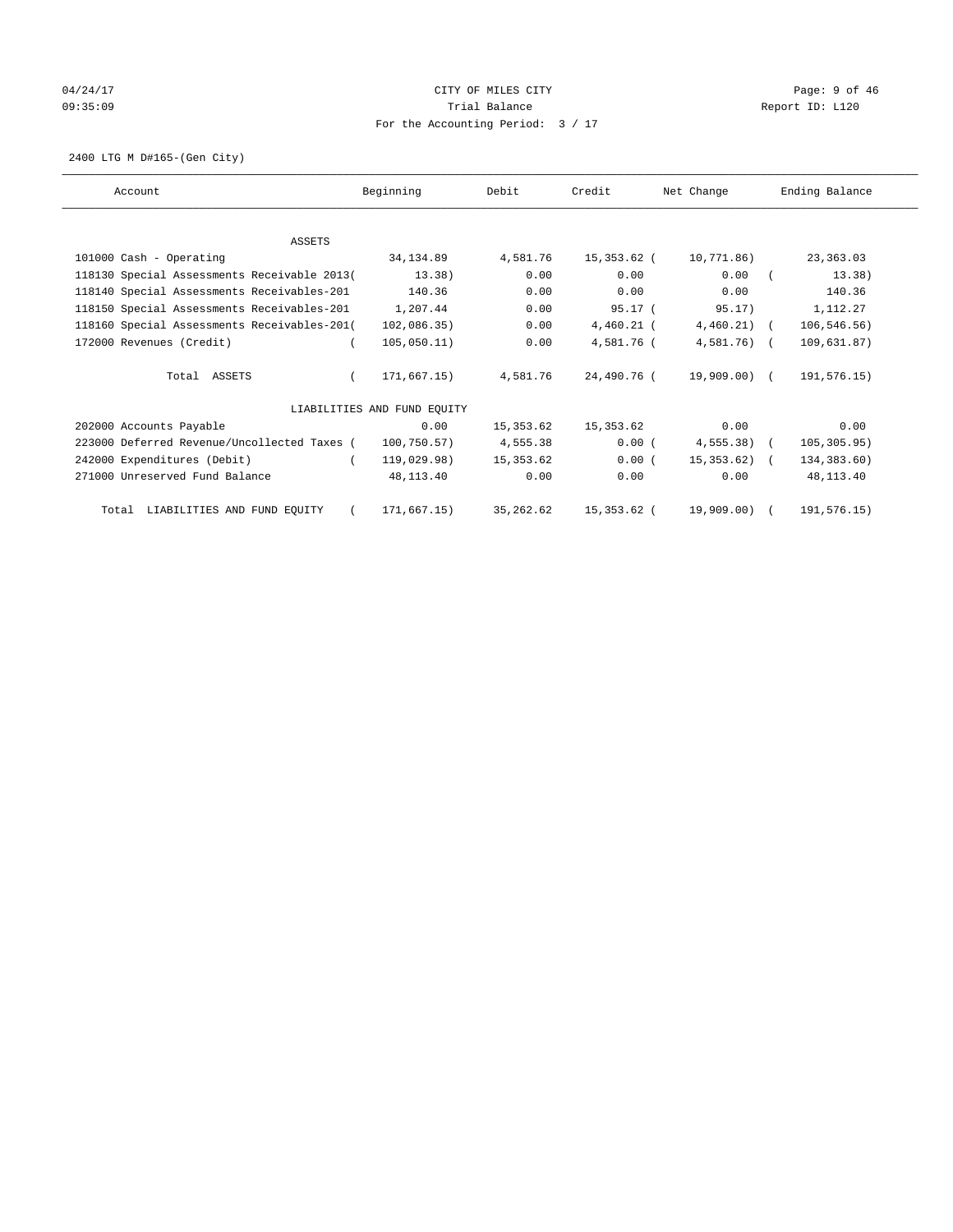# 04/24/17 Page: 10 of 46 and 24/24/17 CITY OF MILES CITY 09:35:09 Report ID: L120 For the Accounting Period: 3 / 17

2420 LTG M D#167-(MilesAddn Etc)

| Account                                     | Beginning                   | Debit    | Credit     | Net Change    | Ending Balance |
|---------------------------------------------|-----------------------------|----------|------------|---------------|----------------|
| ASSETS                                      |                             |          |            |               |                |
| 101000 Cash - Operating                     | 11,343.17                   | 98.81    | 2,587.11 ( | 2,488.30)     | 8,854.87       |
| 118160 Special Assessments Receivables-201( | 16,818.01)                  | 0.00     | 98.48 (    | 98.48) (      | 16, 916.49)    |
| 172000 Revenues (Credit)                    | 18,102.94)                  | 0.00     | 98.81 (    | 98.81) (      | 18,201.75)     |
| Total ASSETS                                | 23,577.78)                  | 98.81    | 2,784.40 ( | $2,685.59$ (  | 26, 263. 37)   |
|                                             | LIABILITIES AND FUND EQUITY |          |            |               |                |
| 202000 Accounts Payable                     | 0.00                        | 2,587.11 | 2,587.11   | 0.00          | 0.00           |
| 223000 Deferred Revenue/Uncollected Taxes ( | 16,818.01)                  | 98.48    | 0.00(      | 98.48) (      | 16, 916.49)    |
| 242000 Expenditures (Debit)                 | 20,746.43)                  | 2,587.11 | 0.00(      | $2,587.11)$ ( | 23, 333.54)    |
| 271000 Unreserved Fund Balance              | 13,986.66                   | 0.00     | 0.00       | 0.00          | 13,986.66      |
| LIABILITIES AND FUND EQUITY<br>Total        | 23,577.78)                  | 5,272.70 | 2,587.11 ( | $2,685.59$ (  | 26, 263. 37)   |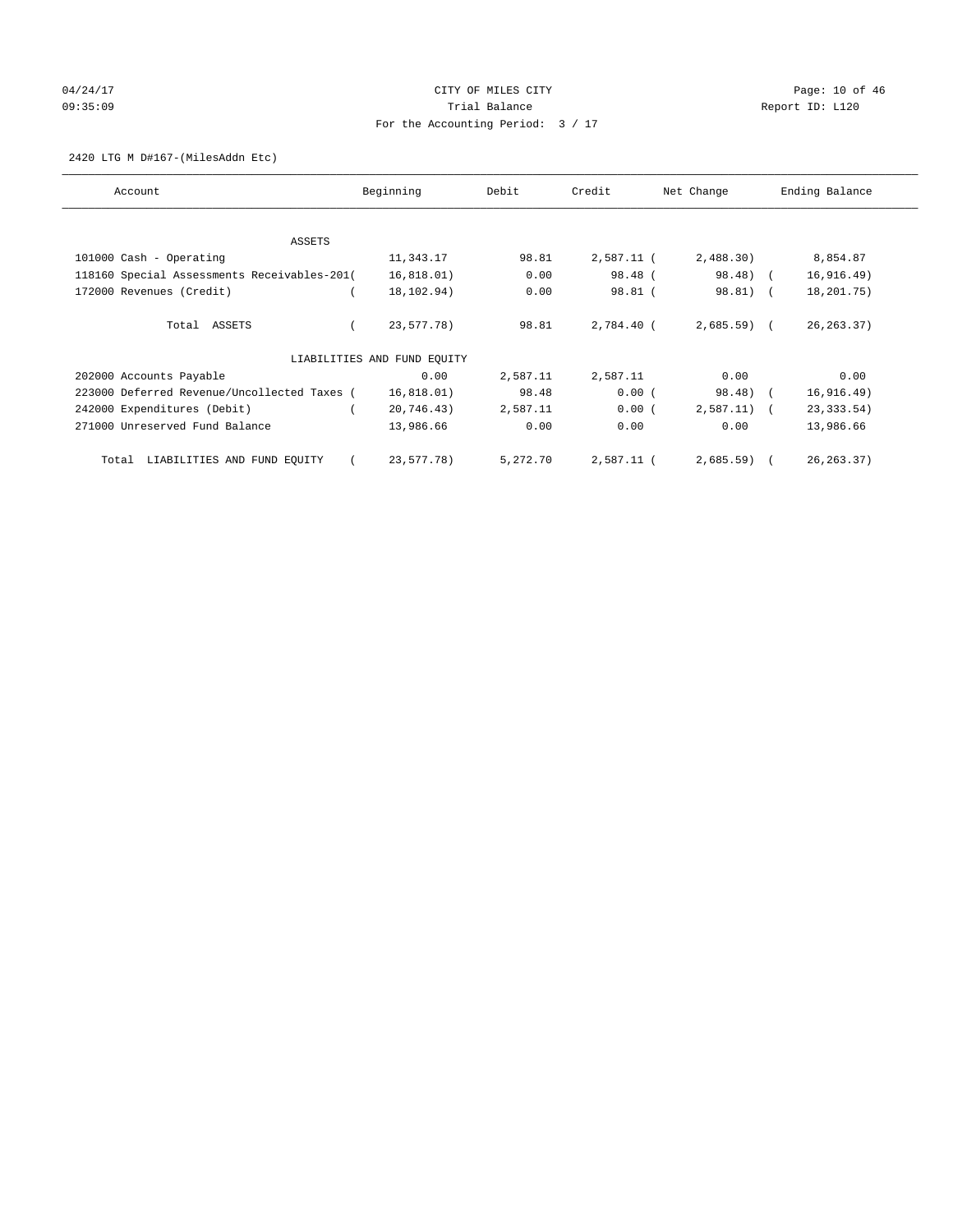# 04/24/17 Page: 11 of 46 Page: 11 of 46 09:35:09 Report ID: L120 For the Accounting Period: 3 / 17

2430 LTG M D#171-(Balsam Est)

| Account                                     | Beginning                   | Debit  | Credit    | Net Change   | Ending Balance |
|---------------------------------------------|-----------------------------|--------|-----------|--------------|----------------|
| ASSETS                                      |                             |        |           |              |                |
| 101000 Cash - Operating                     | 2,036.13                    | 82.21  | 132.82 (  | 50.61)       | 1,985.52       |
| 118160 Special Assessments Receivables-201( | 3,229.68)                   | 0.00   | 81.94 (   | 81.94) (     | 3,311.62)      |
| 172000 Revenues (Credit)                    | 3, 235, 26)                 | 0.00   | $82.21$ ( | $82.21$ ) (  | 3,317.47)      |
| Total ASSETS                                | 4,428.81)                   | 82.21  | 296.97(   | $214.76$ ) ( | 4,643.57)      |
|                                             | LIABILITIES AND FUND EQUITY |        |           |              |                |
| 202000 Accounts Payable                     | 0.00                        | 132.82 | 132.82    | 0.00         | 0.00           |
| 223000 Deferred Revenue/Uncollected Taxes ( | 3,229.68)                   | 81.94  | 0.00(     | 81.94) (     | 3,311.62)      |
| 242000 Expenditures (Debit)                 | 2,445.13)                   | 132.82 | 0.00(     | $132.82)$ (  | 2, 577.95)     |
| 271000 Unreserved Fund Balance              | 1,246.00                    | 0.00   | 0.00      | 0.00         | 1,246.00       |
| LIABILITIES AND FUND EQUITY<br>Total        | 4,428.81)                   | 347.58 | 132.82 (  | $214.76$ ) ( | 4,643.57)      |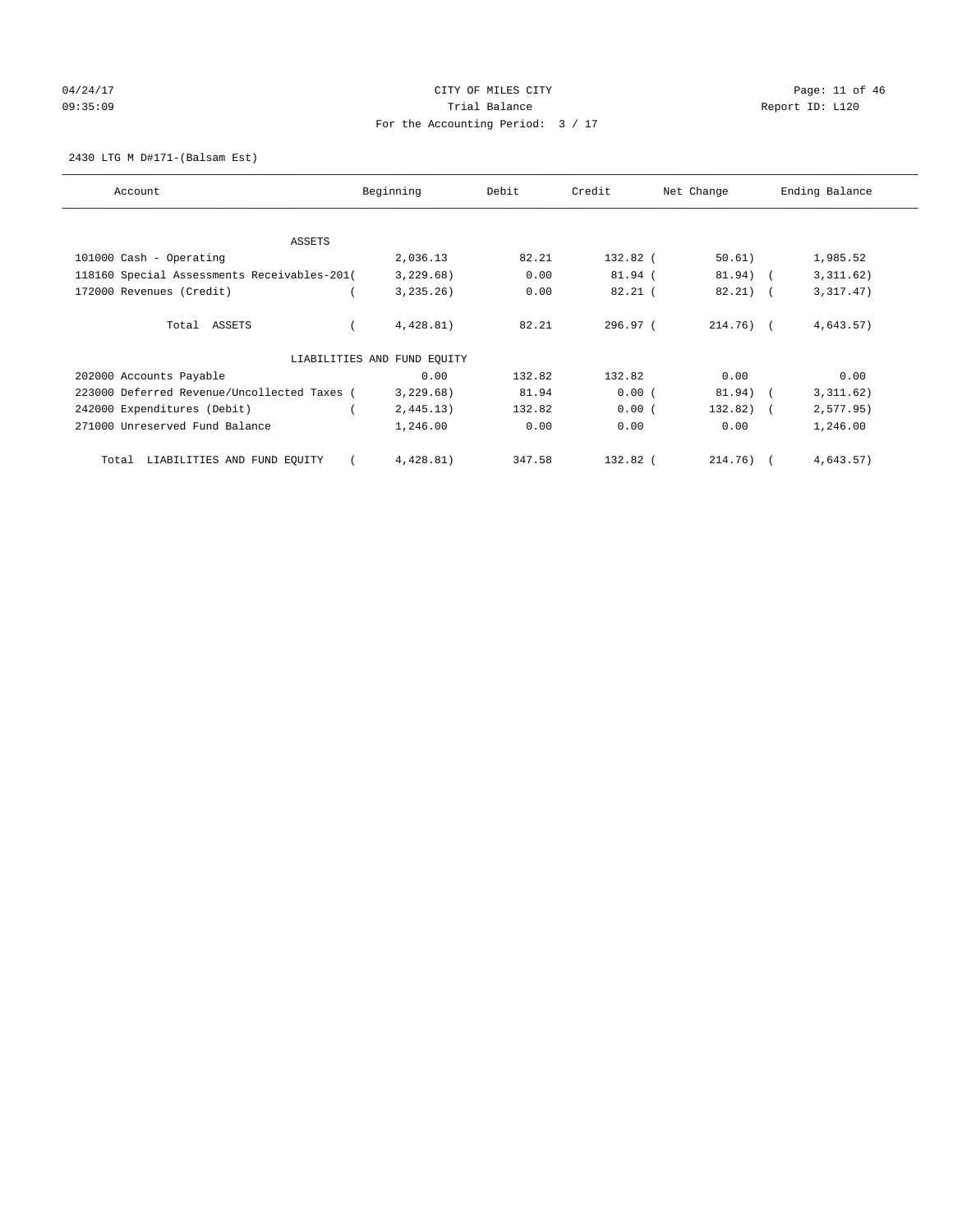# 04/24/17 Page: 12 of 46 09:35:09 Report ID: L120 For the Accounting Period: 3 / 17

2440 LTG M D#172-(Main Str)

| Account                                     | Beginning                   | Debit     | Credit    | Net Change  | Ending Balance |
|---------------------------------------------|-----------------------------|-----------|-----------|-------------|----------------|
| ASSETS                                      |                             |           |           |             |                |
| 101000 Cash - Operating                     | 1,381.69                    | 3,615.08  | 1,632.91  | 1,982.17    | 3,363.86       |
| 118160 Special Assessments Receivables-201( | 10,710.38)                  | 0.00      | $47.28$ ( | $47.28$ ) ( | 10,757.66)     |
| 172000 Revenues (Credit)                    | 11, 124.07)                 | 0.00      | $47.44$ ( | $47.44$ ) ( | 11, 171.51)    |
| Total ASSETS                                | 20,452.76)                  | 3,615.08  | 1,727.63  | 1,887.45    | 18,565.31)     |
|                                             | LIABILITIES AND FUND EQUITY |           |           |             |                |
| 202000 Accounts Payable                     | 0.00                        | 1,632.91  | 1,632.91  | 0.00        | 0.00           |
| 223000 Deferred Revenue/Uncollected Taxes ( | 10,710.38)                  | 47.28     | 0.00(     | $47.28$ (   | 10,757.66)     |
| 242000 Expenditures (Debit)                 | 17,966.69)                  | 1,632.91  | 3,567.64  | 1,934.73    | 16,031.96)     |
| 271000 Unreserved Fund Balance              | 8,224.31                    | 0.00      | 0.00      | 0.00        | 8,224.31       |
| LIABILITIES AND FUND EQUITY<br>Total        | 20,452.76)                  | 3, 313.10 | 5,200.55  | 1,887.45    | 18,565.31)     |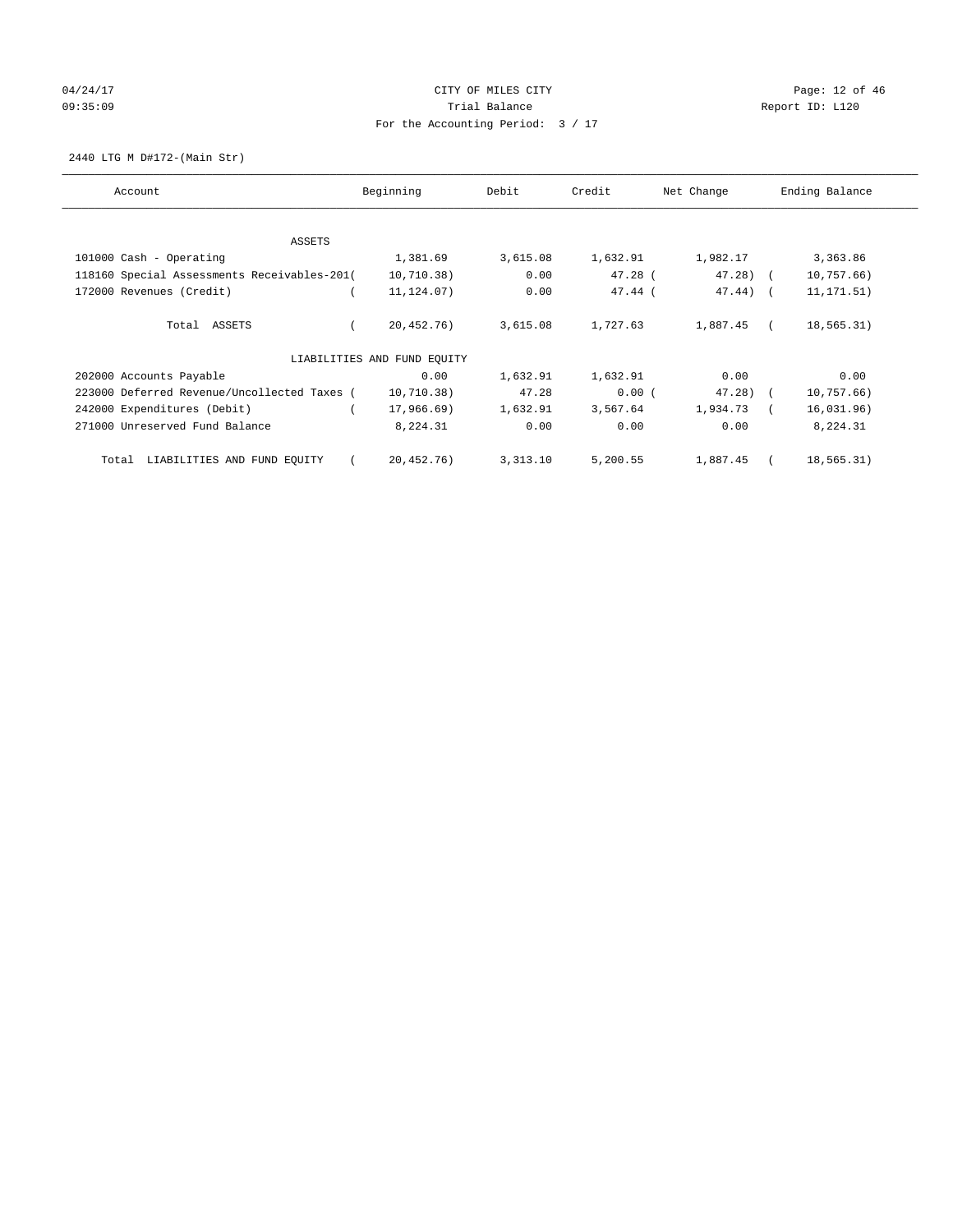# 04/24/17 Page: 13 of 46 09:35:09 Report ID: L120 For the Accounting Period: 3 / 17

2450 LTG M D#195-(SG-Trico)

| Account                                     | Beginning                   | Debit  | Credit     | Net Change  | Ending Balance |
|---------------------------------------------|-----------------------------|--------|------------|-------------|----------------|
| ASSETS                                      |                             |        |            |             |                |
| 101000 Cash - Operating                     | 1,930.67                    | 0.00   | 401.84 (   | 401.84)     | 1,528.83       |
| 118160 Special Assessments Receivables-201( | 3, 292.91)                  | 0.00   | 0.00       | 0.00        | 3, 292.91)     |
| 172000 Revenues (Credit)                    | 3,379.94)                   | 0.00   | 0.00       | 0.00        | 3,379.94)      |
| Total ASSETS                                | 4,742.18)                   | 0.00   | $401.84$ ( | $401.84)$ ( | 5, 144.02)     |
|                                             | LIABILITIES AND FUND EQUITY |        |            |             |                |
| 202000 Accounts Payable                     | 0.00                        | 401.84 | 401.84     | 0.00        | 0.00           |
| 223000 Deferred Revenue/Uncollected Taxes ( | 3, 292.91)                  | 0.00   | 0.00       | 0.00        | 3, 292.91)     |
| 242000 Expenditures (Debit)                 | 4, 214. 72)                 | 401.84 | 0.00(      | $401.84)$ ( | 4,616.56)      |
| 271000 Unreserved Fund Balance              | 2,765.45                    | 0.00   | 0.00       | 0.00        | 2,765.45       |
| LIABILITIES AND FUND EQUITY<br>Total        | 4,742.18)                   | 803.68 | 401.84 (   | 401.84)     | 5, 144.02)     |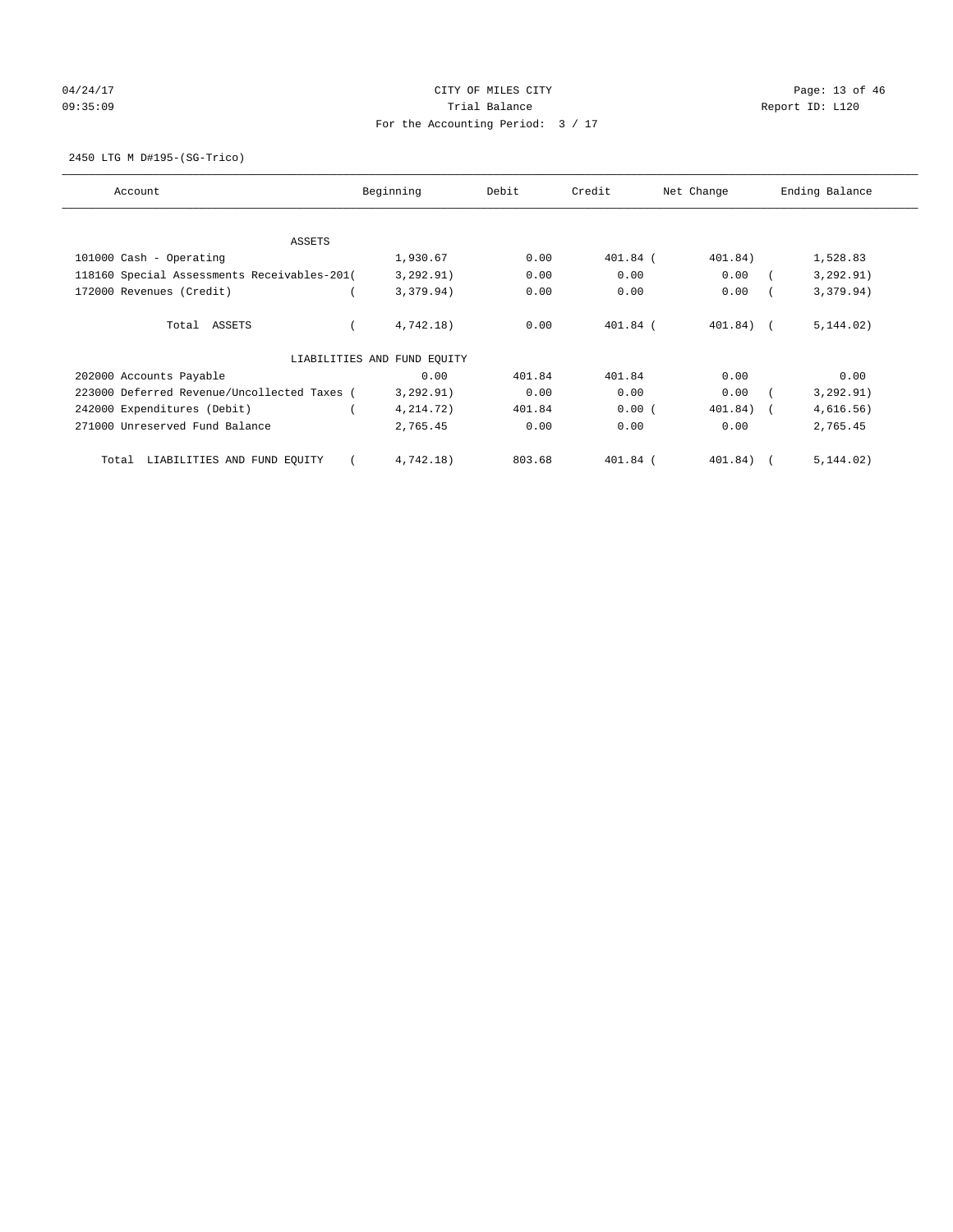# 04/24/17 Page: 14 of 46 Page: 14 of 46 Page: 14 of 46 Page: 14 of 46 Page: 14 of 46 09:35:09 Report ID: L120 For the Accounting Period: 3 / 17

2470 LTG M D#202-(SG-MDU&NV)

| Account                                     | Beginning                   | Debit    | Credit     | Net Change | Ending Balance |
|---------------------------------------------|-----------------------------|----------|------------|------------|----------------|
| ASSETS                                      |                             |          |            |            |                |
| 101000 Cash - Operating                     | 2,189.93                    | 0.00     | 592.30(    | 592.30)    | 1,597.63       |
| 118160 Special Assessments Receivables-201( | 4,533.60)                   | 0.00     | 0.00       | 0.00       | 4,533.60       |
| 172000 Revenues (Credit)                    | 4,872.34)                   | 0.00     | 0.00       | 0.00       | 4,872.34)      |
| Total ASSETS                                | 7,216.01)                   | 0.00     | $592.30$ ( | 592.30) (  | 7,808.31)      |
|                                             | LIABILITIES AND FUND EQUITY |          |            |            |                |
| 202000 Accounts Payable                     | 0.00                        | 592.30   | 592.30     | 0.00       | 0.00           |
| 223000 Deferred Revenue/Uncollected Taxes ( | 4,533.60)                   | 0.00     | 0.00       | 0.00       | 4,533.60)      |
| 242000 Expenditures (Debit)                 | 5,605.21)                   | 592.30   | 0.00(      | 592.30)    | 6, 197.51)     |
| 271000 Unreserved Fund Balance              | 2,922.80                    | 0.00     | 0.00       | 0.00       | 2,922.80       |
| LIABILITIES AND FUND EQUITY<br>Total        | 7,216.01)                   | 1,184.60 | $592.30$ ( | 592.30)    | 7,808.31)      |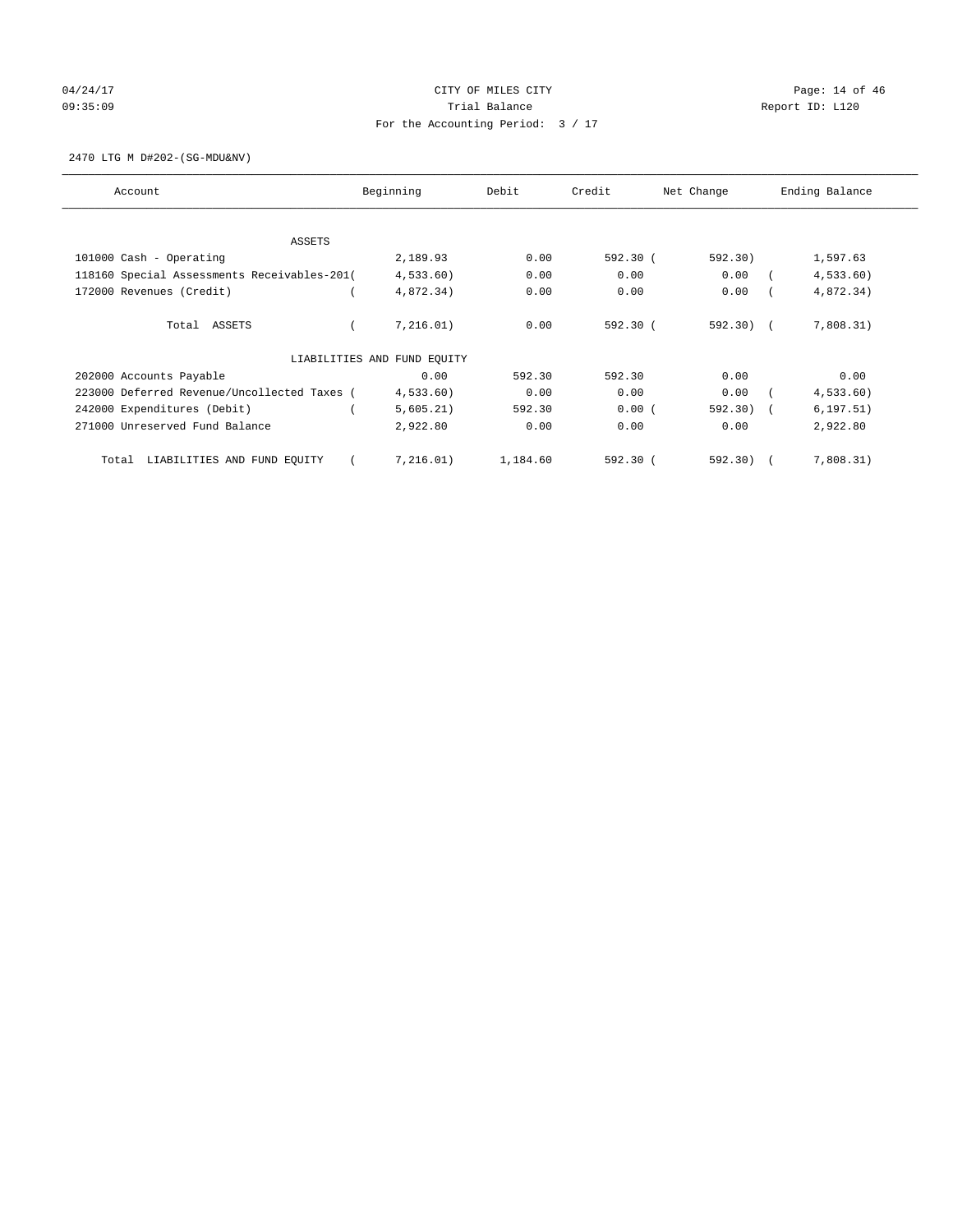# 04/24/17 Page: 15 of 46 Page: 15 of 46 Page: 15 of 46 09:35:09 Report ID: L120 For the Accounting Period: 3 / 17

#### 2480 LTG M M#173-(Milestown Estates)

| Account                                     | Beginning                   | Debit  | Credit     | Net Change | Ending Balance          |
|---------------------------------------------|-----------------------------|--------|------------|------------|-------------------------|
| ASSETS                                      |                             |        |            |            |                         |
| 101000 Cash - Operating                     | 1,400.99                    | 0.00   | $117.08$ ( | 117.08)    | 1,283.91                |
| 118160 Special Assessments Receivables-201( | 1,095.40)                   | 0.00   | 0.00       | 0.00       | 1,095.40)               |
| 172000 Revenues (Credit)                    | 1,099.73)                   | 0.00   | 0.00       | 0.00       | 1,099.73)               |
| Total ASSETS                                | 794.14)                     | 0.00   | 117.08 (   | $117.08$ ( | 911.22)                 |
|                                             | LIABILITIES AND FUND EQUITY |        |            |            |                         |
| 202000 Accounts Payable                     | 0.00                        | 117.08 | 117.08     | 0.00       | 0.00                    |
| 223000 Deferred Revenue/Uncollected Taxes ( | 1,095.40)                   | 0.00   | 0.00       | 0.00       | 1,095.40)               |
| 242000 Expenditures (Debit)                 | 1, 290.96)                  | 117.08 | 0.00(      | 117.08)    | 1,408.04)<br>$\sqrt{2}$ |
| 271000 Unreserved Fund Balance              | 1,592.22                    | 0.00   | 0.00       | 0.00       | 1,592.22                |
| LIABILITIES AND FUND EQUITY<br>Total        | 794.14)                     | 234.16 | 117.08 (   | 117.08)    | 911.22)<br>$\sqrt{2}$   |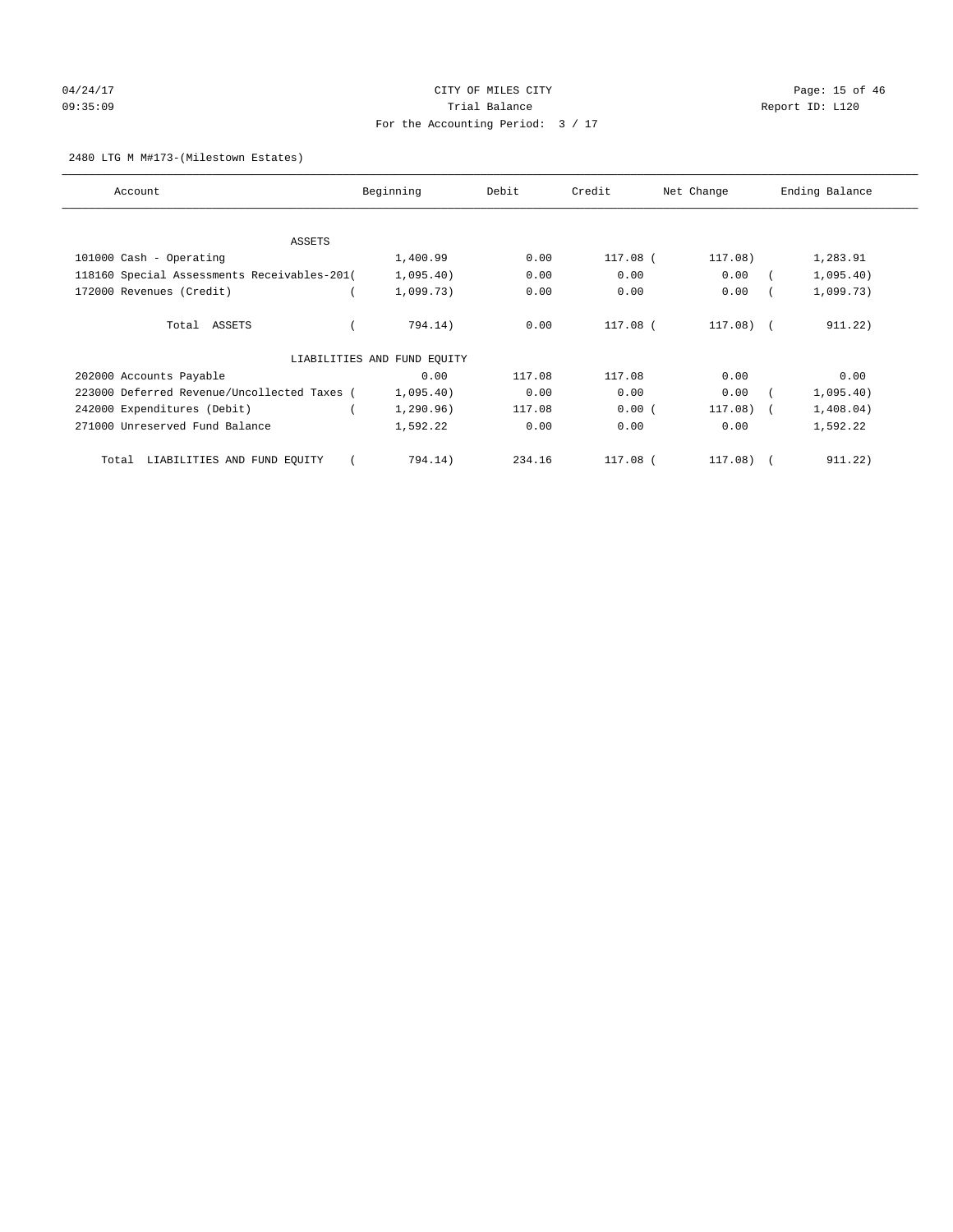# 04/24/17 Page: 16 of 46 Page: 16 of 46 Page: 16 of 46 Page: 16 of 46 Page: 16 Of 46 Page: 16 Of 46 Page: 16 Of 46 09:35:09 Report ID: L120 For the Accounting Period: 3 / 17

2510 STR MAINT DIST #204

| Account                                     | Beginning                   | Debit      | Credit        | Net Change    | Ending Balance |
|---------------------------------------------|-----------------------------|------------|---------------|---------------|----------------|
|                                             |                             |            |               |               |                |
| <b>ASSETS</b>                               |                             |            |               |               |                |
| 101000 Cash - Operating                     | 513,701.77                  | 23,651.11  | 73,340.91 (   | 49,689.80)    | 464,011.97     |
| 118130 Special Assessments Receivable 2013  | 210.31                      | 0.00       | 0.00          | 0.00          | 210.31         |
| 118140 Special Assessments Receivables-201  | 452.37                      | 0.00       | 0.00          | 0.00          | 452.37         |
| 118150 Special Assessments Receivables-201  | 3,805.23                    | 0.00       | 0.00          | 0.00          | 3,805.23       |
| 118160 Special Assessments Receivables-201( | 665,974.24)                 | 0.00       | 23,573.06 (   | 23,573.06) (  | 689, 547.30)   |
| 172000 Revenues (Credit)                    | 729, 115. 71)               | 0.00       | 23,651.08 (   | $23,651.08$ ( | 752,766.79)    |
| Total ASSETS                                | 876,920.27)                 | 23,651.11  | 120,565.05 (  | 96,913.94) (  | 973,834.21)    |
|                                             | LIABILITIES AND FUND EQUITY |            |               |               |                |
| 202000 Accounts Payable                     | 0.00                        | 30,256.06  | 30,256.06     | 0.00          | 0.00           |
| 223000 Deferred Revenue/Uncollected Taxes ( | 661,506.32)                 | 23,573.06  | 0.00(         | 23,573.06) (  | 685,079.38)    |
| 242000 Expenditures (Debit)                 | 578,846.43)                 | 73,340.91  | $0.03$ (      | 73,340.88) (  | 652, 187. 31)  |
| 271000 Unreserved Fund Balance              | 363,432.48                  | 0.00       | 0.00          | 0.00          | 363, 432.48    |
| Total LIABILITIES AND FUND EQUITY           | 876,920.27)                 | 127,170.03 | $30.256.09$ ( | 96,913.94)    | 973,834.21)    |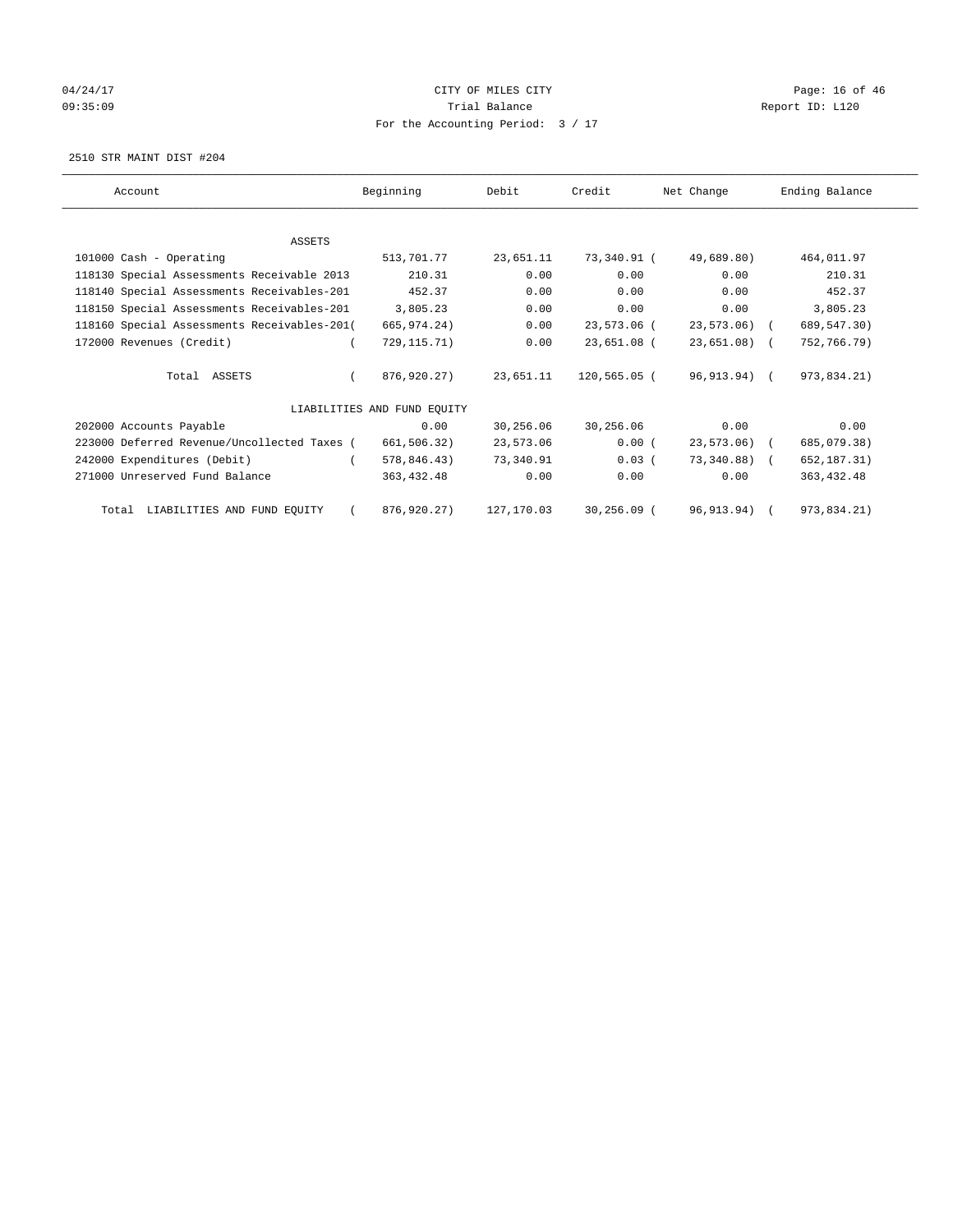## 04/24/17 Page: 17 of 46 and 24/24/17 Page: 17 of 46 09:35:09 Report ID: L120 For the Accounting Period: 3 / 17

2520 STR MAINT DIST #205

| Account                                     | Beginning                   | Debit     | Credit        | Net Change     | Ending Balance |
|---------------------------------------------|-----------------------------|-----------|---------------|----------------|----------------|
|                                             |                             |           |               |                |                |
| ASSETS                                      |                             |           |               |                |                |
| 101000 Cash - Operating                     | 284,498.75                  | 10,890.35 | 19,976.98 (   | 9,086.63)      | 275, 412.12    |
| 118130 Special Assessments Receivable 2013( | 45.28)                      | 0.00      | 0.00          | 0.00           | 45.28)         |
| 118140 Special Assessments Receivables-201  | 604.50                      | 0.00      | 0.00          | 0.00           | 604.50         |
| 118150 Special Assessments Receivables-201  | 3,395.71                    | 0.00      | 490.86 (      | 490.86)        | 2,904.85       |
| 118160 Special Assessments Receivables-201( | 149,101.88)                 | 0.00      | $10,305.45$ ( | $10,305.45$ (  | 159,407.33)    |
| 172000 Revenues (Credit)                    | 202,688.13)                 | 0.00      | 10,890.34 (   | $10,890.34)$ ( | 213,578.47)    |
| Total ASSETS                                | 63, 336, 33)                | 10,890.35 | 41,663.63 (   | 30,773.28) (   | 94,109.61)     |
|                                             | LIABILITIES AND FUND EOUITY |           |               |                |                |
| 202000 Accounts Payable                     | 0.00                        | 6,089.42  | 6,089.42      | 0.00           | 0.00           |
| 223000 Deferred Revenue/Uncollected Taxes ( | 145, 147. 11)               | 10,796.31 | 0.00(         | $10,796.31$ (  | 155,943.42)    |
| 242000 Expenditures (Debit)                 | 141,884.82)                 | 19,976.98 | $0.01$ (      | 19,976.97) (   | 161,861.79)    |
| 271000 Unreserved Fund Balance              | 223,695.60                  | 0.00      | 0.00          | 0.00           | 223,695.60     |
| Total LIABILITIES AND FUND EQUITY           | 63, 336.33)                 | 36,862.71 | $6,089.43$ (  | 30,773.28)     | 94,109.61)     |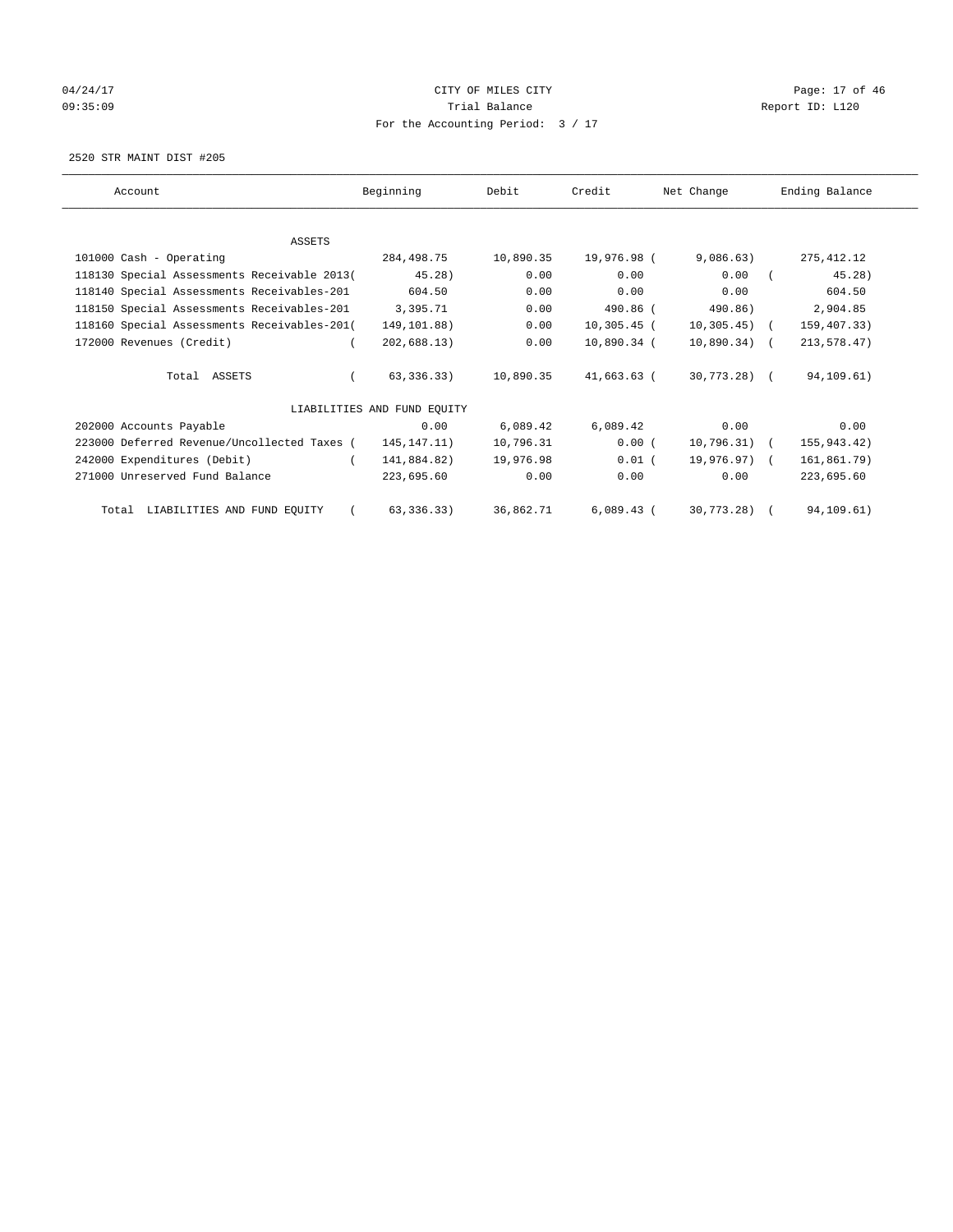# 04/24/17 Page: 18 of 46 and 24/24/17 Page: 18 of 46 09:35:09 Report ID: L120 For the Accounting Period: 3 / 17

#### 2540 STR MAINT DIST#207-(MILESTOWN ESTATES)

| Account                                     | Beginning                   | Debit  | Credit     | Net Change | Ending Balance |
|---------------------------------------------|-----------------------------|--------|------------|------------|----------------|
|                                             |                             |        |            |            |                |
| ASSETS                                      |                             |        |            |            |                |
| 101000 Cash - Operating                     | 3,605.96                    | 0.00   | $406.12$ ( | 406.12)    | 3,199.84       |
| 118160 Special Assessments Receivables-201( | 3,941.36)                   | 0.00   | 0.00       | 0.00       | 3,941,36)      |
| 172000 Revenues (Credit)                    | 3,961.55)                   | 0.00   | 0.00       | 0.00       | 3,961.55)      |
| Total ASSETS                                | 4,296.95)                   | 0.00   | $406.12$ ( | 406.12     | 4,703.07)      |
|                                             | LIABILITIES AND FUND EQUITY |        |            |            |                |
| 223000 Deferred Revenue/Uncollected Taxes ( | 3,941.36)                   | 0.00   | 0.00       | 0.00       | 3,941.36)      |
| 242000 Expenditures (Debit)                 | 3,714.80)                   | 406.12 | 0.00(      | 406.12     | 4,120.92)      |
| 271000 Unreserved Fund Balance              | 3,359.21                    | 0.00   | 0.00       | 0.00       | 3,359.21       |
| LIABILITIES AND FUND EQUITY<br>Total        | 4,296.95)                   | 406.12 | 0.00(      | 406.12)    | 4,703.07)      |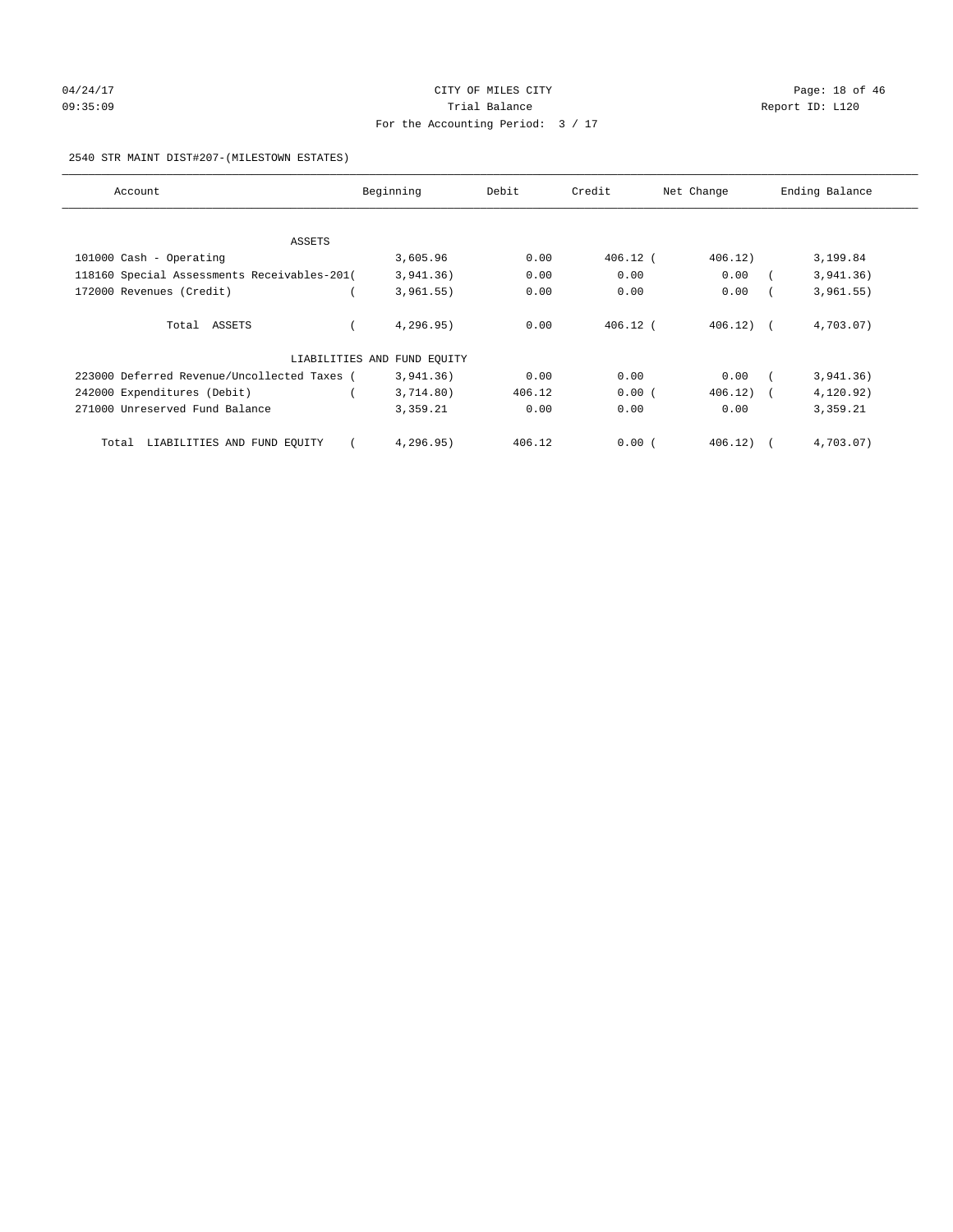| 04/24/17 |  |
|----------|--|
| 09:35:09 |  |

## CITY OF MILES CITY Page: 19 of 46<br>Trial Balance Report ID: L120 09:35:09 Report ID: L120 For the Accounting Period: 3 / 17

#### 2701 Fire Grants

| Account                              | Beginning                   | Debit | Credit | Net Change | Ending Balance |
|--------------------------------------|-----------------------------|-------|--------|------------|----------------|
|                                      |                             |       |        |            |                |
|                                      | ASSETS                      |       |        |            |                |
| 101000 Cash - Operating              | 1,025.15                    | 0.00  | 0.00   | 0.00       | 1,025.15       |
| Total ASSETS                         | 1,025.15                    | 0.00  | 0.00   | 0.00       | 1,025.15       |
|                                      | LIABILITIES AND FUND EQUITY |       |        |            |                |
| 271000 Unreserved Fund Balance       | 1,025.15                    | 0.00  | 0.00   | 0.00       | 1,025.15       |
|                                      |                             |       |        |            |                |
| LIABILITIES AND FUND EQUITY<br>Total | 1,025.15                    | 0.00  | 0.00   | 0.00       | 1,025.15       |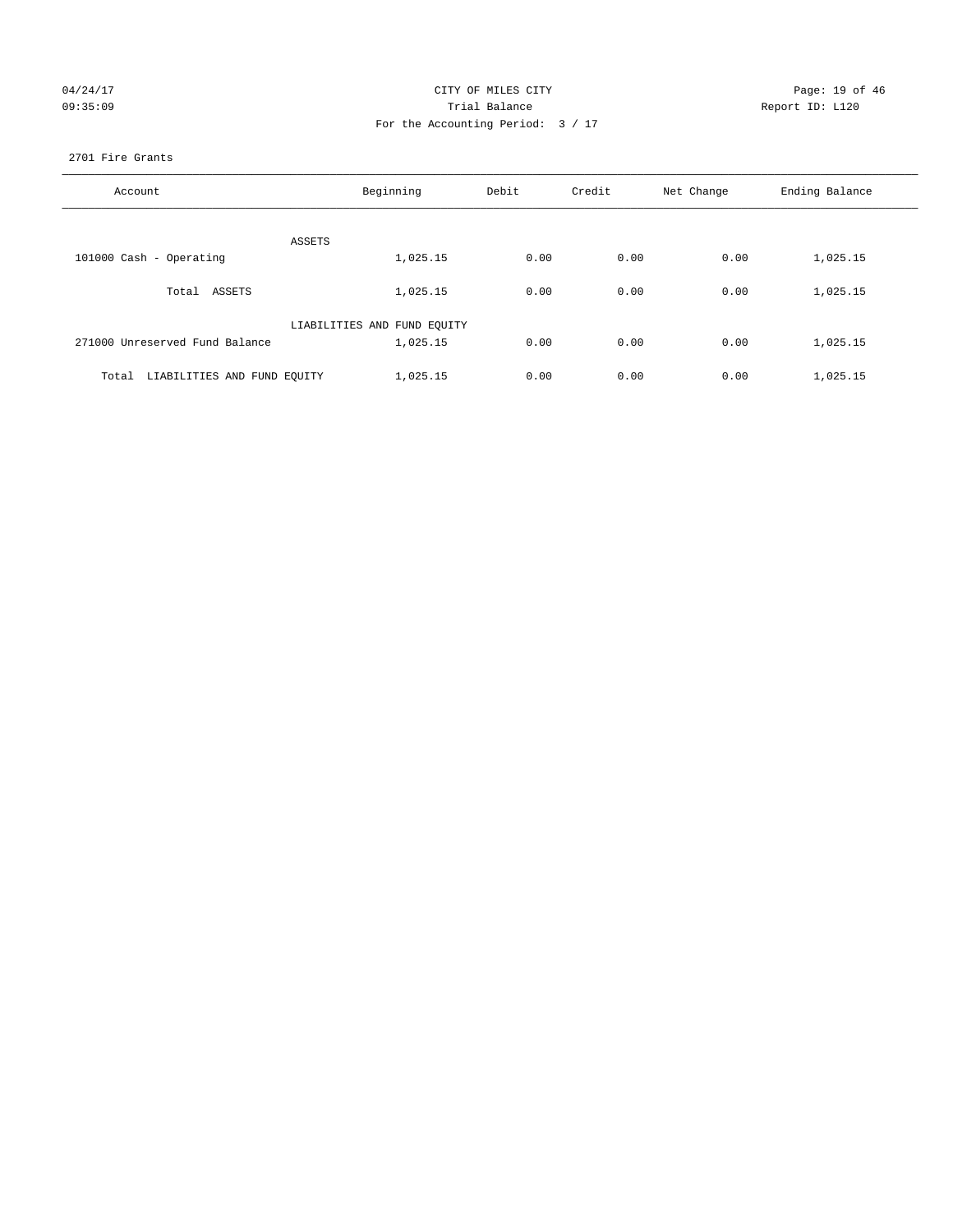## 04/24/17 Page: 20 of 46 09:35:09 Report ID: L120 For the Accounting Period: 3 / 17

#### 2820 GAS TAX

| Account                              |        | Beginning                   | Debit     | Credit      | Net Change | Ending Balance |
|--------------------------------------|--------|-----------------------------|-----------|-------------|------------|----------------|
|                                      |        |                             |           |             |            |                |
|                                      | ASSETS |                             |           |             |            |                |
| 101000 Cash - Operating              |        | 25,400.55                   | 14,927.12 | 557.00      | 14,370.12  | 39,770.67      |
| 172000 Revenues (Credit)             |        | 119,416.90)                 | 0.00      | 14,927.12 ( | 14,927.12) | 134, 344.02)   |
| Total ASSETS                         |        | 94,016.35)                  | 14,927.12 | 15,484.12 ( | $557.00$ ( | 94, 573. 35)   |
|                                      |        | LIABILITIES AND FUND EQUITY |           |             |            |                |
| 242000 Expenditures (Debit)          |        | 94,018.00)                  | 557.00    | 0.00(       | $557.00$ ( | 94,575.00)     |
| 271000 Unreserved Fund Balance       |        | 1.65                        | 0.00      | 0.00        | 0.00       | 1.65           |
| LIABILITIES AND FUND EQUITY<br>Total |        | 94,016.35)                  | 557.00    | 0.00(       | $557.00$ ) | 94, 573. 35)   |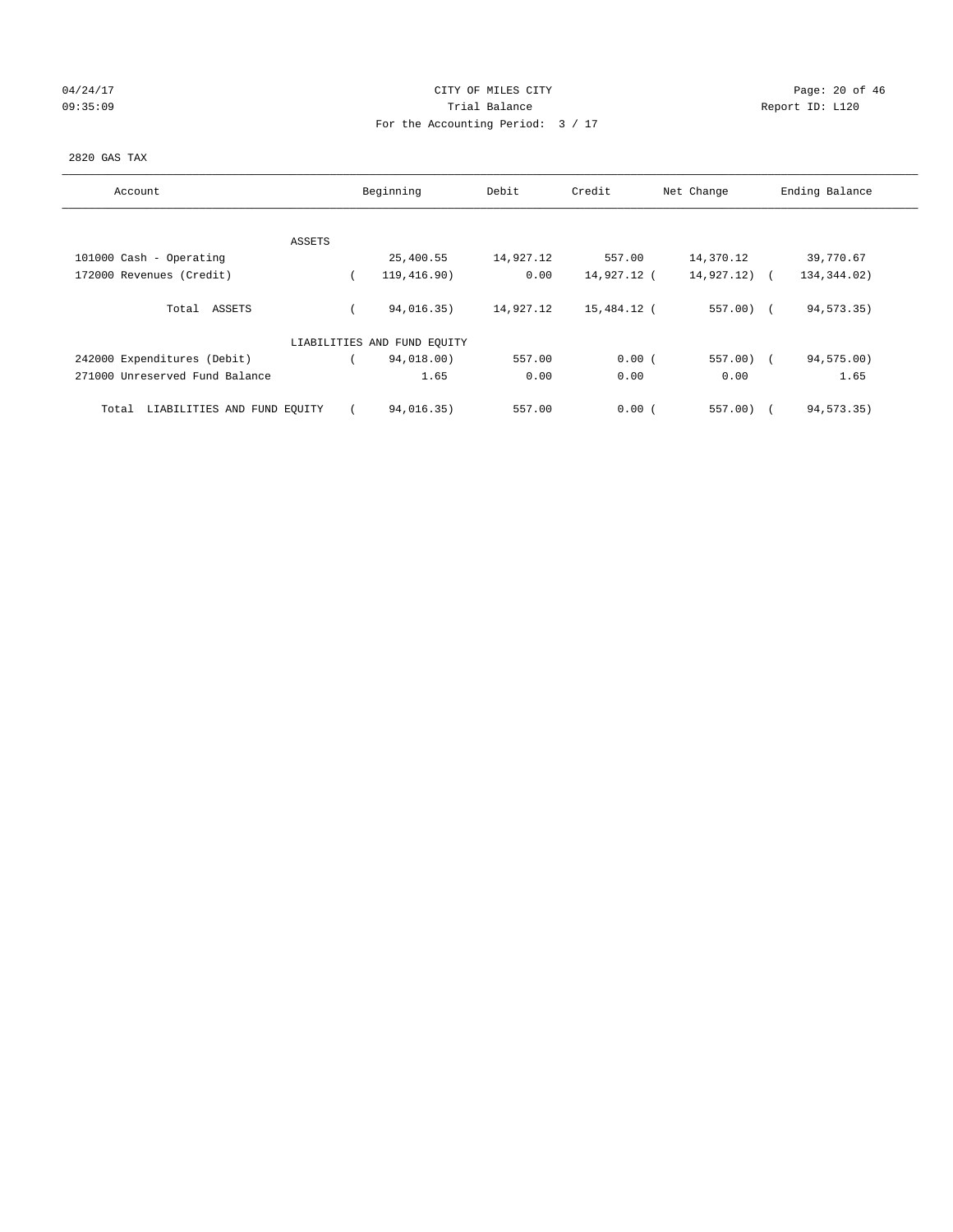## 04/24/17 Page: 21 of 46 Page: 21 of 46 09:35:09 Report ID: L120 For the Accounting Period: 3 / 17

#### 2850 911 EMERGENCY

| Account                              |        | Beginning                   | Debit      | Credit      | Net Change   | Ending Balance |
|--------------------------------------|--------|-----------------------------|------------|-------------|--------------|----------------|
|                                      |        |                             |            |             |              |                |
|                                      | ASSETS |                             |            |             |              |                |
| 101000 Cash - Operating              |        | 179,002.06                  | 1,965.87   | 97,903.61 ( | 95,937.74)   | 83,064.32      |
| 172000 Revenues (Credit)             |        | 182, 555. 25)               | 0.00       | 0.00        | 0.00         | 182, 555. 25)  |
| Total ASSETS                         |        | 3, 553.19                   | 1,965.87   | 97,903.61 ( | 95,937.74) ( | 99,490.93)     |
|                                      |        | LIABILITIES AND FUND EQUITY |            |             |              |                |
| 202000 Accounts Payable              |        | 0.00                        | 85,869.48  | 85,869.48   | 0.00         | 0.00           |
| 242000 Expenditures (Debit)          |        | 149,569.95)                 | 97,903.61  | 1,965.87 (  | 95,937.74)   | 245,507.69)    |
| 271000 Unreserved Fund Balance       |        | 146,016.76                  | 0.00       | 0.00        | 0.00         | 146,016.76     |
| LIABILITIES AND FUND EQUITY<br>Total |        | 3, 553.19                   | 183,773.09 | 87,835.35 ( | 95, 937, 74) | 99,490.93)     |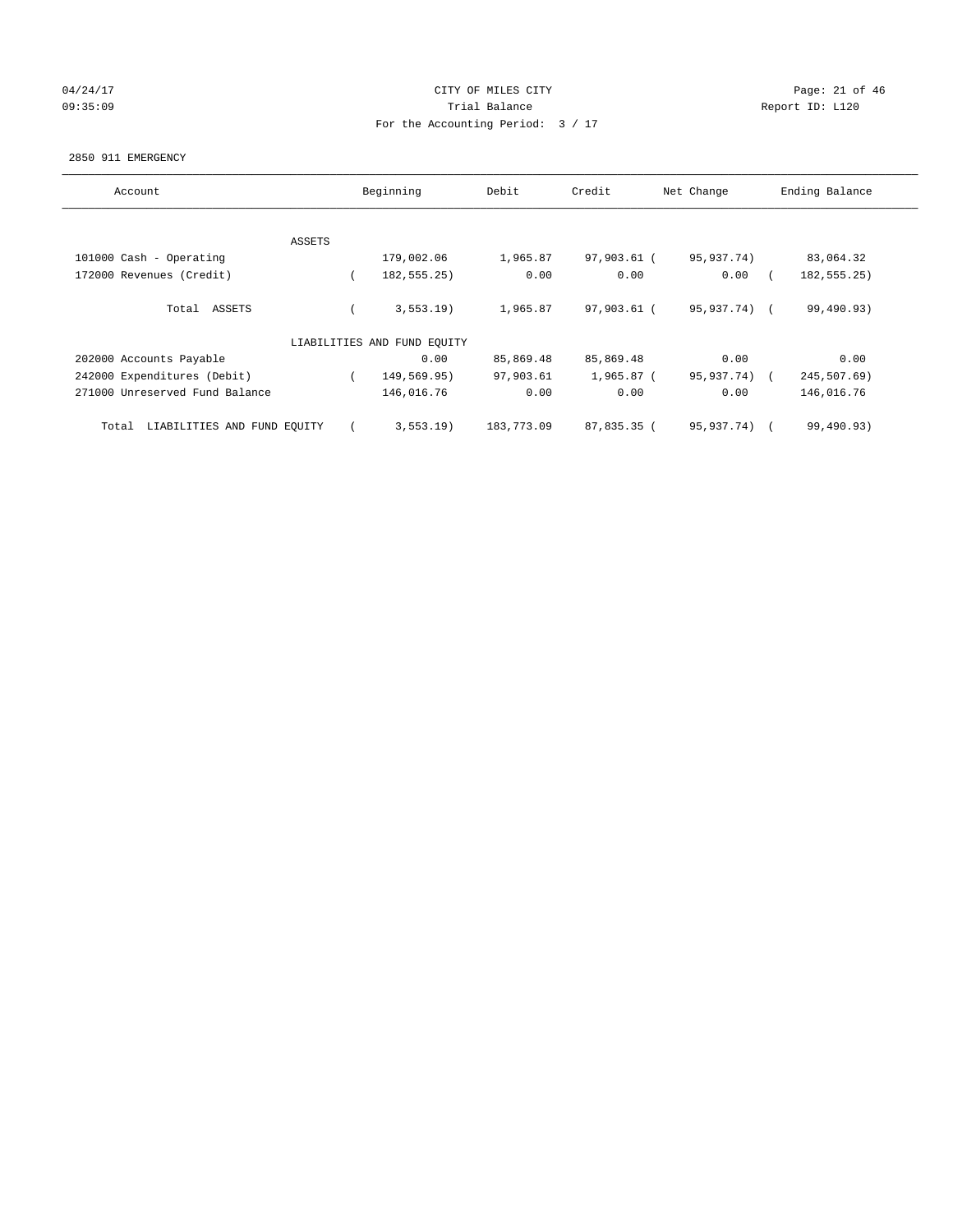## 04/24/17 Page: 22 of 46 09:35:09 Report ID: L120 For the Accounting Period: 3 / 17

#### 2880 LIBRARY GRANTS

| Account                                | Beginning                   | Debit  | Credit     | Net Change | Ending Balance |
|----------------------------------------|-----------------------------|--------|------------|------------|----------------|
|                                        |                             |        |            |            |                |
| ASSETS                                 |                             |        |            |            |                |
| 101000 Cash - Operating                | 270.00)                     | 0.00   | 0.00       | 0.00       | 270.00)        |
| 101003 Cash - per capita               | 16,159.67                   | 0.00   | 0.00       | 0.00       | 16, 159.67     |
| 101020 Cash - Partners Program         | 40,186.20                   | 0.00   | $260.00$ ( | 260.00)    | 39,926.20      |
| 101030 Cash - Sagebrush Fed/Base Grant | 10,889.22                   | 0.00   | 0.00       | 0.00       | 10,889.22      |
| 101033 Library - Humanities Grant      | 502.08                      | 0.00   | 0.00       | 0.00       | 502.08         |
| 172000 Revenues (Credit)               | 10, 295.88)                 | 0.00   | 0.00       | 0.00       | 10, 295.88)    |
| Total ASSETS                           | 57, 171.29                  | 0.00   | $260.00$ ( | 260.00)    | 56,911.29      |
|                                        | LIABILITIES AND FUND EQUITY |        |            |            |                |
| 202000 Accounts Payable                | 0.00                        | 260.00 | 260.00     | 0.00       | 0.00           |
| 242000 Expenditures (Debit)            | 4,379.23)                   | 260.00 | 0.00(      | 260.00)    | 4,639.23)      |
| 271000 Unreserved Fund Balance         | 61,550.52                   | 0.00   | 0.00       | 0.00       | 61,550.52      |
| LIABILITIES AND FUND EQUITY<br>Total   | 57, 171.29                  | 520.00 | $260.00$ ( | 260.00)    | 56,911.29      |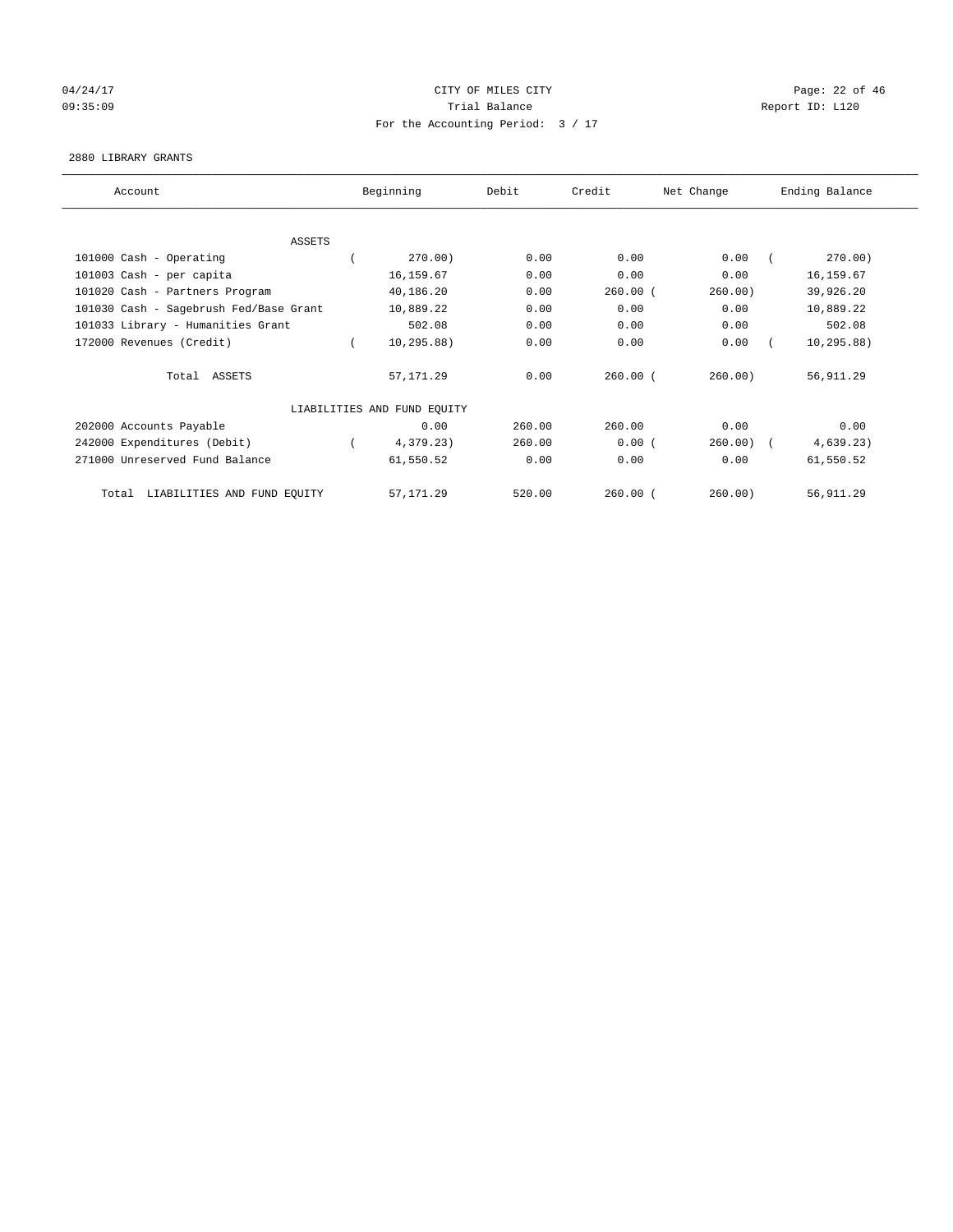# 04/24/17 Page: 23 of 46 09:35:09 Report ID: L120 For the Accounting Period: 3 / 17

2935 Historic Preservation

| Account                                 | Beginning                   | Debit    | Credit     | Net Change | Ending Balance |
|-----------------------------------------|-----------------------------|----------|------------|------------|----------------|
| ASSETS                                  |                             |          |            |            |                |
| 101000 Cash - Operating                 | 4,492.34                    | 22.86    | $820.01$ ( | 797.15)    | 3,695.19       |
| 101039 HP- CCHS Grant                   | 286.00                      | 0.00     | 0.00       | 0.00       | 286.00         |
| 132000 Due From Government (Short Term) | 3,286.38                    | 0.00     | 0.00       | 0.00       | 3,286.38       |
| 172000 Revenues (Credit)                | 4,950.00                    | 0.00     | 0.00       | 0.00       | 4,950.00)      |
| Total ASSETS                            | 3, 114.72                   | 22.86    | 820.01 (   | 797.15)    | 2,317.57       |
|                                         | LIABILITIES AND FUND EQUITY |          |            |            |                |
| 202000 Accounts Payable                 | 0.00                        | 598.30   | 598.30     | 0.00       | 0.00           |
| 242000 Expenditures (Debit)             | 5,411.18)                   | 820.01   | $22.86$ (  | 797.15) (  | 6, 208.33)     |
| 271000 Unreserved Fund Balance          | 8,525.90                    | 0.00     | 0.00       | 0.00       | 8,525.90       |
| LIABILITIES AND FUND EQUITY<br>Total    | 3, 114.72                   | 1,418.31 | $621.16$ ( | 797.15)    | 2,317.57       |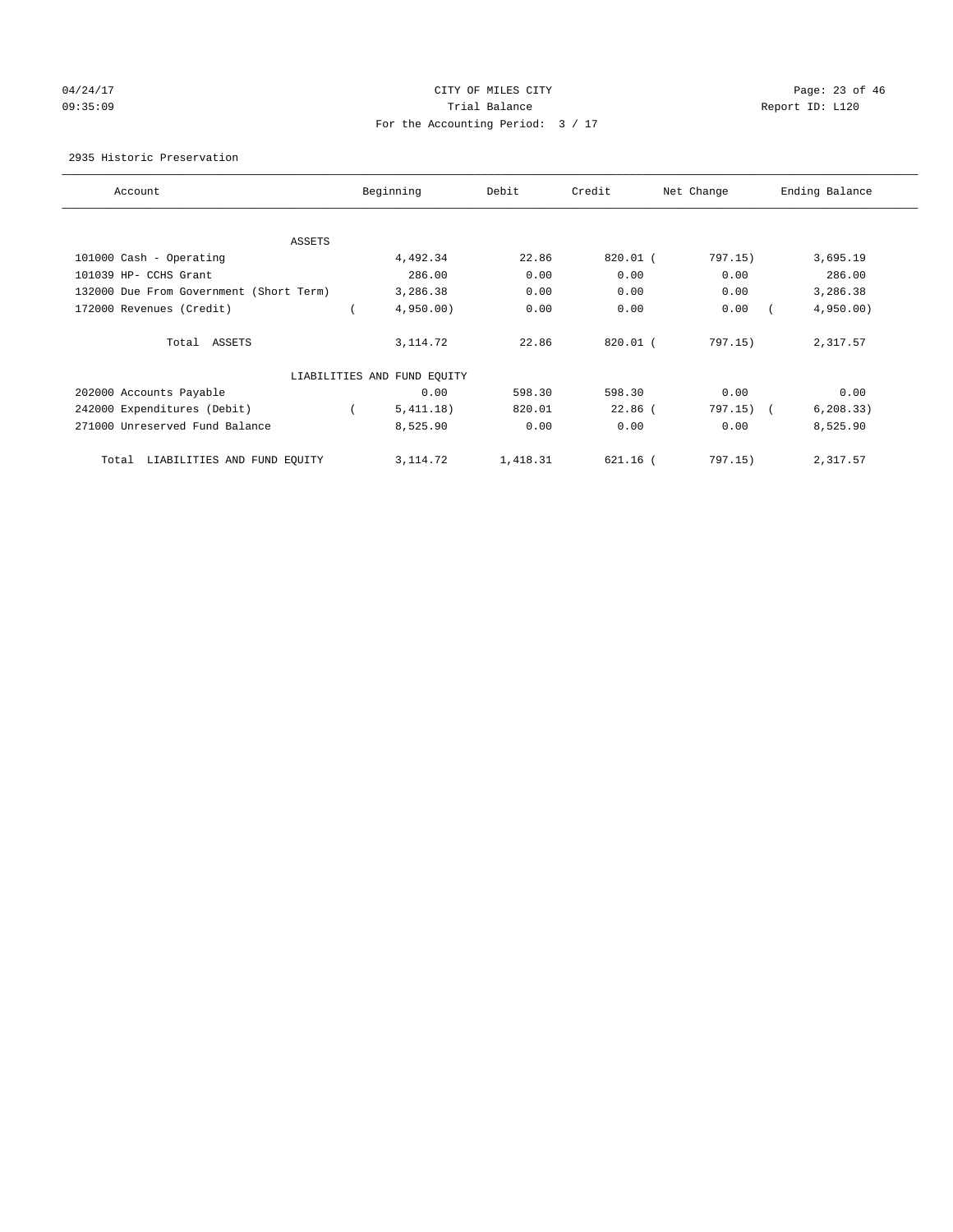# 04/24/17 Page: 24 of 46 09:35:09 Report ID: L120 For the Accounting Period: 3 / 17

#### 2985 RETIRED SENIOR VOLUNTEER PROG (RSVP)

| Account                                    | Beginning                   | Debit     | Credit       | Net Change     | Ending Balance |
|--------------------------------------------|-----------------------------|-----------|--------------|----------------|----------------|
|                                            |                             |           |              |                |                |
| ASSETS                                     |                             |           |              |                |                |
| 101000 Cash - Operating                    | 5,867.44)                   | 4,588.67  | $5,930.39$ ( | $1,341.72$ (   | 7,209.16)      |
| 101004 RSVP Non-Federal Cash Operating-Cus | 10,730.05                   | 8,923.93  | 4,546.37     | 4,377.56       | 15,107.61      |
| 101008 RSVP- Custer Excess                 | 1,444.37                    | 0.00      | 0.00         | 0.00           | 1,444.37       |
| 103100 Petty Cash-                         | 200.00                      | 0.00      | 0.00         | 0.00           | 200.00         |
| 172000 Revenues (Credit)                   | 56, 357.58)                 | 0.00      | 13,512.60 (  | $13,512.60$ (  | 69,870.18)     |
| Total ASSETS                               | 49,850.60)                  | 13,512.60 | 23,989.36 (  | $10,476.76)$ ( | 60, 327.36)    |
|                                            | LIABILITIES AND FUND EQUITY |           |              |                |                |
| 202000 Accounts Payable                    | 0.00                        | 5,091.51  | 5,091.51     | 0.00           | 0.00           |
| 242000 Expenditures (Debit)                | 59,958.62)                  | 10,476.76 | 0.00(        | $10,476.76)$ ( | 70, 435.38)    |
| 271000 Unreserved Fund Balance             | 10,108.02                   | 0.00      | 0.00         | 0.00           | 10,108.02      |
| LIABILITIES AND FUND EQUITY<br>Total       | 49,850.60)                  | 15,568.27 | $5,091.51$ ( | 10,476.76)     | 60, 327.36)    |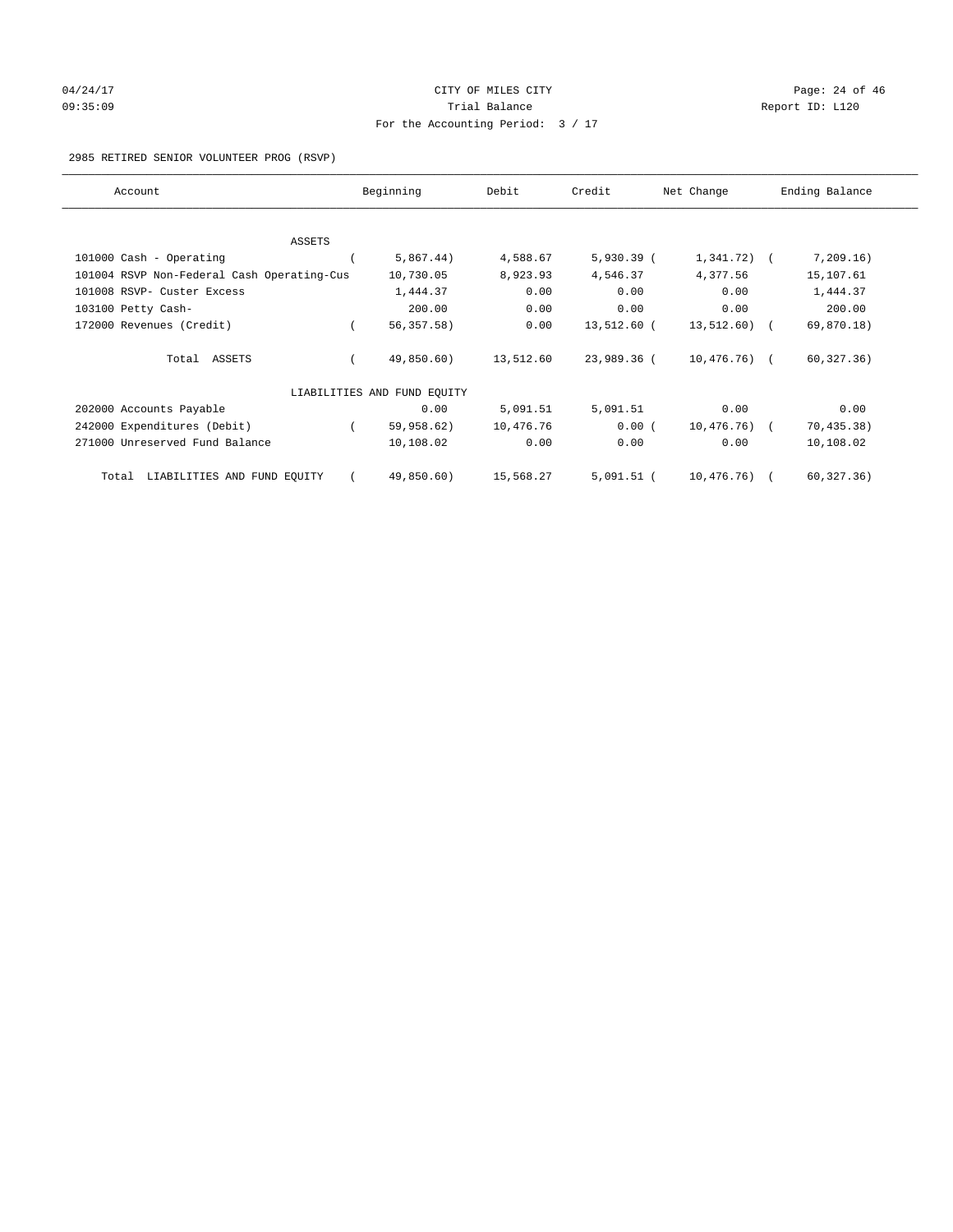3300 Judgement & Losses-Power Settlement

| Account                                     | Beginning                   | Debit | Credit | Net Change | Ending Balance                    |
|---------------------------------------------|-----------------------------|-------|--------|------------|-----------------------------------|
| ASSETS                                      |                             |       |        |            |                                   |
| 115208 Taxes Receivable - Personal 2008     | 0.47)                       | 0.00  | 0.00   | 0.00       | 0.47)<br>$\sqrt{2}$               |
| Total ASSETS                                | 0.47)                       | 0.00  | 0.00   | 0.00       | 0.47)<br>$\sqrt{2}$               |
|                                             | LIABILITIES AND FUND EQUITY |       |        |            |                                   |
| 223200 Deferred Revenue - Pers Prop Taxes ( | 0.47)                       | 0.00  | 0.00   | 0.00       | 0.47)<br>$\overline{\phantom{a}}$ |
| Total LIABILITIES AND FUND EQUITY           | 0.47)                       | 0.00  | 0.00   | 0.00       | 0.47)                             |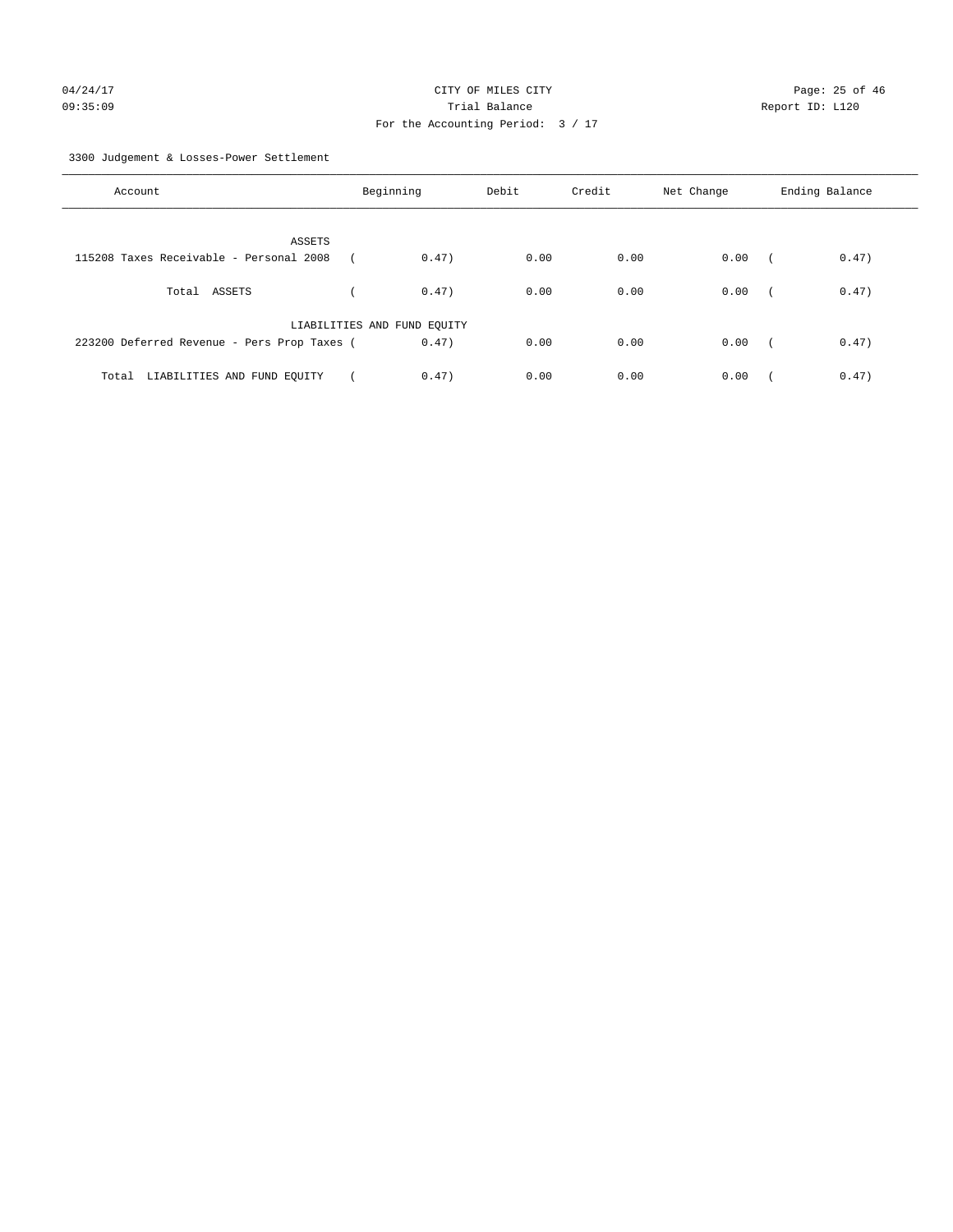## 04/24/17 Page: 26 of 46 09:35:09 Trial Balance Report ID: L120 For the Accounting Period: 3 / 17

#### 3400 SID REVOLVING FUND

| Account                  |        | Beginning | Debit | Credit | Net Change | Ending Balance |  |
|--------------------------|--------|-----------|-------|--------|------------|----------------|--|
|                          | ASSETS |           |       |        |            |                |  |
| 101000 Cash - Operating  |        | 2,985.00  | 0.00  | 0.00   | 0.00       | 2,985.00       |  |
| 172000 Revenues (Credit) |        | 2,985.00  | 0.00  | 0.00   | 0.00       | 2,985.00       |  |
| Total ASSETS             |        | 0.00      | 0.00  | 0.00   | 0.00       | 0.00           |  |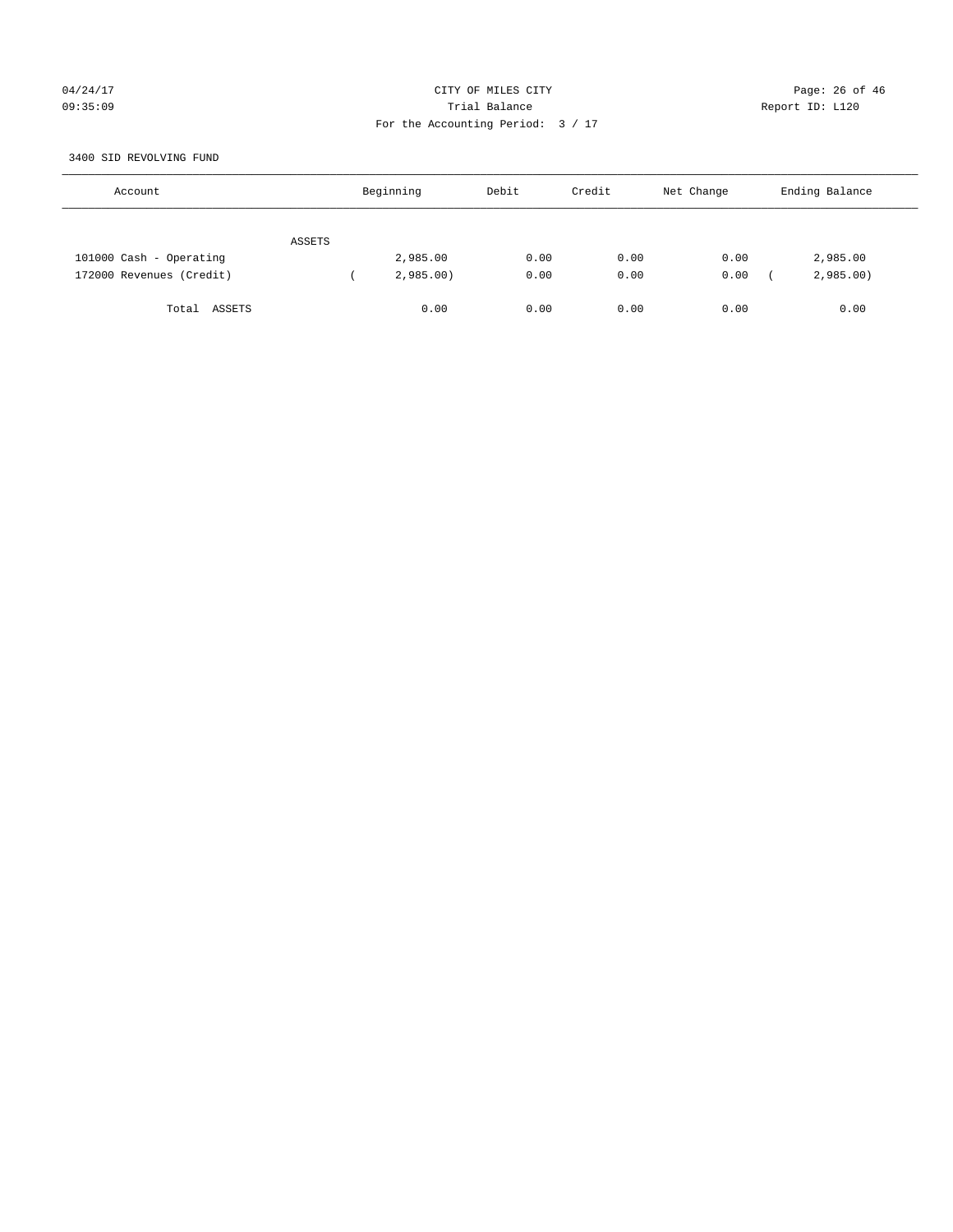# 04/24/17 Page: 27 of 46 09:35:09 Report ID: L120 For the Accounting Period: 3 / 17

#### 3670 SID 211

| Account                                     | Beginning                   | Debit | Credit | Net Change | Ending Balance |
|---------------------------------------------|-----------------------------|-------|--------|------------|----------------|
|                                             |                             |       |        |            |                |
| ASSETS                                      |                             |       |        |            |                |
| 101000 Cash - Operating                     | 12,828.35                   | 0.00  | 0.00   | 0.00       | 12,828.35      |
| 118000 Special Assessments Receivable 2000  | 2,551.35                    | 0.00  | 0.00   | 0.00       | 2,551.35       |
| 118150 Special Assessments Receivables-201  | 1,228.29                    | 0.00  | 0.00   | 0.00       | 1,228.29       |
| 118160 Special Assessments Receivables-201( | 3,816.70)                   | 0.00  | 0.00   | 0.00       | 3,816.70)      |
| 119000 Special Assmt Recbl - Deferred       | 37,821.52                   | 0.00  | 0.00   | 0.00       | 37,821.52      |
| 172000 Revenues (Credit)                    | 17,597.09)                  | 0.00  | 0.00   | 0.00       | $17, 597.09$ ) |
| Total ASSETS                                | 33,015.72                   | 0.00  | 0.00   | 0.00       | 33,015.72      |
|                                             | LIABILITIES AND FUND EQUITY |       |        |            |                |
| 223000 Deferred Revenue/Uncollected Taxes   | 37,784.46                   | 0.00  | 0.00   | 0.00       | 37,784.46      |
| 242000 Expenditures (Debit)                 | 7,534.32)                   | 0.00  | 0.00   | 0.00       | 7,534.32)      |
| 271000 Unreserved Fund Balance              | 2,765.58                    | 0.00  | 0.00   | 0.00       | 2,765.58       |
| LIABILITIES AND FUND EQUITY<br>Total        | 33,015.72                   | 0.00  | 0.00   | 0.00       | 33,015.72      |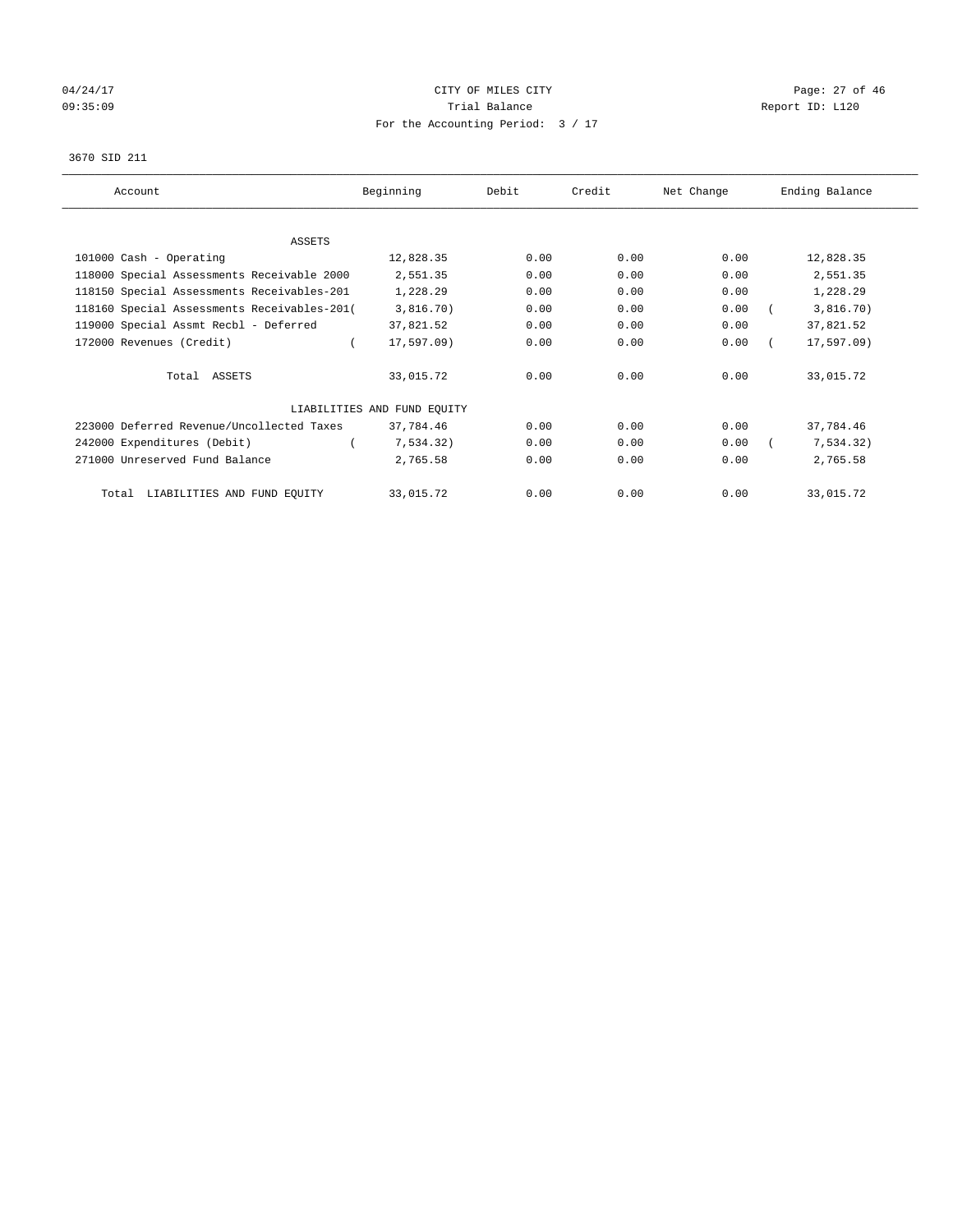4000 General Fund Capitol Improvement Fund

| Account                              | Beginning                   | Debit | Credit | Net Change | Ending Balance |
|--------------------------------------|-----------------------------|-------|--------|------------|----------------|
|                                      |                             |       |        |            |                |
| <b>ASSETS</b>                        |                             |       |        |            |                |
| 101000 Cash - Operating              | 113,603.89                  | 0.00  | 0.00   | 0.00       | 113,603.89     |
| 172000 Revenues (Credit)             | 77, 154. 23)                | 0.00  | 0.00   | 0.00       | 77, 154. 23)   |
| ASSETS<br>Total                      | 36,449.66                   | 0.00  | 0.00   | 0.00       | 36,449.66      |
|                                      | LIABILITIES AND FUND EQUITY |       |        |            |                |
| 271000 Unreserved Fund Balance       | 36,449.66                   | 0.00  | 0.00   | 0.00       | 36,449.66      |
| LIABILITIES AND FUND EQUITY<br>Total | 36,449.66                   | 0.00  | 0.00   | 0.00       | 36,449.66      |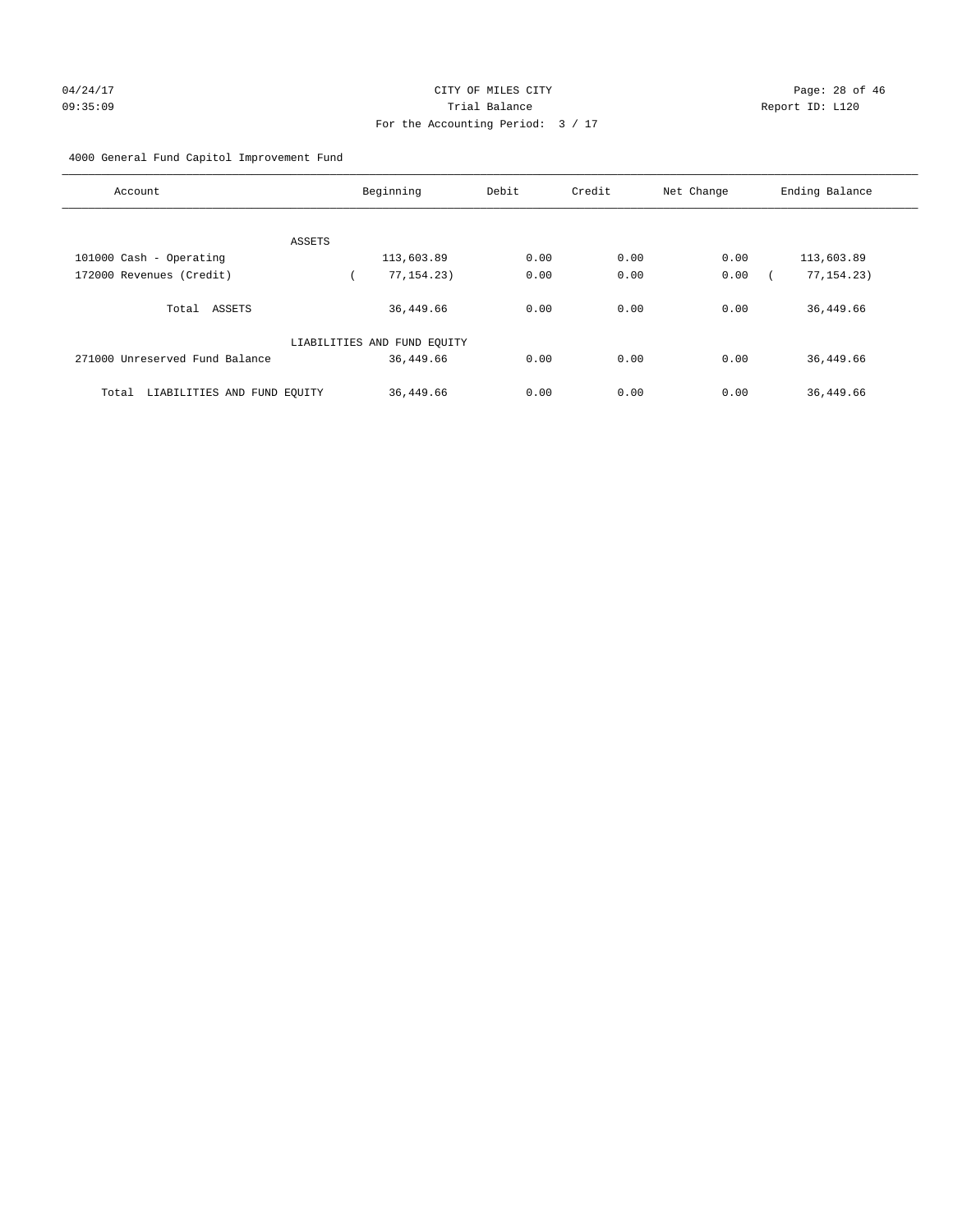# 04/24/17 Page: 29 of 46 09:35:09 Trial Balance Report ID: L120 For the Accounting Period: 3 / 17

4050 Ambulance Capital Improvement Fund

| Account                              | Beginning                   | Debit | Credit | Net Change | Ending Balance |
|--------------------------------------|-----------------------------|-------|--------|------------|----------------|
| ASSETS                               |                             |       |        |            |                |
| 101000 Cash - Operating              | 13,779.06                   | 0.00  | 0.00   | 0.00       | 13,779.06      |
| Total ASSETS                         | 13,779.06                   | 0.00  | 0.00   | 0.00       | 13,779.06      |
|                                      | LIABILITIES AND FUND EQUITY |       |        |            |                |
| 271000 Unreserved Fund Balance       | 13,779.06                   | 0.00  | 0.00   | 0.00       | 13,779.06      |
| LIABILITIES AND FUND EQUITY<br>Total | 13,779.06                   | 0.00  | 0.00   | 0.00       | 13,779.06      |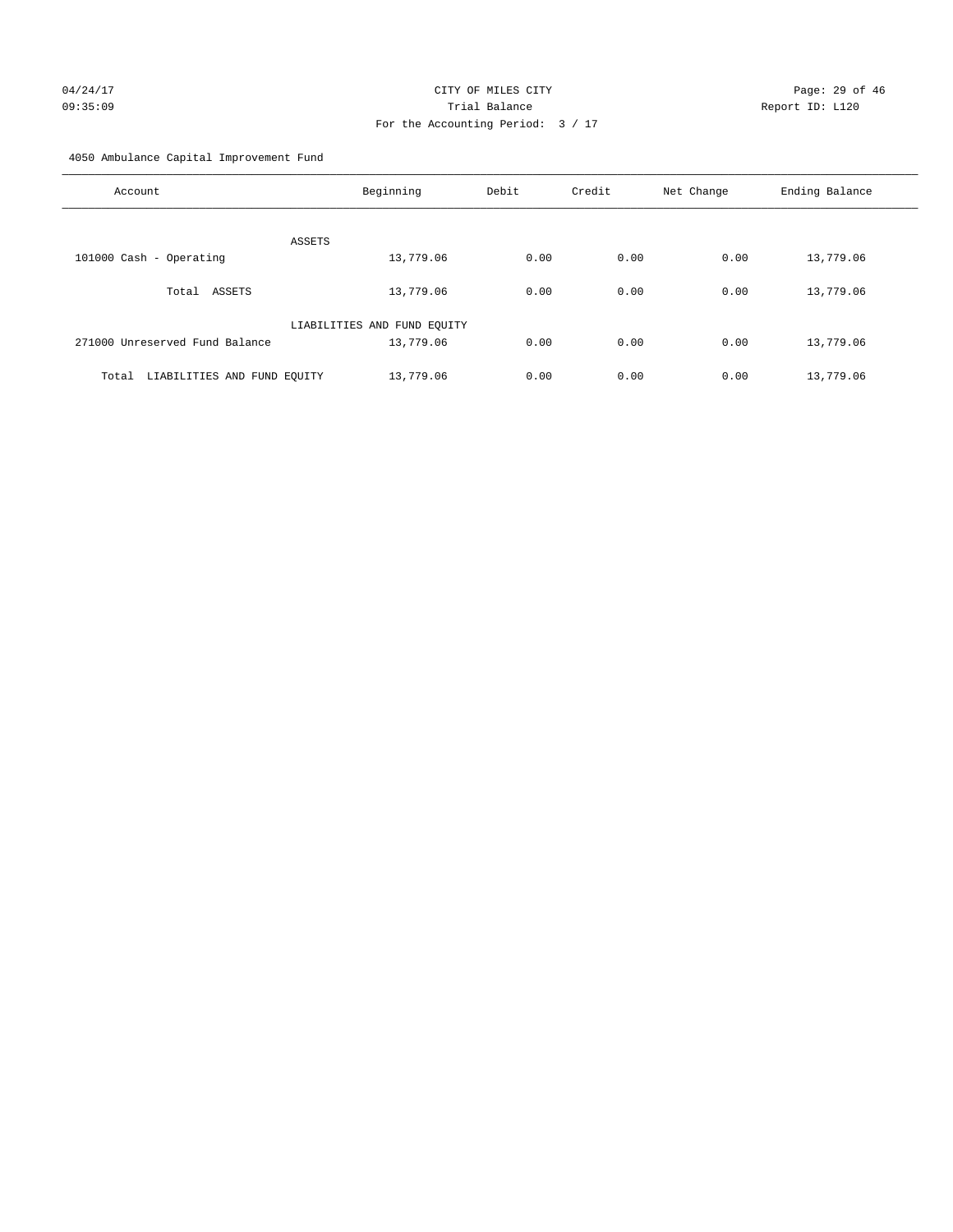# 04/24/17 Page: 30 of 46 09:35:09 Trial Balance Report ID: L120 For the Accounting Period: 3 / 17

## 4056 Airport- Capital Improvement Plan

| Account                              |        | Beginning                   | Debit | Credit | Net Change | Ending Balance |
|--------------------------------------|--------|-----------------------------|-------|--------|------------|----------------|
|                                      |        |                             |       |        |            |                |
|                                      | ASSETS |                             |       |        |            |                |
| 101000 Cash - Operating              |        | 53,030.12                   | 0.00  | 0.00   | 0.00       | 53,030.12      |
| 172000 Revenues (Credit)             |        | 10, 339.12)                 | 0.00  | 0.00   | 0.00       | 10, 339.12)    |
| Total ASSETS                         |        | 42,691.00                   | 0.00  | 0.00   | 0.00       | 42,691.00      |
|                                      |        | LIABILITIES AND FUND EQUITY |       |        |            |                |
| 242000 Expenditures (Debit)          |        | 30,500.00)                  | 0.00  | 0.00   | 0.00       | 30,500.00)     |
| 271000 Unreserved Fund Balance       |        | 73,191.00                   | 0.00  | 0.00   | 0.00       | 73,191.00      |
| LIABILITIES AND FUND EQUITY<br>Total |        | 42,691.00                   | 0.00  | 0.00   | 0.00       | 42,691.00      |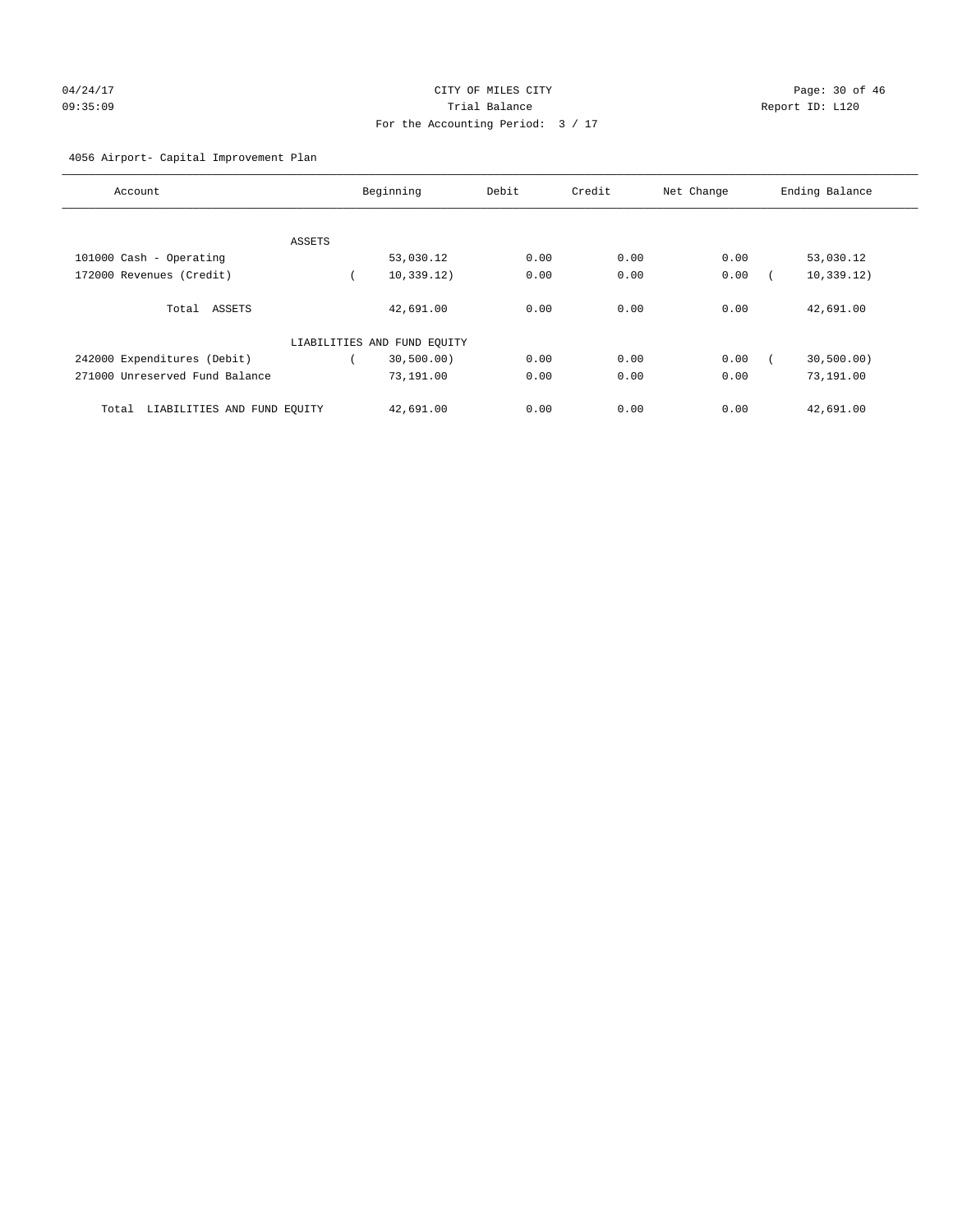# 04/24/17 Page: 31 of 46 Page: 31 of 46 09:35:09 Trial Balance Report ID: L120 For the Accounting Period: 3 / 17

4060 CAPITAL IMPROV-PUBLIC WORKS

|                                      |                             |       | Credit |            |                |
|--------------------------------------|-----------------------------|-------|--------|------------|----------------|
| Account                              | Beginning                   | Debit |        | Net Change | Ending Balance |
|                                      |                             |       |        |            |                |
| ASSETS                               |                             |       |        |            |                |
| 101000 Cash - Operating              | 309,408.98                  | 0.00  | 0.00   | 0.00       | 309,408.98     |
| 172000 Revenues (Credit)             | 82,394.85)                  | 0.00  | 0.00   | 0.00       | 82,394.85)     |
|                                      |                             |       |        |            |                |
| Total<br>ASSETS                      | 227,014.13                  | 0.00  | 0.00   | 0.00       | 227,014.13     |
|                                      |                             |       |        |            |                |
|                                      | LIABILITIES AND FUND EQUITY |       |        |            |                |
| 271000 Unreserved Fund Balance       | 227,014.13                  | 0.00  | 0.00   | 0.00       | 227,014.13     |
|                                      |                             |       |        |            |                |
| LIABILITIES AND FUND EQUITY<br>Total | 227,014.13                  | 0.00  | 0.00   | 0.00       | 227,014.13     |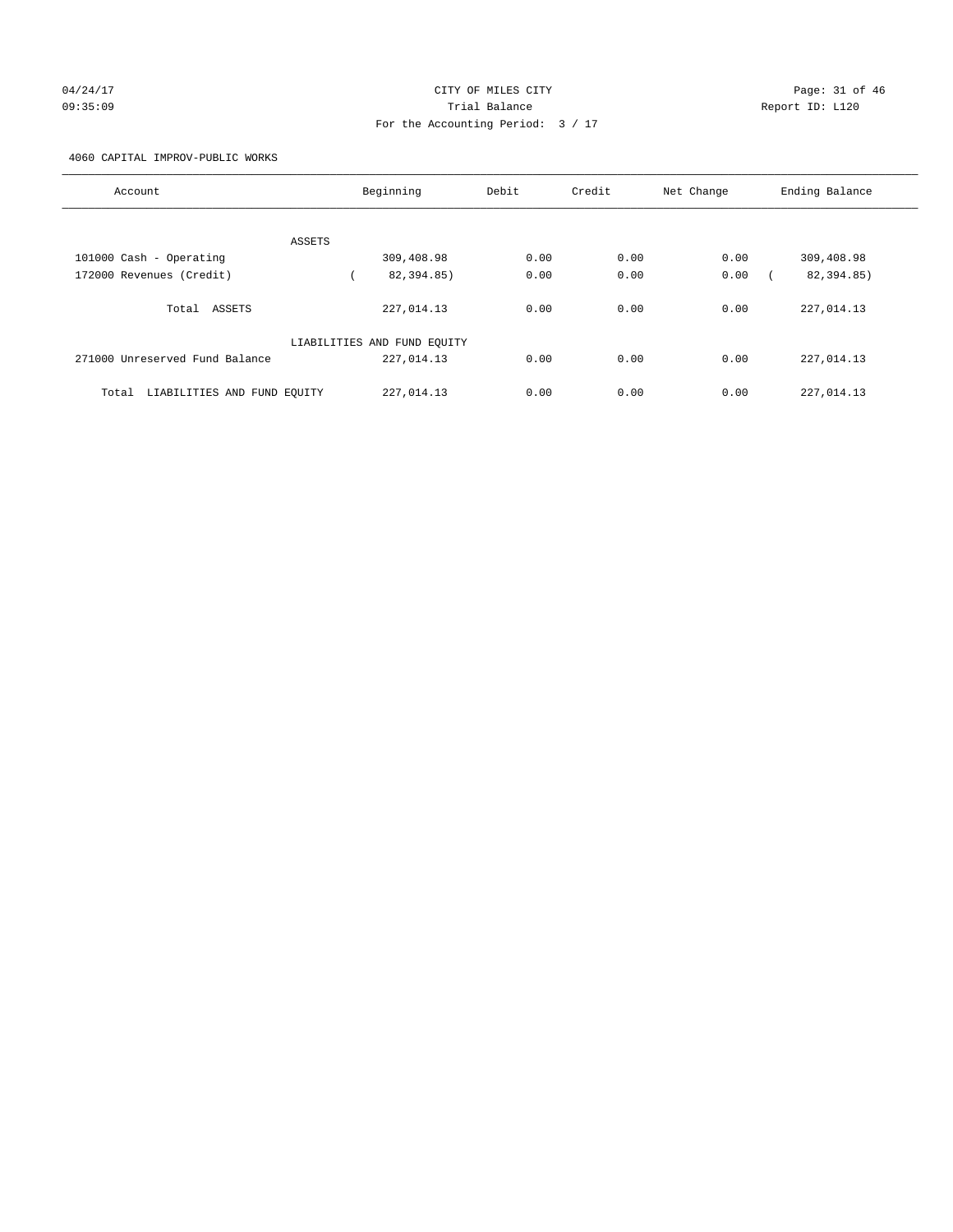## 04/24/17 Page: 32 of 46 09:35:09 Trial Balance Report ID: L120 For the Accounting Period: 3 / 17

#### 5210 WATER UTILITY

| Account                                                   | Beginning                   | Debit      | Credit       | Net Change  | Ending Balance          |
|-----------------------------------------------------------|-----------------------------|------------|--------------|-------------|-------------------------|
| ASSETS                                                    |                             |            |              |             |                         |
| 101000 Cash - Operating                                   | 2,666,383.83                | 143,302.98 | 112,226.85   | 31,076.13   | 2,697,459.96            |
| 101010 Deposit Cash                                       | 98,850.00                   | 4,750.00   | 3,700.00     | 1,050.00    | 99,900.00               |
| 102240 Cash - Replacement & Depreciation                  | 1,489,589.35                | 0.00       | 0.00         | 0.00        | 1,489,589.35            |
| 102250 Cash - System Devlopment Fees                      | 294,833.25                  | 600.00     | 0.00         | 600.00      | 295, 433.25             |
| 102270 Cash - Curb Stop Replacement Fee                   | 281,522.92                  | 3,664.65   | 0.00         | 3,664.65    | 285, 187.57             |
| 102312 RevBnd/CurYearDebt-DNRC/CarbonTank                 | 40,854.23                   | 11,520.52  | 0.00         | 11,520.52   | 52, 374.75              |
| 102313 RevBnd/CurYearDebt-DNRC/NE WtrLine                 | 29, 213. 33                 | 11,805.94  | 0.00         | 11,805.94   | 41,019.27               |
| 102315 RevBnd/CurYearDebt-ARRA/NE Water Li                | 2,933.00                    | 1,473.96   | 0.00         | 1,473.96    | 4,406.96                |
| 102322 RevBnd/Reserve-DNRC/CarbonTank                     | 153,009.00                  | 0.00       | 0.00         | 0.00        | 153,009.00              |
| 102323 RevBnd/Reserve-DNRC/NE WtrLine                     | 128,653.00                  | 0.00       | 0.00         | 0.00        | 128,653.00              |
| 102325 RevBnd/Reserve-ARRA B-NE Waterline                 | 18,245.00                   | 0.00       | 0.00         | 0.00        | 18,245.00               |
| 103000 Petty Cash                                         | 330.00                      | 0.00       | 0.00         | 0.00        | 330.00                  |
| 122000 Accounts Receivable                                | 163,883.89                  | 138,406.95 | 145,427.36 ( | 7,020.41)   | 156,863.48              |
| 122020 Accounts Receivable-\$2.00 State Ass               | 1,259.59                    | 0.00       | $966.69$ (   | 966.69)     | 292.90                  |
| 132000 Due From Government (Short Term)                   | 11,027.93                   | 0.00       | 0.00         | 0.00        | 11,027.93               |
| 162000 Deferred outflows-GASB68                           | 35,161.00                   | 0.00       | 0.00         | 0.00        | 35,161.00               |
| 172000 Revenues (Credit)                                  | (1, 524, 456.88)            | 307.78     | 133,367.84 ( | 133,060.06) | 1,657,516.94)           |
| 181000 Land                                               | 41,844.00                   | 0.00       | 0.00         | 0.00        | 41,844.00               |
| 182000 Buildings                                          | 22,997.00                   | 0.00       | 0.00         | 0.00        | 22,997.00               |
| 182100 Allowance for Depr - Buildings (Cre(               | 22,997.00)                  | 0.00       | 0.00         | 0.00        | 22,997.00)              |
| 186000 Machinery and Equipment                            | 427, 225.70                 | 0.00       | 0.00         | 0.00        | 427, 225.70             |
| 186100 Allowance for Depr - Machinery & Eq(               | 265, 339.00)                | 0.00       | 0.00         | 0.00        | $265, 339.00$ )         |
| 188000 Const. Work in Progress-NE Wtr Line                | 81,951.75                   | 0.00       | 0.00         | 0.00        | 81,951.75               |
| 189100 Source of Supply                                   | 3, 448, 234.49              | 0.00       | 0.00         | 0.00        | 3,448,234.49            |
| 189110 Allowance for Depreciation - Source(               | 569,298.00)                 | 0.00       | 0.00         | 0.00        | 569,298.00)<br>$\left($ |
| 189300 Treatment Plant                                    | 3,716,158.00                | 0.00       | 0.00         | 0.00        | 3,716,158.00            |
| 189310 Allowance for Depr - Treatment Plan(               | 1,895,615.00)               | 0.00       | 0.00         | 0.00        | (1,895,615.00)          |
| 189400 Transmission & Distribution                        | 12,964,779.77               | 0.00       | 0.00         | 0.00        | 12,964,779.77           |
| 189410 Allowance for Depr - Trans & Distri( 3,749,501.00) |                             | 0.00       | 0.00         | 0.00        | 3,749,501.00)           |
| Total ASSETS                                              | 18,091,733.15               | 315,832.78 | 395,688.74 ( | 79,855.96)  | 18,011,877.19           |
|                                                           | LIABILITIES AND FUND EQUITY |            |              |             |                         |
| 202000 Accounts Payable                                   | 0.00                        | 17, 273.61 | 17,273.61    | 0.00        | 0.00                    |
| 214000 Deposits Payable                                   | 99,000.00                   | 3,700.00   | 4,750.00     | 1,050.00    | 100,050.00              |
| 214010 Refunds Payable<br>$\left($                        | 189.50)                     | 374.77     | 374.77       | 0.00        | 189.50)                 |
| 223899 Deferred inflows-GASB 68                           | 49,087.00                   | 0.00       | 0.00         | 0.00        | 49,087.00               |
| 231000 BONDS PAYABLE                                      | 4,665,000.00                | 0.00       | 0.00         | 0.00        | 4,665,000.00            |
| 237000 Net Pension liability-GASB 68                      | 473,885.00                  | 0.00       | 0.00         | 0.00        | 473,885.00              |
| 238000 Other Post Employment Benefits                     | 5,459.00                    | 0.00       | 0.00         | 0.00        | 5,459.00                |
| 239000 Compensated Absences Payable                       | 91,620.00                   | 0.00       | 0.00         | 0.00        | 91,620.00               |
| 242000 Expenditures (Debit)                               | (1, 287, 338.06)            | 80,906.01  | $0.05$ (     | 80,905.96)  | 1,368,244.02)           |
| 250300 Reserve Revenue Bond - Current Debt                | 323, 303.85                 | 0.00       | 0.00         | 0.00        | 323, 303.85             |
| 250500 Reserve - System Dev Fees                          | 171,098.25                  | 0.00       | 0.00         | 0.00        | 171,098.25              |
| 250600 Reserve for Replacement & Depreciat                | 1,351,889.30                | 0.00       | 0.00         | 0.00        | 1,351,889.30            |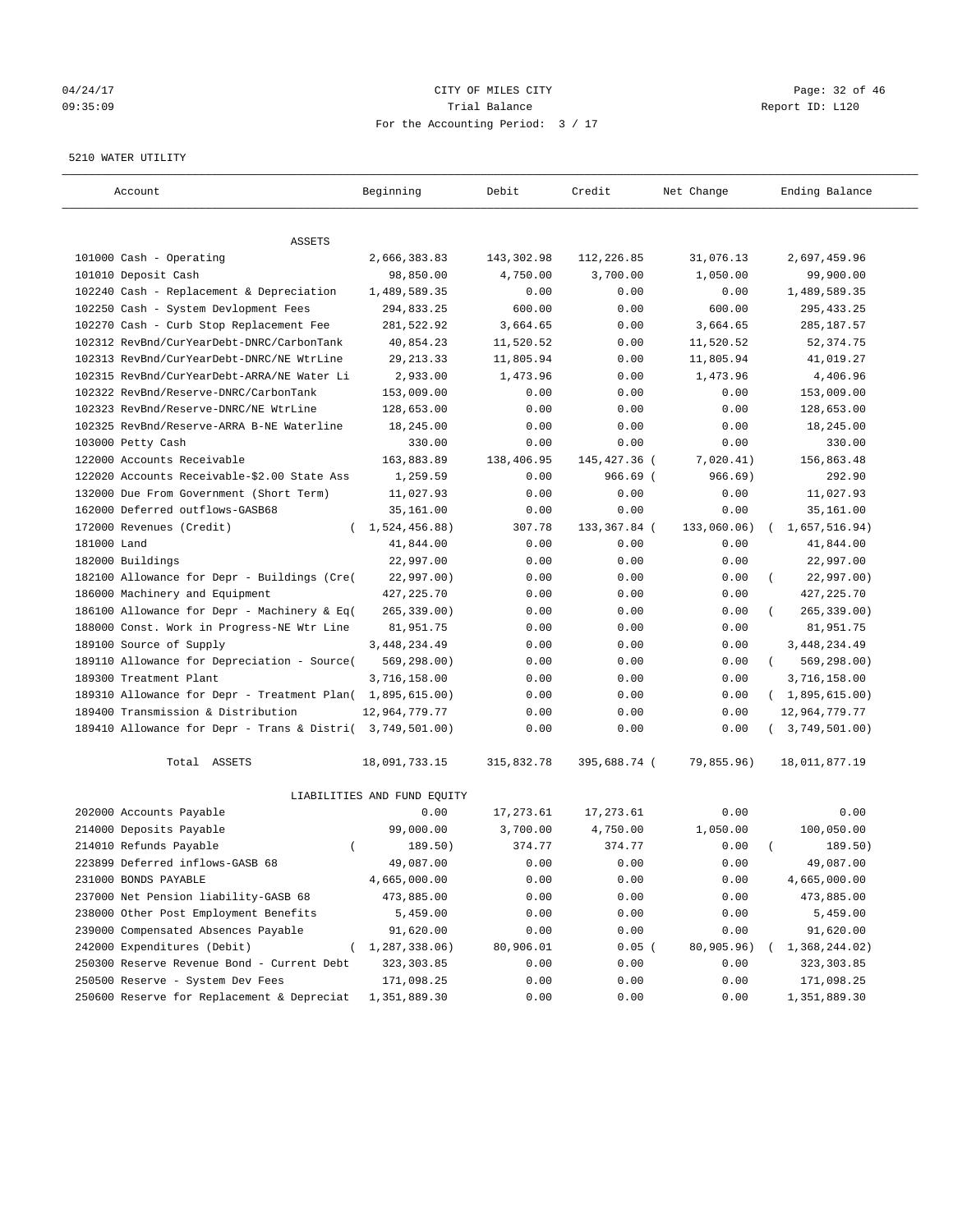# 04/24/17 Page: 33 of 46 09:35:09 Report ID: L120 For the Accounting Period: 3 / 17

5210 WATER UTILITY

| Account                              | Beginning     | Debit        | Credit    | Net Change | Ending Balance |
|--------------------------------------|---------------|--------------|-----------|------------|----------------|
| 271000 Unreserved Fund Balance       | 479,092.93)   | 0.00         | 0.00      | 0.00       | 479,092.93)    |
| 272000 Unreserved Retained Earnings  | 12,628,011.24 | 0.00         | 0.00      | 0.00       | 12,628,011.24  |
| LIABILITIES AND FUND EQUITY<br>Total | 18,091,733.15 | 102, 254, 39 | 22.398.43 | 79,855,96) | 18,011,877.19  |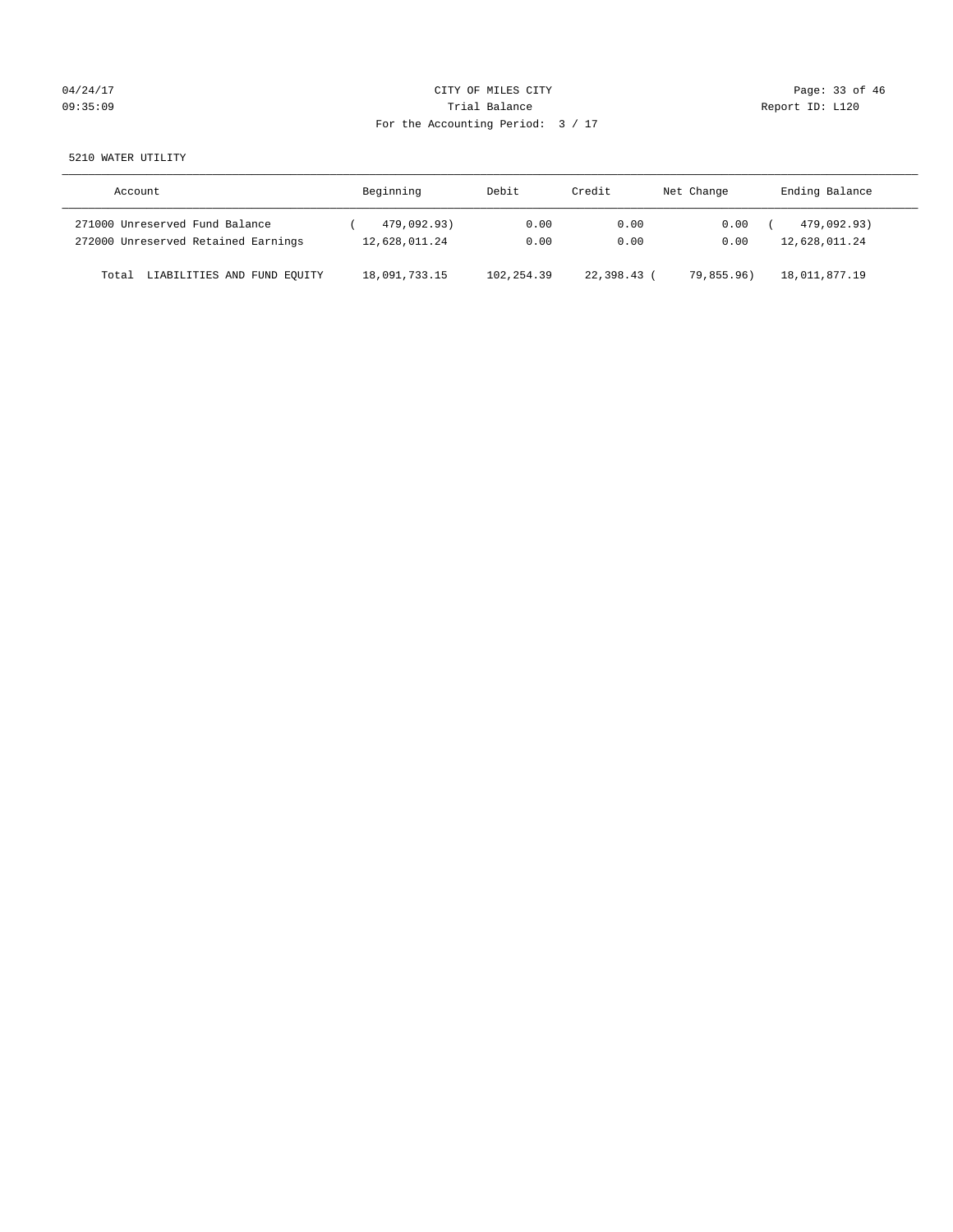# 04/24/17 Page: 34 of 46 Page: 34 of 46 09:35:09 Trial Balance Report ID: L120 For the Accounting Period: 3 / 17

#### 5310 SEWER UTILITY

| Account                                     | Beginning                   | Debit      | Credit       | Net Change   | Ending Balance   |
|---------------------------------------------|-----------------------------|------------|--------------|--------------|------------------|
| <b>ASSETS</b>                               |                             |            |              |              |                  |
| 101000 Cash - Operating                     | 636,740.18                  | 172,933.86 | 106,128.03   | 66,805.83    | 703,546.01       |
| 102240 Cash - Replacement & Depreciation    | 195,098.39                  | 0.00       | 0.00         | 0.00         | 195,098.39       |
| 102250 Cash - System Devlopment Fees        | 144,120.91                  | 360.00     | 0.00         | 360.00       | 144,480.91       |
| 102279 WWtr Treatment Plant-Phase II Const( | 916, 317.96)                | 0.00       | 400,009.59 ( | 400,009.59)  | 1, 316, 327.55)  |
| 102280 WWtr Treatment Plant-Phase I Constr  | 1,018,063.46                | 0.00       | 0.00         | 0.00         | 1,018,063.46     |
| 102316 RevBnd/CurYearDebt-Phase 1 Haynes L  | 117,178.90                  | 8,398.75   | 0.00         | 8,398.75     | 125,577.65       |
| 102317 RevBnd/CurYearDebt-WWTP Phase II     | 100,231.67                  | 27,882.64  | 0.00         | 27,882.64    | 128, 114. 31     |
| 102390 REV BOND/RESERVE-Sewer Phase 1       | 101,735.00                  | 0.00       | 0.00         | 0.00         | 101,735.00       |
| 102396 REV BOND/RESERVE-SEWER PHASE II      | 2,368.00                    | 0.00       | 0.00         | 0.00         | 2,368.00         |
| 122000 Accounts Receivable                  | 212,028.43                  | 164,737.79 | 172,047.81 ( | 7,310.02)    | 204,718.41       |
| 132000 Due From Government (Short Term)     | 11,027.93                   | 0.00       | 0.00         | 0.00         | 11,027.93        |
| 162000 Deferred outflows-GASB68             | 28,579.00                   | 0.00       | 0.00         | 0.00         | 28,579.00        |
| 172000 Revenues (Credit)<br>$\left($        | 2,524,888.16                | 253.43     | 166,237.24 ( | 165, 983.81) | 2,690,871.97)    |
| 181000 Land                                 | 2.00                        | 0.00       | 0.00         | 0.00         | 2.00             |
| 186000 Machinery and Equipment              | 742,196.54                  | 0.00       | 0.00         | 0.00         | 742,196.54       |
| 186100 Allowance for Depr - Machinery & Eq( | 419,509.00)                 | 0.00       | 0.00         | 0.00         | 419,509.00)      |
| 188000 Const. Work in Progress-NE Wtr Line  | 436,099.60                  | 0.00       | 0.00         | 0.00         | 436,099.60       |
| 189300 Treatment Plant                      | 4,648,138.96                | 0.00       | 0.00         | 0.00         | 4,648,138.96     |
| 189310 Allowance for Depr - Treatment Plan( | 1,346,808.00)               | 0.00       | 0.00         | 0.00         | (1, 346, 808.00) |
| 189400 Transmission & Distribution          | 4,028,819.40                | 0.00       | 0.00         | 0.00         | 4,028,819.40     |
| 189410 Allowance for Depr - Trans & Distri( | 1,402,371.00)               | 0.00       | 0.00         | 0.00         | 1,402,371.00     |
| Total ASSETS                                | 5,812,534.25                | 374,566.47 | 844,422.67 ( | 469,856.20)  | 5, 342, 678.05   |
|                                             | LIABILITIES AND FUND EQUITY |            |              |              |                  |
| 202000 Accounts Payable                     | 0.00                        | 417,018.80 | 417,018.80   | 0.00         | 0.00             |
| 223899 Deferred inflows-GASB 68             | 39,898.00                   | 0.00       | 0.00         | 0.00         | 39,898.00        |
| 231300 Bonds Pay 1979 Issue                 | 1,275,000.00                | 0.00       | 0.00         | 0.00         | 1,275,000.00     |
| 237000 Net Pension liability-GASB 68        | 385,177.00                  | 0.00       | 0.00         | 0.00         | 385,177.00       |
| 238000 Other Post Employment Benefits       | 4,469.00                    | 0.00       | 0.00         | 0.00         | 4,469.00         |
| 239000 Compensated Absences Payable         | 73,362.00                   | 0.00       | 0.00         | 0.00         | 73,362.00        |
| 242000 Expenditures (Debit)<br>$\left($     | 2,663,666.24)               | 469,856.23 | $0.03$ (     | 469,856.20)  | 3, 133, 522.44)  |
| 250500 Reserve - System Dev Fees            | 82,925.91                   | 0.00       | 0.00         | 0.00         | 82,925.91        |
| 250600 Reserve for Replacement & Depreciat  | 1,666,491.83                | 0.00       | 0.00         | 0.00         | 1,666,491.83     |
| 271000 Unreserved Fund Balance<br>$\left($  | 362,628.93)                 | 0.00       | 0.00         | 0.00         | 362,628.93)      |
| 272000 Unreserved Retained Earnings         | 5, 311, 505.68              | 0.00       | 0.00         | 0.00         | 5, 311, 505.68   |
| Total LIABILITIES AND FUND EQUITY           | 5,812,534.25                | 886,875.03 | 417,018.83 ( | 469,856.20)  | 5, 342, 678.05   |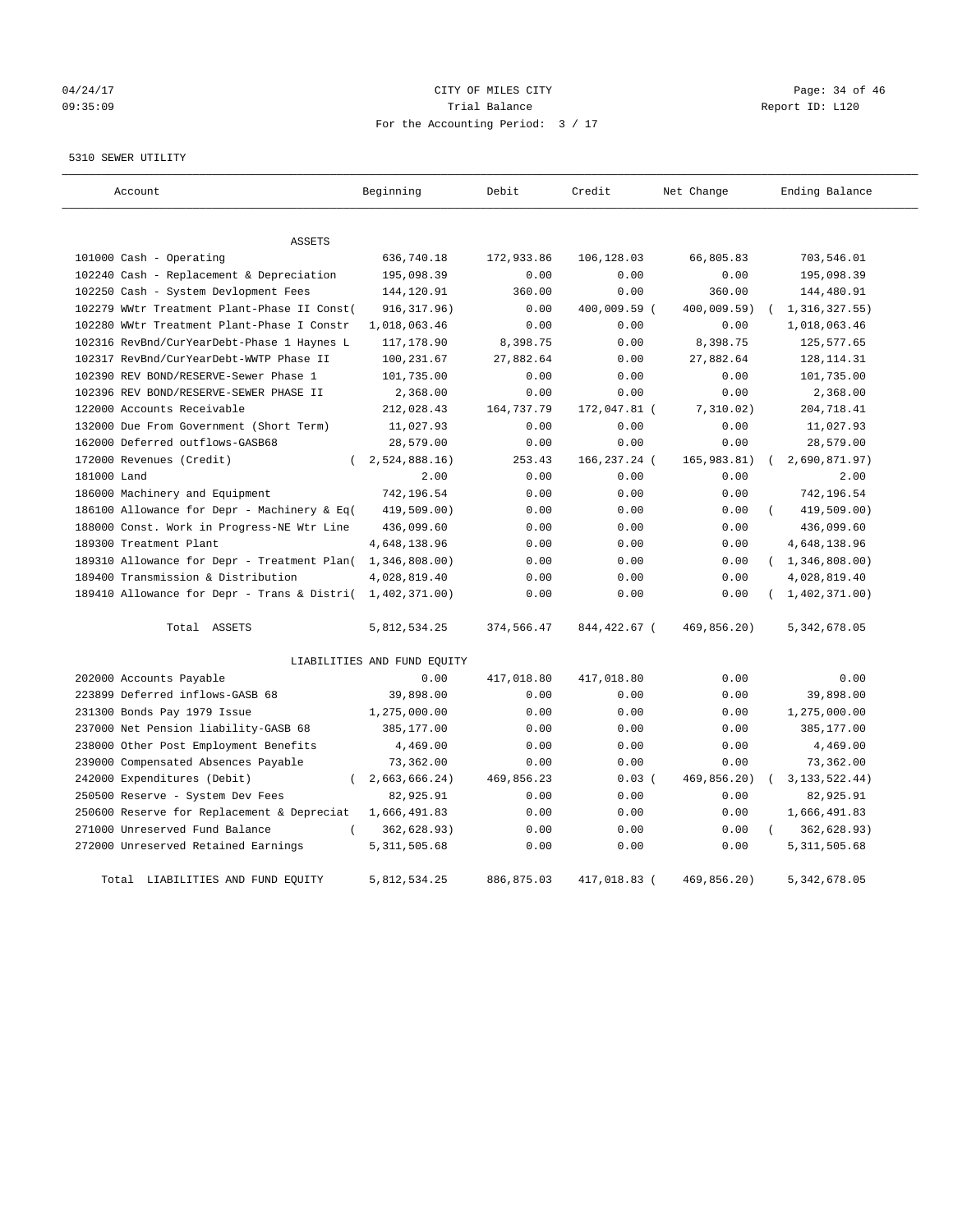# 04/24/17 Page: 35 of 46 09:35:09 Trial Balance Report ID: L120 For the Accounting Period: 3 / 17

#### 5510 AMBULANCE FUND

| Account                                                   | Beginning                   | Debit      | Credit       | Net Change   | Ending Balance             |
|-----------------------------------------------------------|-----------------------------|------------|--------------|--------------|----------------------------|
| <b>ASSETS</b>                                             |                             |            |              |              |                            |
| 101000 Cash - Operating<br>$\left($                       | 246, 135. 38)               | 70,504.63  | 34, 287. 76  | 36, 216.87   | 209,918.51)                |
| 113211 Taxes Receivable - Real 2011                       | 19.68                       | 0.00       | 0.00         | 0.00         | 19.68                      |
| 113213 Tax Receivables Real-2013                          | 0.47)                       | 0.00       | 0.00         | 0.00         | 0.47)                      |
| 113214 Taxes Receivable- Real 2014                        | 1.89                        | 0.00       | 0.00         | 0.00         | 1.89                       |
| 113215 Tax Receivables Real-2015                          | 18.99                       | 0.00       | 0.70(        | 0.70)        | 18.29                      |
| 113216 Tax Receivables real-2016<br>$\left($              | 4,753.31)                   | 0.00       | 57.26(       | 57.26)       | 4,810.57)<br>$\left($      |
| 115208 Taxes Receivable - Personal 2008                   | 0.01                        | 0.00       | 0.00         | 0.00         | 0.01                       |
| 115214 Taxes Receivable Personal 2014<br>$\overline{(\ }$ | 0.01)                       | 0.00       | 0.00         | 0.00         | 0.01)                      |
| 115215 Taxes Receivable Personal-2015                     | 0.12                        | 0.00       | 0.00         | 0.00         | 0.12                       |
| 115216 Tax receivable personal-2016                       | 3.37                        | 0.00       | $0.62$ (     | 0.62)        | 2.75                       |
| 122000 Accounts Receivable                                | 219,812.43                  | 89,126.66  | 104,682.70 ( | 15, 556.04)  | 204, 256.39                |
| 122100 Acct Receivable<br>$\left($                        | 204, 915. 20)               | 0.00       | 0.00         | 0.00         | 204, 915.20)               |
| 162000 Deferred outflows-GASB68                           | 24,356.00                   | 0.00       | 0.00         | 0.00         | 24,356.00                  |
| 172000 Revenues (Credit)<br>$\left($                      | 501, 506.99)                | 2,436.51   | 88,506.64 (  | 86,070.13)   | 587, 577.12)<br>$\sqrt{2}$ |
| 186000 Machinery and Equipment                            | 411, 482.11                 | 0.00       | 0.00         | 0.00         | 411, 482.11                |
| 186100 Allowance for Depr - Machinery & Eq(               | 245,859.00)                 | 0.00       | 0.00         | 0.00         | 245,859.00)                |
| Total ASSETS<br>$\left($                                  | 547,475.76)                 | 162,067.80 | 227,535.68 ( | 65,467.88) ( | 612, 943.64)               |
|                                                           | LIABILITIES AND FUND EQUITY |            |              |              |                            |
| 202000 Accounts Payable                                   | 0.00                        | 9,847.01   | 9,847.01     | 0.00         | 0.00                       |
| 223100 Deferred Revenue - Real Prop Taxes (               | 4,832.67)                   | 57.96      | 0.00(        | 57.96)       | 4,890.63)                  |
| 223200 Deferred Revenue - Pers Prop Taxes (               | 16.09)                      | 0.62       | 0.00(        | 0.62)        | 16.71)                     |
| 223899 Deferred inflows-GASB 68                           | 16,741.00                   | 0.00       | 0.00         | 0.00         | 16,741.00                  |
| 235000 CONTRACTS/NOTES/LOANS PAYABLE                      | 13,180.35                   | 0.00       | 0.00         | 0.00         | 13,180.35                  |
| 237000 Net Pension liability-GASB 68                      | 123,016.00                  | 0.00       | 0.00         | 0.00         | 123,016.00                 |
| 238000 Other Post Employment Benefits                     | 2,330.00                    | 0.00       | 0.00         | 0.00         | 2,330.00                   |
| 239000 Compensated Absences Payable                       | 19,147.00                   | 0.00       | 0.00         | 0.00         | 19,147.00                  |
| 242000 Expenditures (Debit)<br>$\left($                   | 611, 483.08)                | 69,357.60  | $3,948.30$ ( | 65,409.30)   | 676,892.38)                |
| 271000 Unreserved Fund Balance                            | 121, 630.00)                | 0.00       | 0.00         | 0.00         | 121,630.00)                |
| 272000 Unreserved Retained Earnings                       | 16,071.73                   | 0.00       | 0.00         | 0.00         | 16,071.73                  |
| Total LIABILITIES AND FUND EQUITY                         | 547, 475. 76)               | 79,263.19  | 13,795.31 (  | 65, 467.88)  | 612, 943.64)               |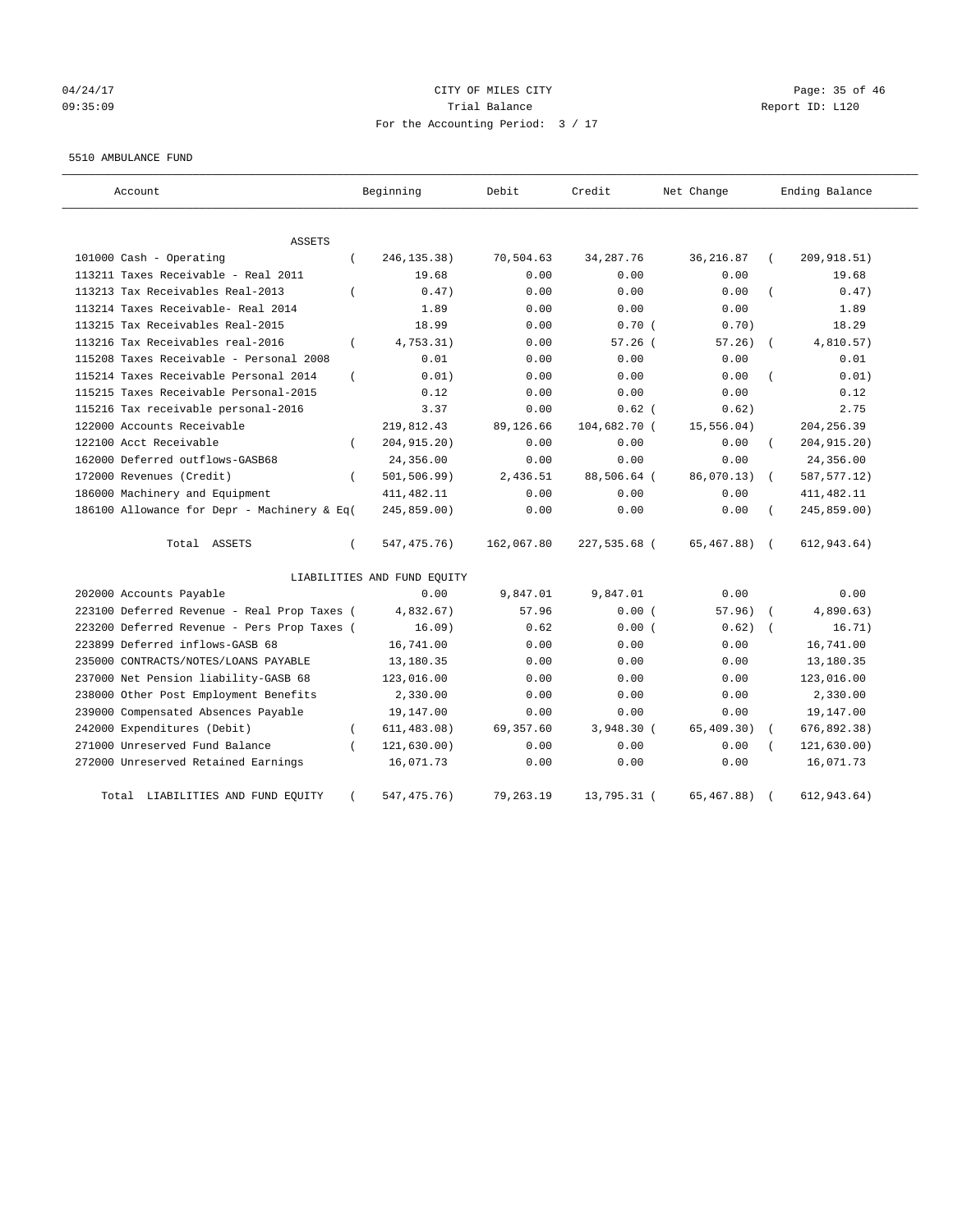# 04/24/17 Page: 36 of 46 09:35:09 Trial Balance Report ID: L120 For the Accounting Period: 3 / 17

#### 5610 AIRPORT OPERATING

| Account                                                   | Beginning                   | Debit        | Credit              | Net Change          | Ending Balance             |
|-----------------------------------------------------------|-----------------------------|--------------|---------------------|---------------------|----------------------------|
|                                                           |                             |              |                     |                     |                            |
| <b>ASSETS</b><br>101000 Cash - Operating<br>$\left($      | 24,480.79)                  | 95,804.60    | 21,230.71           | 74,573.89           | 50,093.10                  |
| 101100 Cash-FAA Grant/St Loan-2008                        | 6,748.74                    | 0.00         | 0.00                | 0.00                | 6,748.74                   |
| 102230 Cash - Surplus/Credit Card Acct                    | 92.91                       | 11,324.25    | 11,324.25           | 0.00                | 92.91                      |
| 103000 Petty Cash                                         | 100.00                      | 0.00         | 0.00                | 0.00                | 100.00                     |
| 113211 Taxes Receivable - Real 2011                       | 11.57                       | 0.00         | 0.00                | 0.00                | 11.57                      |
| 113213 Tax Receivables Real-2013                          | 0.74)                       | 0.00         | 0.00                | 0.00                | 0.74)                      |
| 113214 Taxes Receivable- Real 2014                        | 2.85                        | 0.00         | 0.00                | 0.00                | 2.85                       |
| 113215 Tax Receivables Real-2015                          | 28.51                       | 0.00         | $1.04$ (            | 1.04)               | 27.47                      |
| 113216 Tax Receivables real-2016<br>$\left($              | 7,129.99)                   | 0.00         | 85.91(              | 85.91)              | 7,215.90)                  |
| 115208 Taxes Receivable - Personal 2008                   | 0.02                        | 0.00         | 0.00                | 0.00                | 0.02                       |
| 115215 Taxes Receivable Personal-2015                     | 0.20                        | 0.00         | 0.00                | 0.00                | 0.20                       |
| 115216 Tax receivable personal-2016                       | 5.07                        | 0.00         | 0.93(               | 0.93)               | 4.14                       |
| 122000 Accounts Receivable                                |                             |              |                     |                     | 0.00                       |
|                                                           | 14,313.00<br>306,196.40     | 0.00<br>0.00 | 14,313.00 (<br>0.00 | 14, 313.00)<br>0.00 | 306,196.40                 |
| 132000 Due From Government (Short Term)                   |                             |              | 0.00                |                     |                            |
| 141000 Prepaid Expense<br>162000 Deferred outflows-GASB68 | 4,615.00                    | 0.00         |                     | 0.00                | 4,615.00                   |
|                                                           | 6,871.00                    | 0.00         | 0.00<br>81,926.54 ( | 0.00<br>81, 351.54) | 6,871.00                   |
| 172000 Revenues (Credit)<br>$\left($                      | 705, 105.49)                | 575.00       |                     |                     | 786, 457.03)<br>$\sqrt{2}$ |
| 181000 Land                                               | 19,983.00<br>677,537.00     | 0.00         | 0.00                | 0.00                | 19,983.00                  |
| 182000 Buildings                                          |                             | 0.00         | 0.00                | 0.00                | 677,537.00                 |
| 182100 Allowance for Depr - Buildings (Cre(               | 358,424.00)                 | 0.00         | 0.00                | 0.00                | 358,424.00)                |
| 184000 Improvements Other Than Buildings                  | 8,543,759.48                | 0.00         | 0.00                | 0.00                | 8,543,759.48               |
| 184100 Allowance for Depr - Imp Other Than(               | $2,580,004.00$ )            | 0.00         | 0.00                | 0.00                | 2,580,004.00<br>$\sqrt{2}$ |
| 186000 Machinery and Equipment                            | 907,191.59                  | 0.00         | 0.00                | 0.00                | 907,191.59                 |
| 186100 Allowance for Depr - Machinery & Eq(               | 387,207.00)                 | 0.00         | 0.00                | 0.00                | 387,207.00)<br>$\left($    |
| 188000 Const. Work in Progress-NE Wtr Line                | 4, 424, 881.78              | 0.00         | 0.00                | 0.00                | 4, 424, 881.78             |
| Total ASSETS                                              | 10,849,986.11               | 107,703.85   | 128,882.38 (        | 21, 178.53)         | 10,828,807.58              |
|                                                           | LIABILITIES AND FUND EQUITY |              |                     |                     |                            |
| 202000 Accounts Payable                                   | 266,216.05                  | 8,006.36     | 8,006.36            | 0.00                | 266,216.05                 |
| 223100 Deferred Revenue - Real Prop Taxes (               | 7,249.02)                   | 86.95        | 0.00(               | 86.95)              | 7,335.97)                  |
| 223200 Deferred Revenue - Pers Prop Taxes (               | 24.13)                      | 0.93         | 0.00(               | 0.93)               | 25.06)<br>$\sqrt{2}$       |
| 223899 Deferred inflows-GASB 68                           | 9,592.00                    | 0.00         | 0.00                | 0.00                | 9,592.00                   |
| 235000 CONTRACTS/NOTES/LOANS PAYABLE                      | 7,801.10                    | 0.00         | 0.00                | 0.00                | 7,801.10                   |
| 235140 LTrm Pay/Intercap-Runway                           | 35,649.13                   | 0.00         | 0.00                | 0.00                | 35,649.13                  |
| 235150 LTrm Pay/MT Aeronautics                            | 9,842.00                    | 0.00         | 0.00                | 0.00                | 9,842.00                   |
| 235160 LTrm Pay/MT Aeronautics (2)                        | 152,577.00                  | 0.00         | 0.00                | 0.00                | 152,577.00                 |
| 237000 Net Pension liability-GASB 68                      | 92,598.00                   | 0.00         | 0.00                | 0.00                | 92,598.00                  |
| 238000 Other Post Employment Benefits                     | 1,266.00                    | 0.00         | 0.00                | 0.00                | 1,266.00                   |
| 239000 Compensated Absences Payable                       | 6,943.00                    | 0.00         | 0.00                | 0.00                | 6,943.00                   |
| 242000 Expenditures (Debit)                               | 697,034.33)                 | 21,230.71    | 140.06 (            | 21,090.65)          | 718,124.98)                |
| 250600 Reserve for Replacement & Depreciat                | 18,913.67                   | 0.00         | 0.00                | 0.00                | 18,913.67                  |
| 271000 Unreserved Fund Balance                            | 80,253.00)                  | 0.00         | 0.00                | 0.00                | 80,253.00)                 |
| 272000 Unreserved Retained Earnings                       | 11,033,148.64               | 0.00         | 0.00                | 0.00                | 11,033,148.64              |
| Total LIABILITIES AND FUND EQUITY                         | 10,849,986.11               | 29,324.95    | 8,146.42 (          | 21,178.53)          | 10,828,807.58              |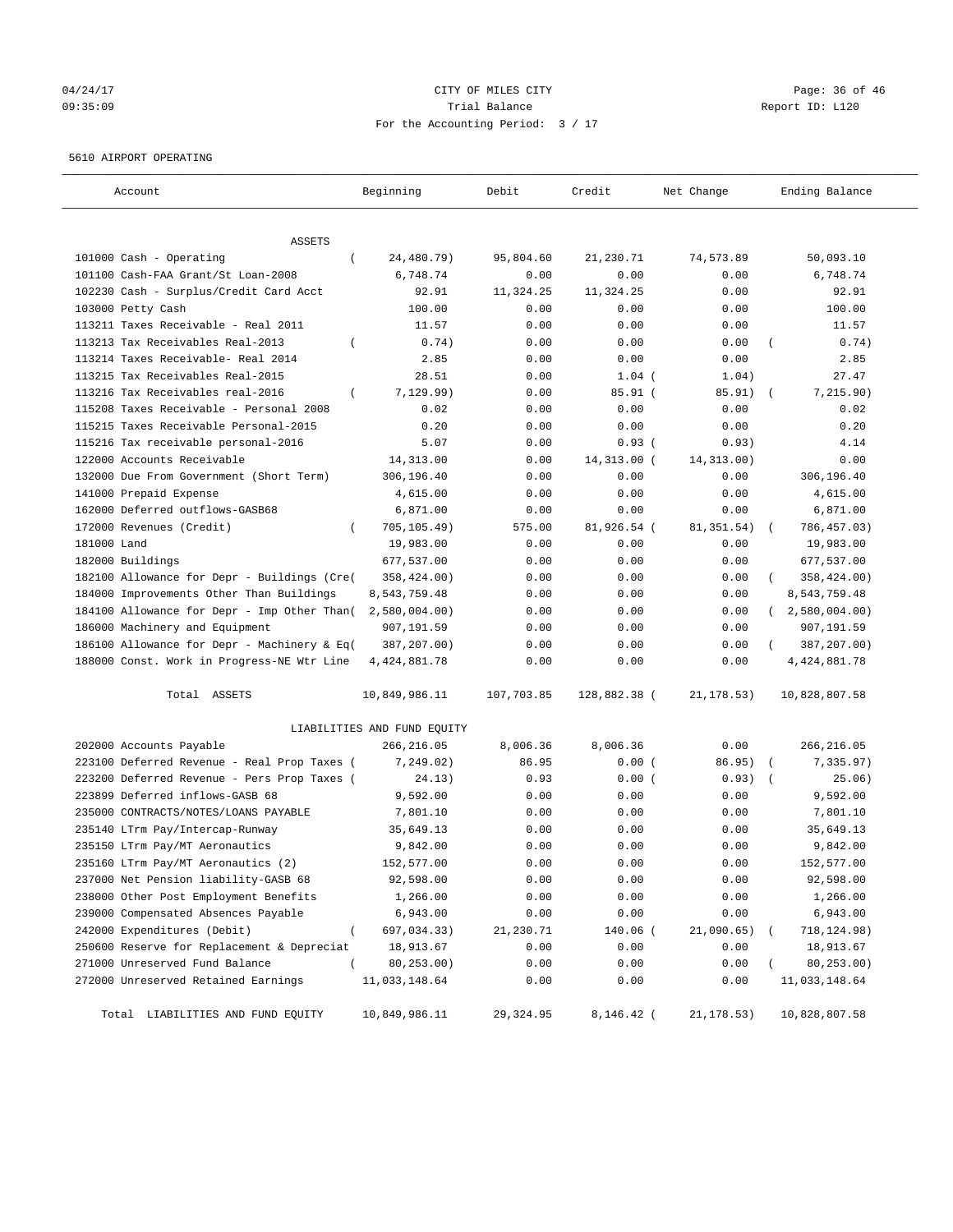## 04/24/17 Page: 37 of 46 09:35:09 Report ID: L120 For the Accounting Period: 3 / 17

#### 6040 PUBLIC WORKS

| Account                              | Beginning                   | Debit     | Credit      | Net Change      | Ending Balance |
|--------------------------------------|-----------------------------|-----------|-------------|-----------------|----------------|
|                                      |                             |           |             |                 |                |
| ASSETS<br>101000 Cash - Operating    | 29,901.77                   | 32,385.45 | 13,370.86   | 19,014.59       | 48,916.36      |
| 172000 Revenues (Credit)             | 67, 189, 26)                | 0.00      | 32,385.44 ( | $32,385.44$ ) ( | 99,574.70)     |
| Total ASSETS                         | 37, 287. 49)                | 32,385.45 | 45,756.30 ( | 13,370.85) (    | 50,658.34)     |
|                                      | LIABILITIES AND FUND EQUITY |           |             |                 |                |
| 202000 Accounts Payable              | 0.00                        | 1,201.96  | 1,201.96    | 0.00            | 0.00           |
| 239000 Compensated Absences Payable  | 13,896.00                   | 0.00      | 0.00        | 0.00            | 13,896.00      |
| 242000 Expenditures (Debit)          | 118,799.85)                 | 13,370.86 | $0.01$ (    | 13,370.85)      | 132,170.70)    |
| 271000 Unreserved Fund Balance       | 29,119.09)                  | 0.00      | 0.00        | 0.00            | 29,119.09)     |
| 272000 Unreserved Retained Earnings  | 96,735.45                   | 0.00      | 0.00        | 0.00            | 96,735.45      |
| LIABILITIES AND FUND EQUITY<br>Total | 37, 287. 49)                | 14,572.82 | 1,201.97 (  | 13,370.85)      | 50,658.34)     |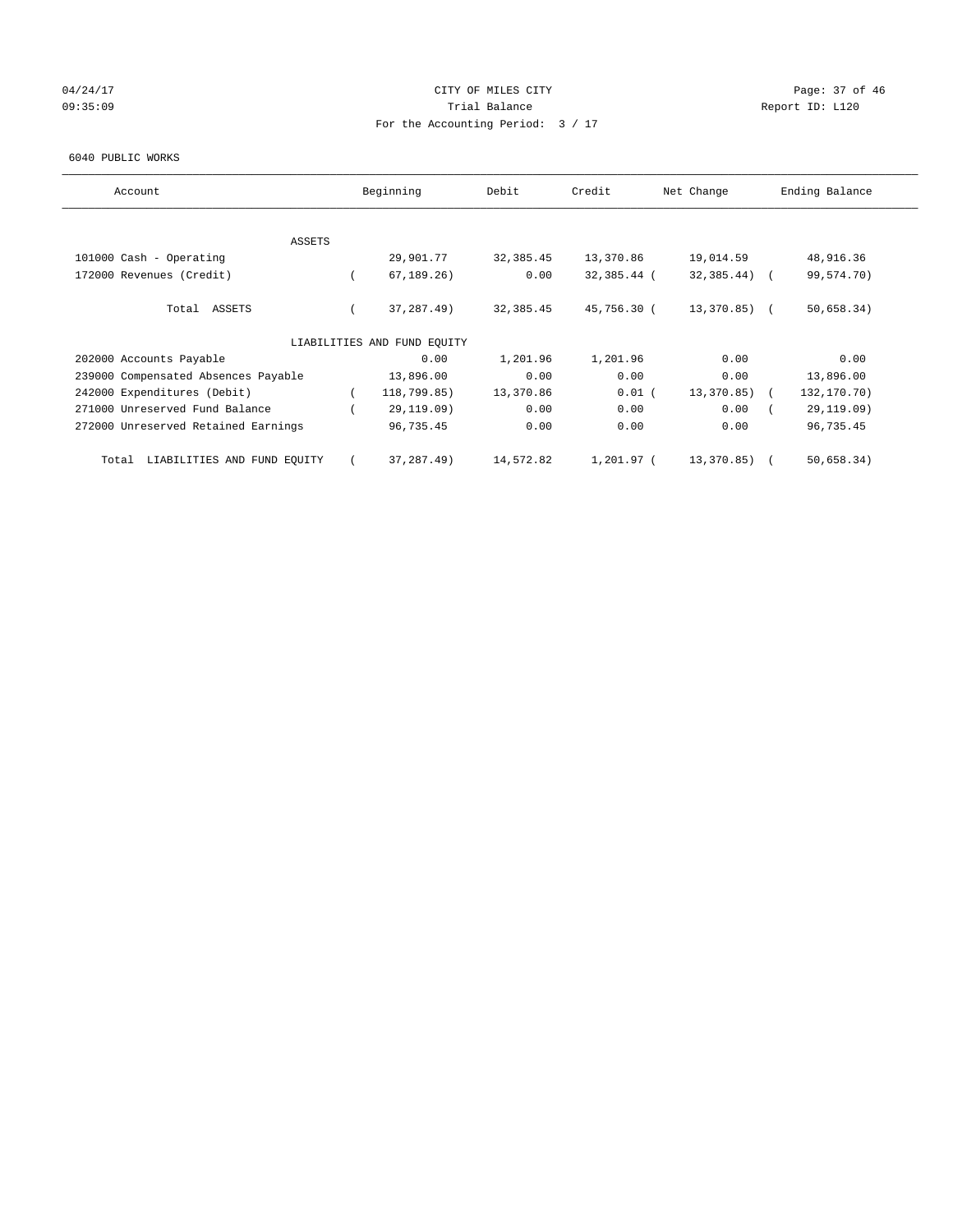## 04/24/17 Page: 38 of 46 09:35:09 Report ID: L120 For the Accounting Period: 3 / 17

#### 7370 TBID

| Account                              |        | Beginning                   | Debit    | Credit   | Net Change | Ending Balance |
|--------------------------------------|--------|-----------------------------|----------|----------|------------|----------------|
|                                      | ASSETS |                             |          |          |            |                |
| 101000 Cash - Operating              |        | 365.00                      | 965.00   | 600.00   | 365.00     | 0.00           |
| Total ASSETS                         |        | 365.00                      | 965.00   | 600.00   | 365.00     | 0.00           |
|                                      |        | LIABILITIES AND FUND EQUITY |          |          |            |                |
| 202000 Accounts Payable              |        | 0.00                        | 600.00   | 600.00   | 0.00       | 0.00           |
| 212500 Due to Others                 |        | 365.00                      | 600.00   | 965.00   | 365.00     | 0.00           |
| LIABILITIES AND FUND EQUITY<br>Total |        | 365.00                      | 1,200.00 | 1,565.00 | 365.00     | 0.00           |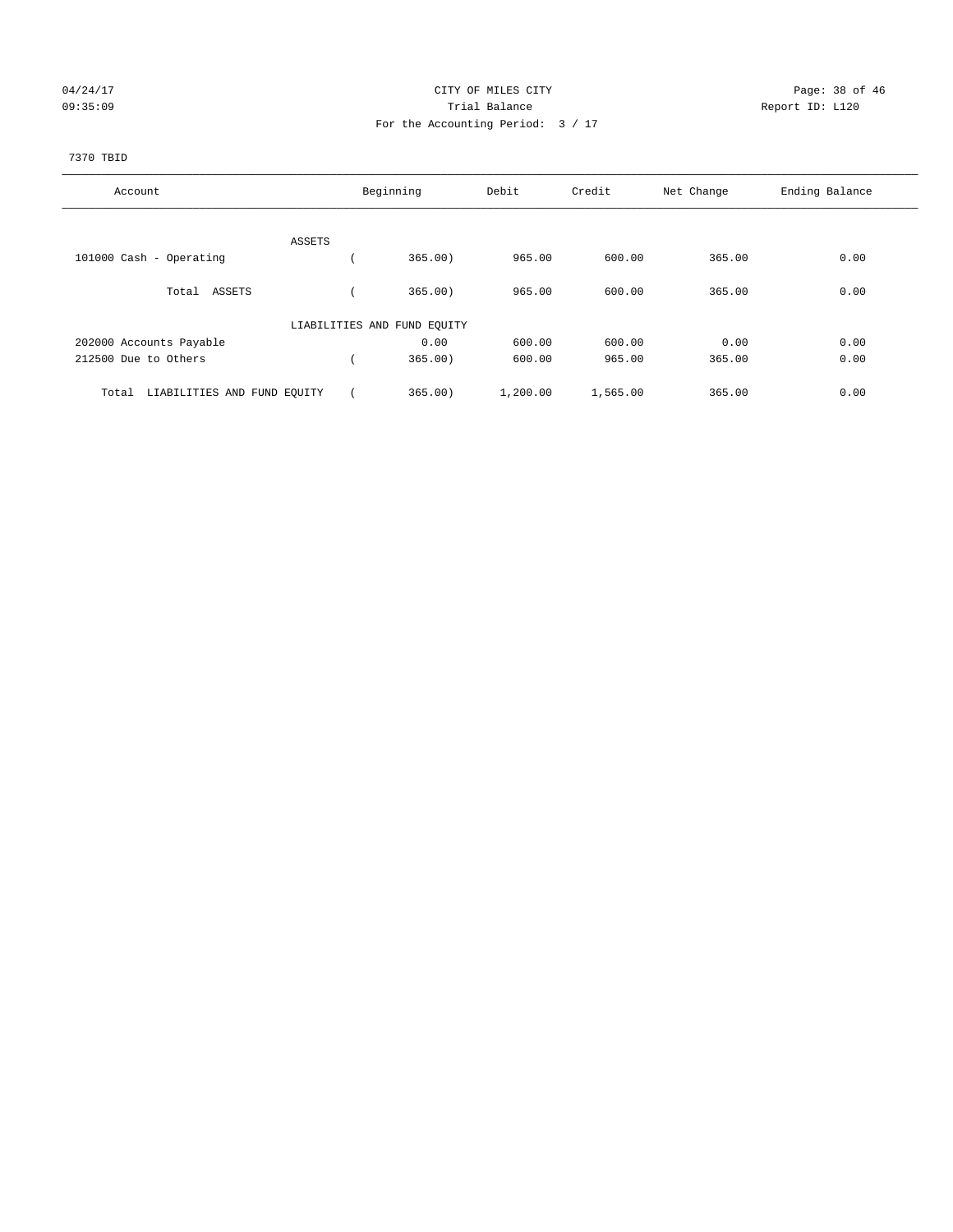# 04/24/17 Page: 39 of 46 09:35:09 Trial Balance Report ID: L120 For the Accounting Period: 3 / 17

7467 Law Enforcement Academy Surcharge

| Account                                   | Beginning                   | Debit    | Credit       | Net Change | Ending Balance |
|-------------------------------------------|-----------------------------|----------|--------------|------------|----------------|
|                                           |                             |          |              |            |                |
| ASSETS                                    |                             |          |              |            |                |
| 101000 Cash - Operating                   | 1,280.00                    | 0.00     | $1,280.00$ ( | 1,280.00)  | 0.00           |
| Total ASSETS                              | 1,280.00                    | 0.00     | $1,280.00$ ( | 1,280.00)  | 0.00           |
|                                           | LIABILITIES AND FUND EQUITY |          |              |            |                |
| 202000 Accounts Payable                   | 0.00                        | 1,280.00 | 1,280.00     | 0.00       | 0.00           |
| 212200 Due to Federal, Soc Sec & Medicare | 1,280.00                    | 1,280.00 | 0.00(        | 1,280.00)  | 0.00           |
| LIABILITIES AND FUND EQUITY<br>Total      | 1,280.00                    | 2,560.00 | $1,280.00$ ( | 1,280.00   | 0.00           |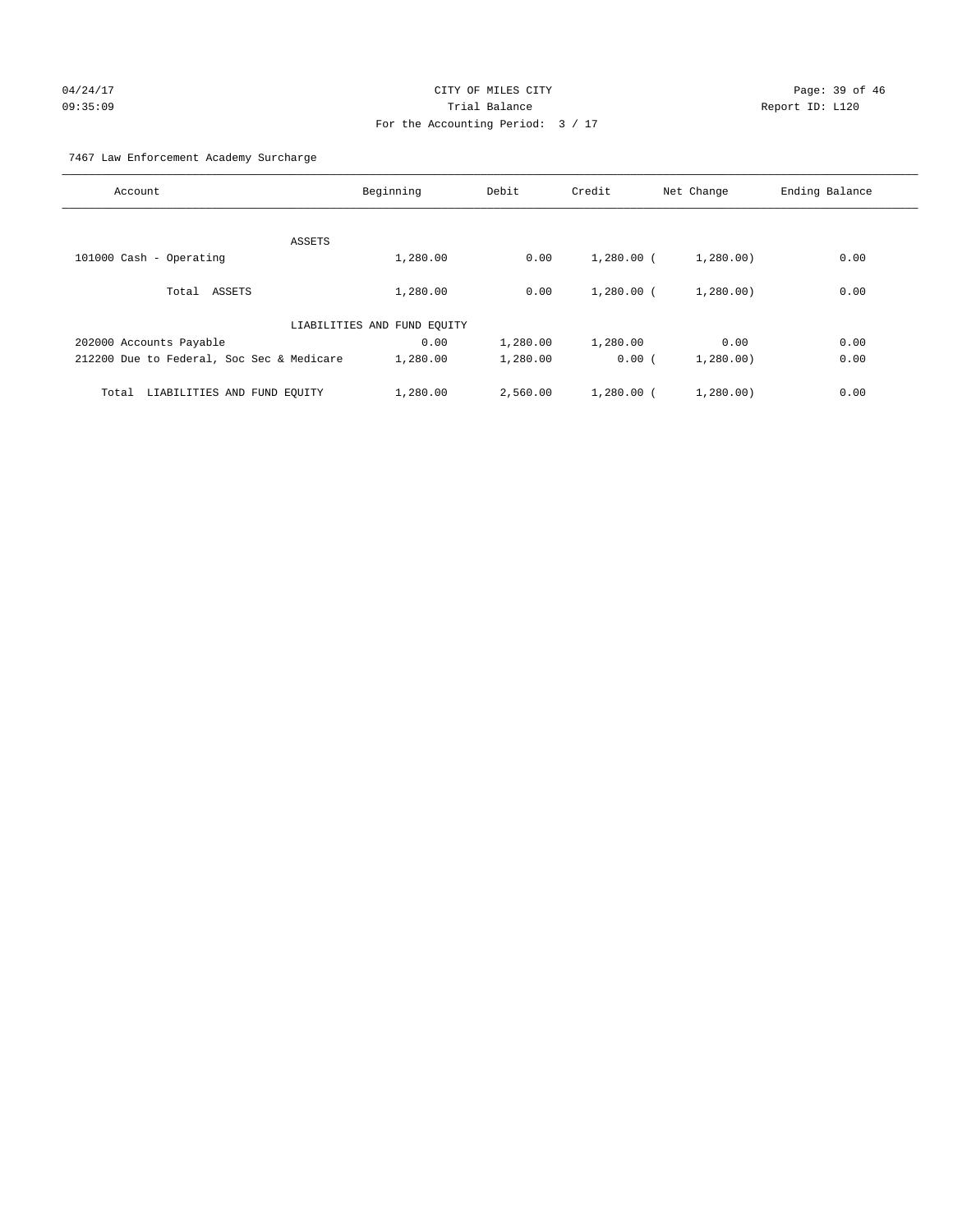#### 7471 CIVIL LEGAL ASSIST/VICTIM DOM VIOLENCE PROG

| Account                              | Beginning                   | Debit    | Credit     | Net Change | Ending Balance |
|--------------------------------------|-----------------------------|----------|------------|------------|----------------|
|                                      |                             |          |            |            |                |
|                                      | ASSETS                      |          |            |            |                |
| 101000 Cash - Operating              | 1,730.69                    | 0.00     | 1,730.69 ( | 1,730.69)  | 0.00           |
| Total ASSETS                         | 1,730.69                    | 0.00     | 1,730.69 ( | 1,730.69)  | 0.00           |
|                                      | LIABILITIES AND FUND EQUITY |          |            |            |                |
| 202000 Accounts Payable              | 0.00                        | 1,730.69 | 1,730.69   | 0.00       | 0.00           |
| 212500 Due to Others                 | 1,730.69                    | 1,730.69 | 0.00(      | 1,730.69)  | 0.00           |
| LIABILITIES AND FUND EQUITY<br>Total | 1,730.69                    | 3,461.38 | 1,730.69 ( | 1,730.69)  | 0.00           |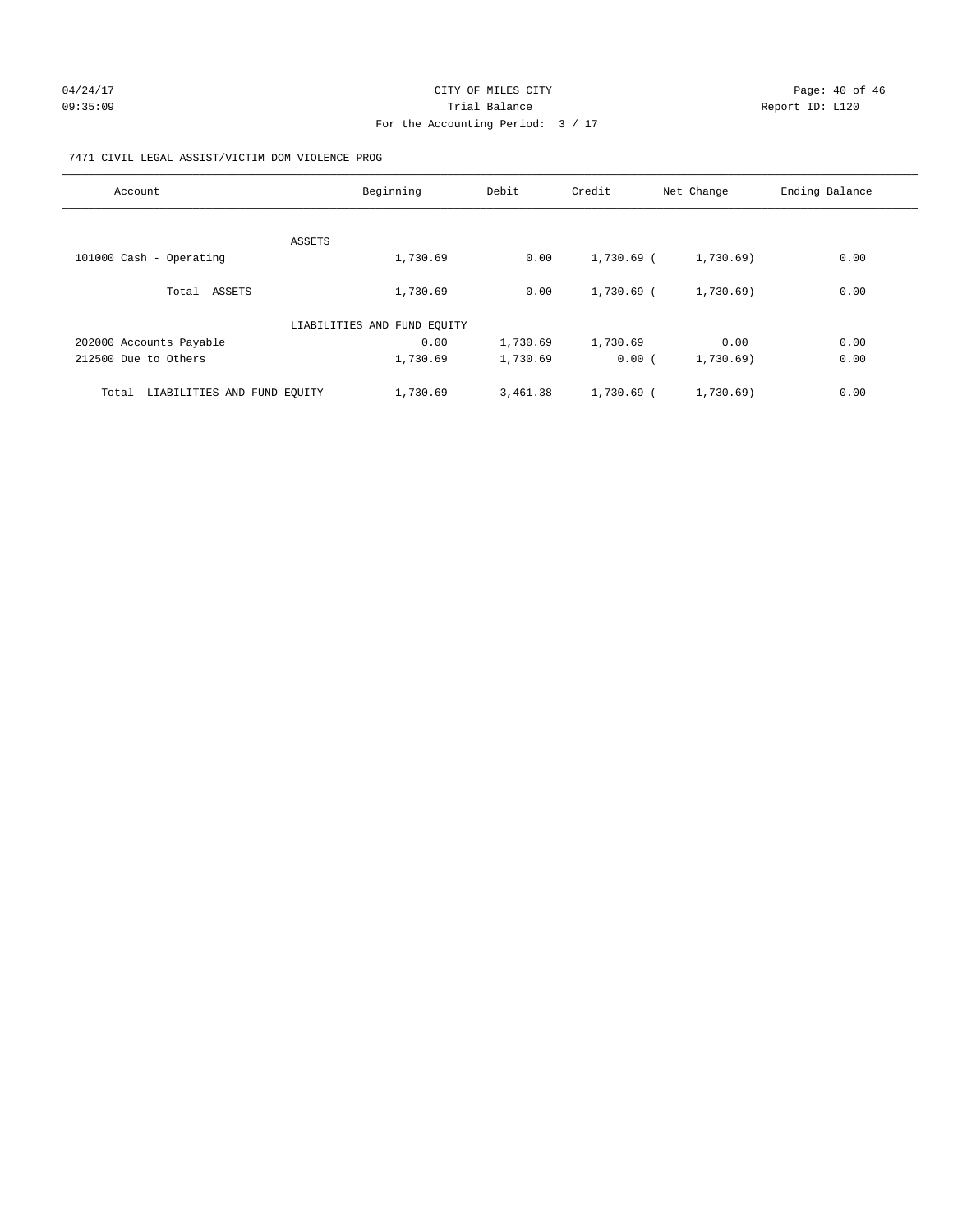## 04/24/17 Page: 41 of 46 Page: 41 of 46 Page: 41 of 46 Page: 41 of 46 Page: 41 of 46 09:35:09 Report ID: L120 For the Accounting Period: 3 / 17

#### 7910 PAYROLL FUND

| Account                                   | Beginning                   | Debit      | Credit      | Net Change | Ending Balance |  |
|-------------------------------------------|-----------------------------|------------|-------------|------------|----------------|--|
|                                           |                             |            |             |            |                |  |
| <b>ASSETS</b>                             |                             |            |             |            |                |  |
| 101000 Cash - Operating                   | 107,164.26                  | 459,205.81 | 447.741.40  | 11,464.41  | 118,628.67     |  |
|                                           |                             |            |             |            |                |  |
| Total ASSETS                              | 107,164.26                  | 459,205.81 | 447,741.40  | 11,464.41  | 118,628.67     |  |
|                                           |                             |            |             |            |                |  |
|                                           | LIABILITIES AND FUND EQUITY |            |             |            |                |  |
| 201000 Warrants Payable                   | 76,008.56                   | 92,560.64  | 135,180.74  | 42,620.10  | 118,628.66     |  |
| 212200 Due to Federal, Soc Sec & Medicare | 0.00                        | 65,614.14  | 65,614.14   | 0.00       | 0.00           |  |
| 212202 Due to State Unemployment          | 1,073.00                    | 1,571.73   | 498.73 (    | 1,073.00)  | 0.00           |  |
| 212203 Due to Worker's Compensation       | 30,082.68                   | 44,267.69  | 14,185.01 ( | 30,082.68) | 0.00           |  |
| 212204 Due to State Income Tax            | 0.00                        | 14,148.00  | 14,148.00   | 0.00       | 0.00           |  |
| 212205 due to MPORS-GABA                  | 0.02                        | 12,872.43  | 12,872.42 ( | 0.01)      | 0.01           |  |
| 212207 Due to AFLAC, AFLAC PRETAX         | 0.00                        | 456.80     | 456.80      | 0.00       | 0.00           |  |
| 212208 Due to Health Ins, Dental, Vision  | 0.00                        | 59,810.55  | 59,810.55   | 0.00       | 0.00           |  |
| 212209 Due to PERS Retirement             | 0.00                        | 32,592.77  | 32,592.77   | 0.00       | 0.00           |  |
| 212210 Due to FURS-GABA Retirement        | 0.00                        | 13,392.14  | 13,392.14   | 0.00       | 0.00           |  |
|                                           |                             |            |             |            |                |  |
| Total LIABILITIES AND FUND EQUITY         | 107,164.26                  | 337,286.89 | 348,751.30  | 11,464.41  | 118,628.67     |  |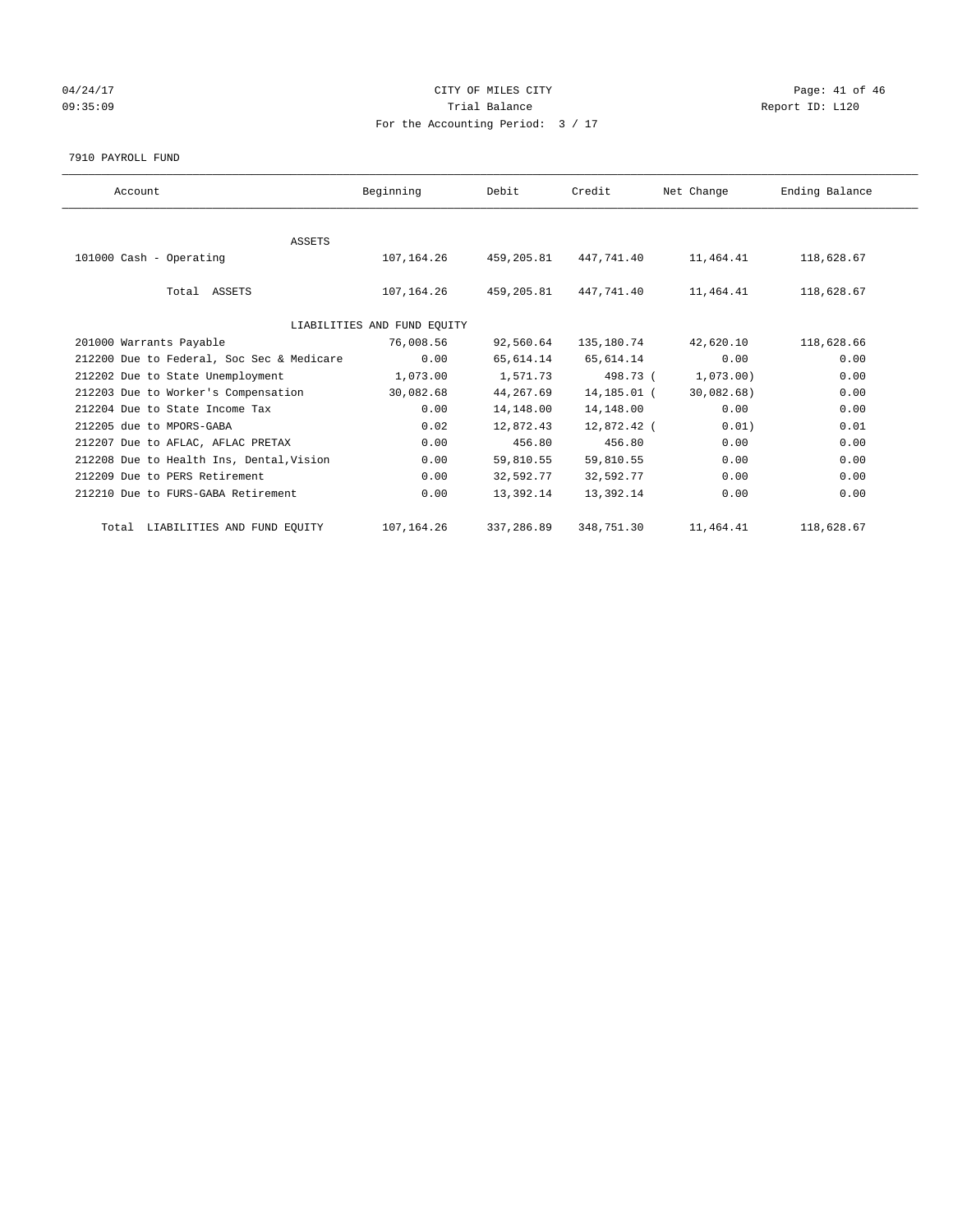| 04/24/17 |  |
|----------|--|
| 09:35:09 |  |

# CITY OF MILES CITY Page: 42 of 46<br>Trial Balance Report ID: L120 09:35:09 Report ID: L120 For the Accounting Period: 3 / 17

#### 7930 CLAIMS FUND

| Account                              | Beginning                   | Debit       | Credit       | Net Change | Ending Balance |
|--------------------------------------|-----------------------------|-------------|--------------|------------|----------------|
|                                      |                             |             |              |            |                |
|                                      | <b>ASSETS</b>               |             |              |            |                |
| 101000 Cash - Operating              | 271,585.46                  | 925, 148.07 | 792,494.63   | 132,653.44 | 404,238.90     |
| ASSETS<br>Total                      | 271,585.46                  | 925, 148.07 | 792,494.63   | 132,653.44 | 404,238.90     |
|                                      |                             |             |              |            |                |
|                                      | LIABILITIES AND FUND EQUITY |             |              |            |                |
| 201000 Warrants Payable              | 271,585.46                  | 792,494.63  | 925,148.07   | 132,653.44 | 404,238.90     |
| LIABILITIES AND FUND EQUITY<br>Total | 271,585.46                  | 792,494.63  | 925, 148, 07 | 132,653.44 | 404,238.90     |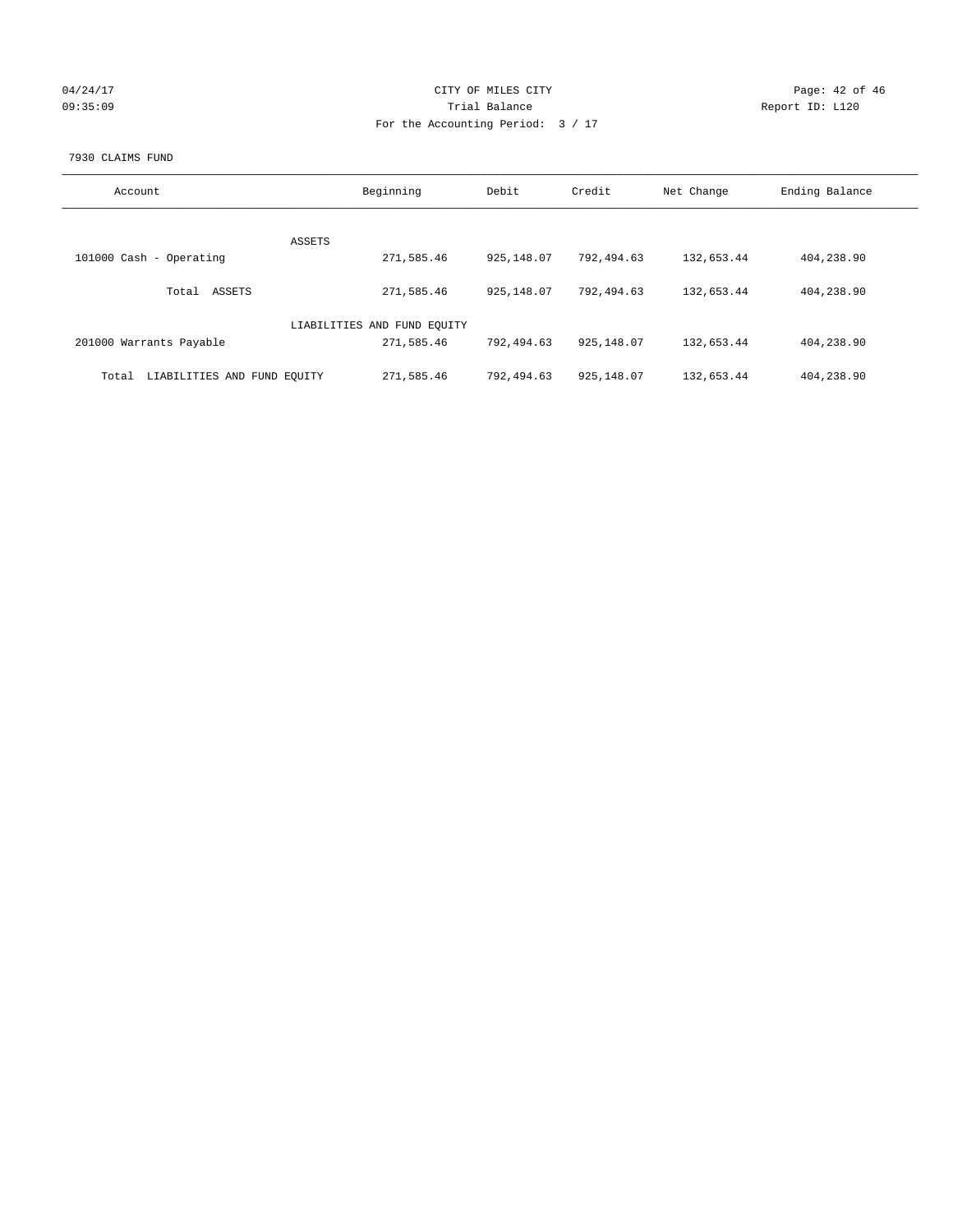# 04/24/17 Page: 43 of 46 09:35:09 Trial Balance Report ID: L120 For the Accounting Period: 3 / 17

7980 CUSTER CO WATER & SEWER DISTRICT

| Account                                 | Beginning                   | Debit     | Credit        | Net Change  | Ending Balance |
|-----------------------------------------|-----------------------------|-----------|---------------|-------------|----------------|
|                                         |                             |           |               |             |                |
| ASSETS                                  |                             |           |               |             |                |
| 101000 Cash - Operating                 | 0.00                        | 15,457.94 | 15,457.94     | 0.00        | 0.00           |
| 122000 Accounts Receivable              | 16,626.76                   | 14,324.72 | 15,457.94 (   | 1,133.22)   | 15,493.54      |
| Total ASSETS                            | 16,626.76                   | 29,782.66 | 30,915.88 (   | 1,133.22)   | 15,493.54      |
|                                         | LIABILITIES AND FUND EQUITY |           |               |             |                |
| 202000 Accounts Payable                 | 0.00                        | 15,457.94 | 15,457.94     | 0.00        | 0.00           |
| 211020 Due to Custer Water & Sewer Dist | 16,626.76                   | 15,457.94 | 14,324.72 (   | 1,133.22)   | 15,493.54      |
| LIABILITIES AND FUND EOUITY<br>Total    | 16,626.76                   | 30,915.88 | $29.782.66$ ( | 1, 133, 22) | 15,493.54      |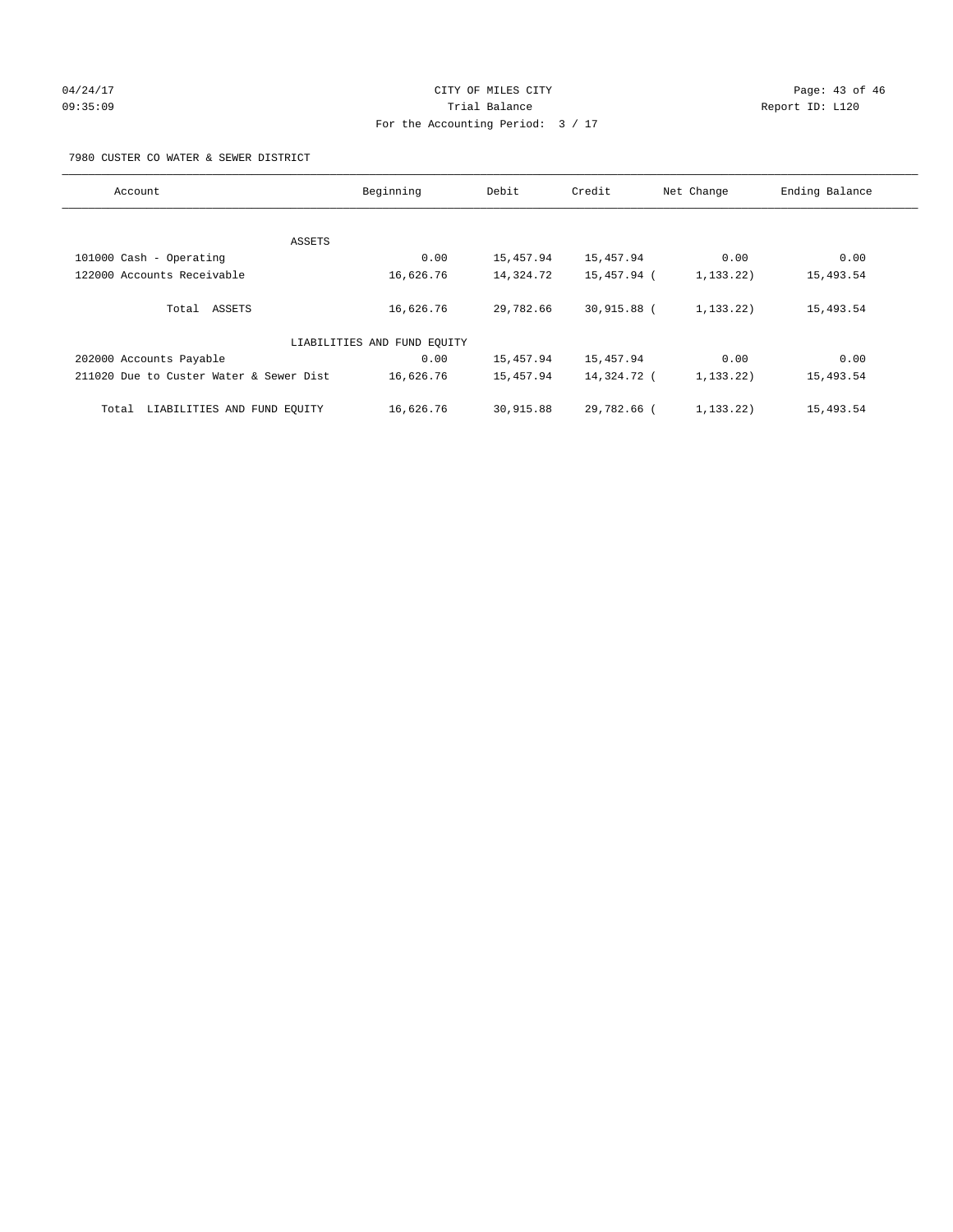## 04/24/17 Page: 44 of 46 09:35:09 Trial Balance Report ID: L120 For the Accounting Period: 3 / 17

7981 Interest Clearing

| Account                              | Beginning                   | Debit    | Credit   | Net Change | Ending Balance |
|--------------------------------------|-----------------------------|----------|----------|------------|----------------|
|                                      | ASSETS                      |          |          |            |                |
| 101000 Cash - Operating              | 4,850.10                    | 5,744.62 | 0.00     | 5,744.62   | 10,594.72      |
| Total ASSETS                         | 4,850.10                    | 5,744.62 | 0.00     | 5,744.62   | 10,594.72      |
|                                      | LIABILITIES AND FUND EQUITY |          |          |            |                |
| 212500 Due to Others                 | 4,850.10                    | 0.00     | 5,744.62 | 5,744.62   | 10,594.72      |
| LIABILITIES AND FUND EQUITY<br>Total | 4,850.10                    | 0.00     | 5,744.62 | 5,744.62   | 10,594.72      |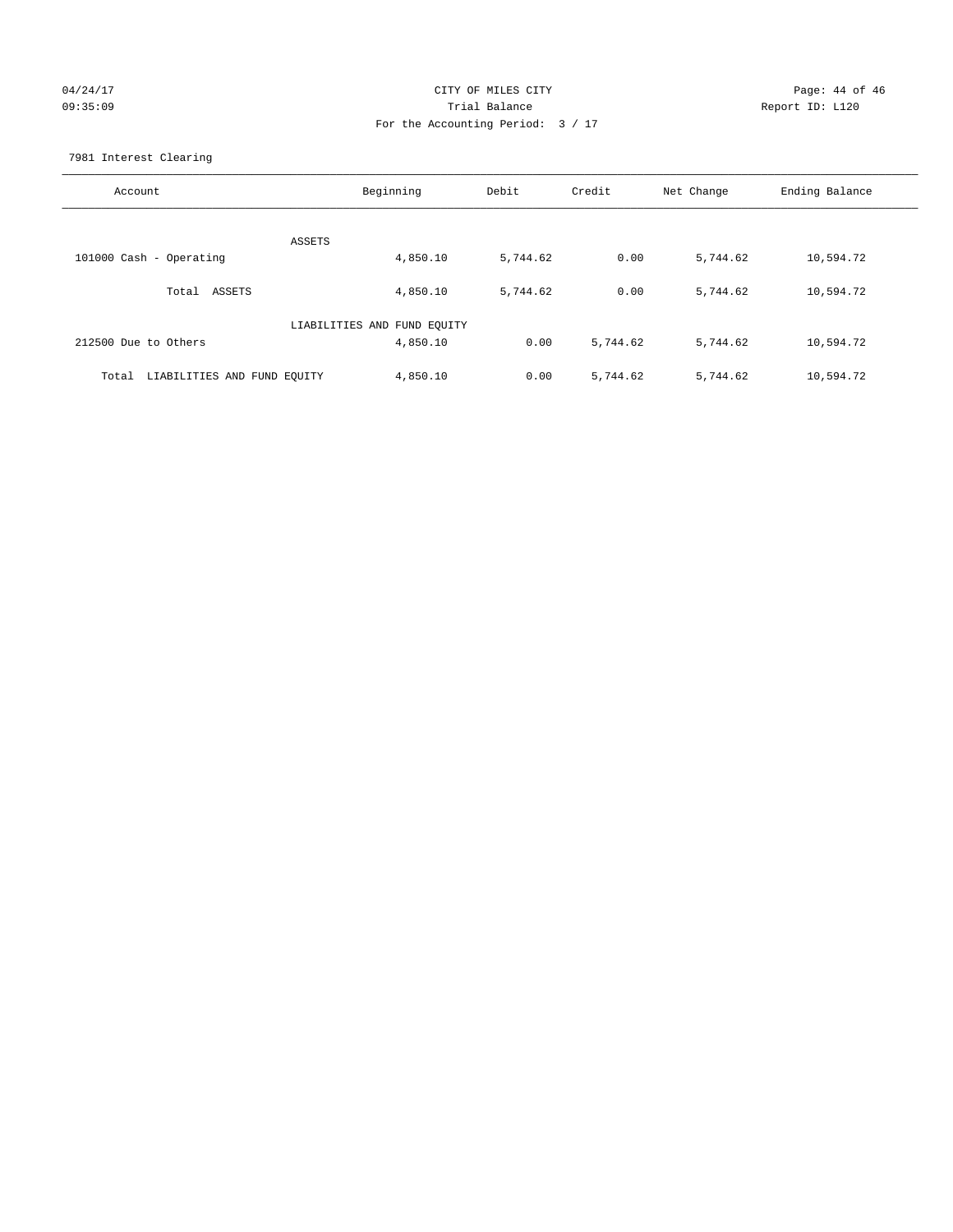# 04/24/17 Page: 45 of 46 Page: 45 of 46 Page: 45 of 46 Page: 45 of 46 Page: 45 of 46 09:35:09 Report ID: L120 For the Accounting Period: 3 / 17

#### 9000 GENERAL FIXED ASSETS GROUP OF ACCOUNTS FUND

| Account                                                    | Beginning                   | Debit | Credit | Net Change | Ending Balance  |
|------------------------------------------------------------|-----------------------------|-------|--------|------------|-----------------|
| ASSETS                                                     |                             |       |        |            |                 |
| 181000 Land                                                | 526,599.00                  | 0.00  | 0.00   | 0.00       | 526,599.00      |
| 182000 Buildings                                           | 1,986,836.00                | 0.00  | 0.00   | 0.00       | 1,986,836.00    |
| 182100 Allowance for Depr - Buildings (Cre(                | 684,991.00)                 | 0.00  | 0.00   | 0.00       | 684,991.00)     |
| 186000 Machinery and Equipment                             | 3,038,732.00                | 0.00  | 0.00   | 0.00       | 3,038,732.00    |
| 186100 Allowance for Depr - Machinery & Eq(                | 1,463,750.00)               | 0.00  | 0.00   | 0.00       | 1,463,750.00    |
| 187000 Infrastructure                                      | 33,670,108.00               | 0.00  | 0.00   | 0.00       | 33,670,108.00   |
| 187100 Allowance For Depreciation - Infras( 16,321,771.00) |                             | 0.00  | 0.00   | 0.00       | 16,321,771.00)  |
| Total ASSETS                                               | 20,751,763.00               | 0.00  | 0.00   | 0.00       | 20, 751, 763.00 |
|                                                            | LIABILITIES AND FUND EQUITY |       |        |            |                 |
| 280000 INVESTMENT IN GENERAL FIXED ASSETS                  | 20,751,763.00               | 0.00  | 0.00   | 0.00       | 20, 751, 763.00 |
| LIABILITIES AND FUND EQUITY<br>Total                       | 20, 751, 763.00             | 0.00  | 0.00   | 0.00       | 20, 751, 763.00 |